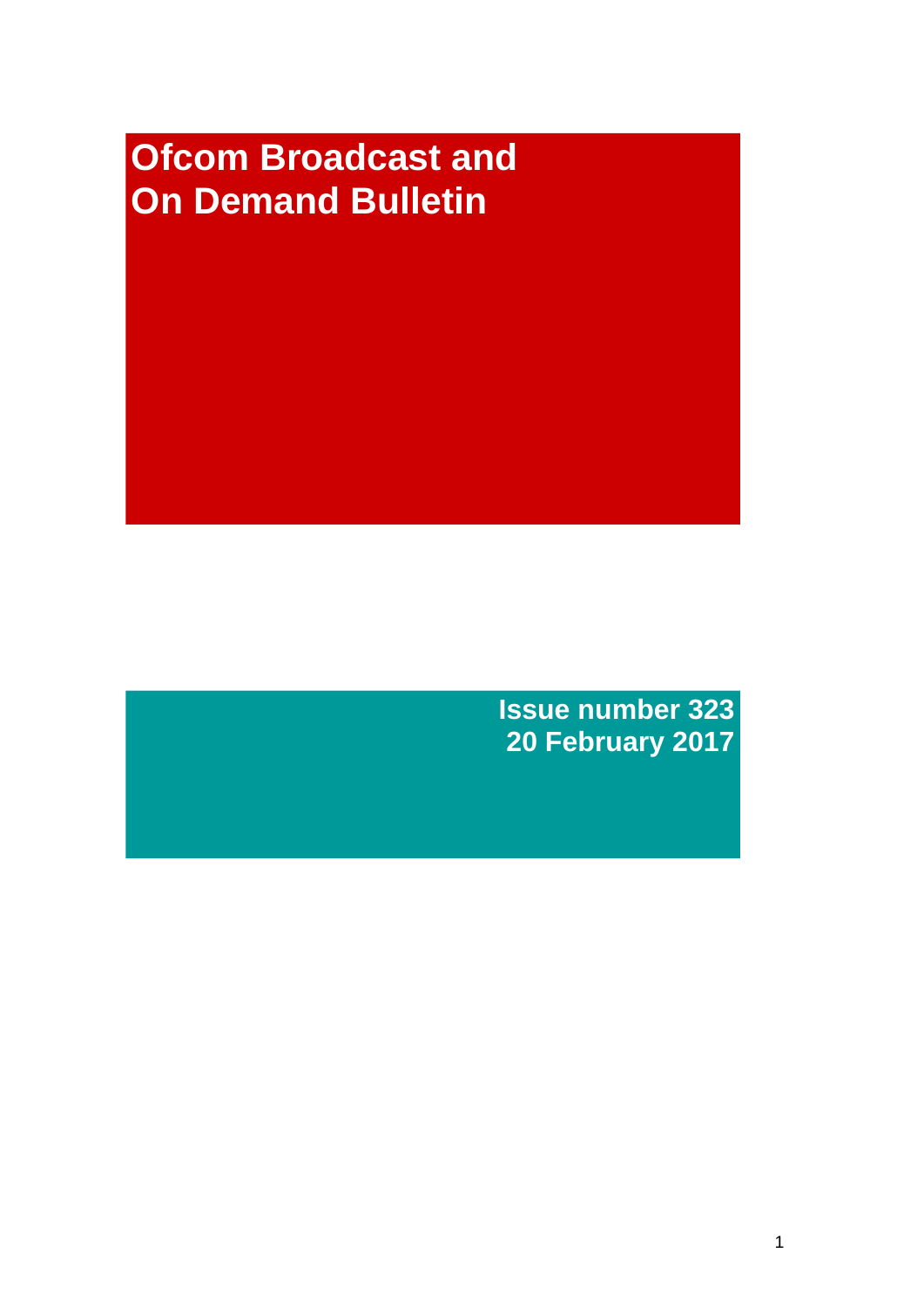# **Contents**

| Introduction                                                                                                                     | 3  |
|----------------------------------------------------------------------------------------------------------------------------------|----|
| <b>Broadcast Standards cases</b>                                                                                                 |    |
| In Breach                                                                                                                        |    |
| Live at the Apollo<br>Comedy Central, 25 December 2016, 20:00                                                                    | 5  |
| <b>Kashmir Now</b><br>MATV, 28 September 2016, 18:30<br><b>Anti-Pakistan Protest in Geneva</b><br>MATV, 28 September 2016, 23:00 | 7  |
| <b>News</b><br>Times Now, 26 September 2016, 08:30                                                                               | 19 |
| <b>News</b><br>Radio Sangam, 28 October to 9 December 2016, various times                                                        | 26 |
| <b>Various programmes</b><br>Flow TV, 28 June 2016, various times                                                                | 28 |
| <b>Advertising Scheduling cases</b>                                                                                              |    |
| <b>Advertising minutage</b><br>TLC (Slovenia), 2 September 2016, 07:00                                                           | 42 |
| <b>Advertising minutage</b><br>Travel Channel (Slovenia), various times and dates                                                | 44 |
| <b>Tables of cases</b>                                                                                                           |    |
| <b>Investigations Not in Breach</b>                                                                                              | 46 |
| <b>Complaints assessed, not investigated</b>                                                                                     | 47 |
| <b>Complaints outside of remit</b>                                                                                               | 55 |
| <b>Investigations List</b>                                                                                                       | 56 |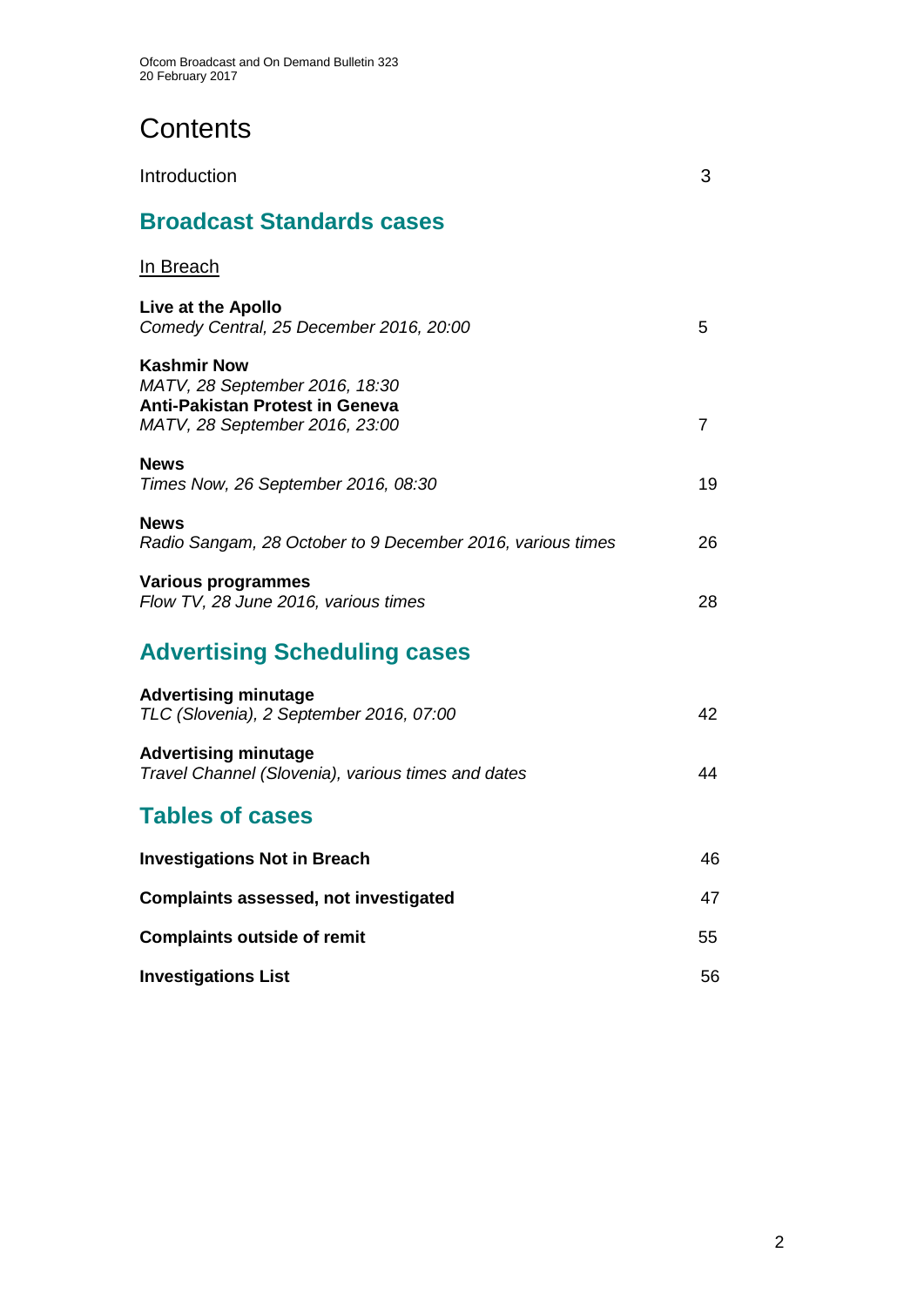# **Introduction**

Under the Communications Act 2003 ("the Act"), Ofcom has a duty to set standards for broadcast content as appear to it best calculated to secure the standards objectives<sup>1</sup>. Ofcom also has a duty to secure that every provider of a notifiable On Demand Programme Services ("ODPS") complies with certain standards requirements as set out in the Act<sup>2</sup>. Ofcom must include these standards in a code, codes or rules. These are listed below.

The Broadcast and On Demand Bulletin reports on the outcome of investigations into alleged breaches of those Ofcom codes and rules below, as well as licence conditions with which broadcasters regulated by Ofcom are required to comply. We also report on the outcome of ODPS sanctions referrals made by the ASA on the basis of their rules and guidance for advertising content on ODPS. These Codes, rules and guidance documents include:

- a) [Ofcom's Broadcasting Code](http://stakeholders.ofcom.org.uk/broadcasting/broadcast-codes/broadcast-code/) ("the Code") for content broadcast on television and radio services.
- b) the [Code on the Scheduling of Television Advertising](https://www.ofcom.org.uk/__data/assets/pdf_file/0014/32162/costa-april-2016.pdf) ("COSTA") which contains rules on how much advertising and teleshopping may be scheduled in television programmes, how many breaks are allowed and when they may be taken.
- c) certain sections of the [BCAP Code: the UK Code of Broadcast Advertising,](https://www.cap.org.uk/Advertising-Codes/Broadcast.aspx) which relate to those areas of the BCAP Code for which Ofcom retains regulatory responsibility for on television and radio services. These include:
	- the prohibition on 'political' advertising;
	- sponsorship and product placement on television (see Rules 9.13, 9.16 and 9.17 of the Code) and all commercial communications in radio programming (see Rules 10.6 to 10.8 of the Code);
	- 'participation TV' advertising. This includes long-form advertising predicated on premium rate telephone services – most notably chat (including 'adult' chat), 'psychic' readings and dedicated quiz TV (Call TV quiz services). Ofcom is also responsible for regulating gambling, dating and 'message board' material where these are broadcast as advertising<sup>3</sup>.
- d) other licence conditions which broadcasters must comply with, such as requirements to pay fees and submit information which enables Ofcom to carry out its statutory duties. Further information can be found on Ofcom's website for [television](http://licensing.ofcom.org.uk/tv-broadcast-licences/) and [radio](http://licensing.ofcom.org.uk/radio-broadcast-licensing/) licences.
- e) Ofcom's [Statutory Rules and Non-Binding Guidance for Providers of On-](http://stakeholders.ofcom.org.uk/binaries/broadcast/on-demand/rules-guidance/rules_and_guidance.pdf)[Demand Programme Services](http://stakeholders.ofcom.org.uk/binaries/broadcast/on-demand/rules-guidance/rules_and_guidance.pdf) for editorial content on ODPS. Ofcom considers sanctions in relation to advertising content on ODPS on referral by the Advertising Standards Authority ("ASA"), the co-regulator of ODPS for advertising or may do so as a concurrent regulator.

[Other codes and requirements](http://stakeholders.ofcom.org.uk/broadcasting/broadcast-codes/) may also apply to broadcasters, depending on their circumstances. These include the Code on Television Access Services (which sets out how much subtitling, signing and audio description relevant licensees must

<sup>1</sup> <sup>1</sup> The relevant legislation is set out in detail in Annex 1 of the Code.

<sup>&</sup>lt;sup>2</sup> The relevant legislation can be found at Part 4A of the Act.

<sup>3</sup> BCAP and ASA continue to regulate conventional teleshopping content and spot advertising for these types of services where it is permitted. Ofcom remains responsible for statutory sanctions in all advertising cases.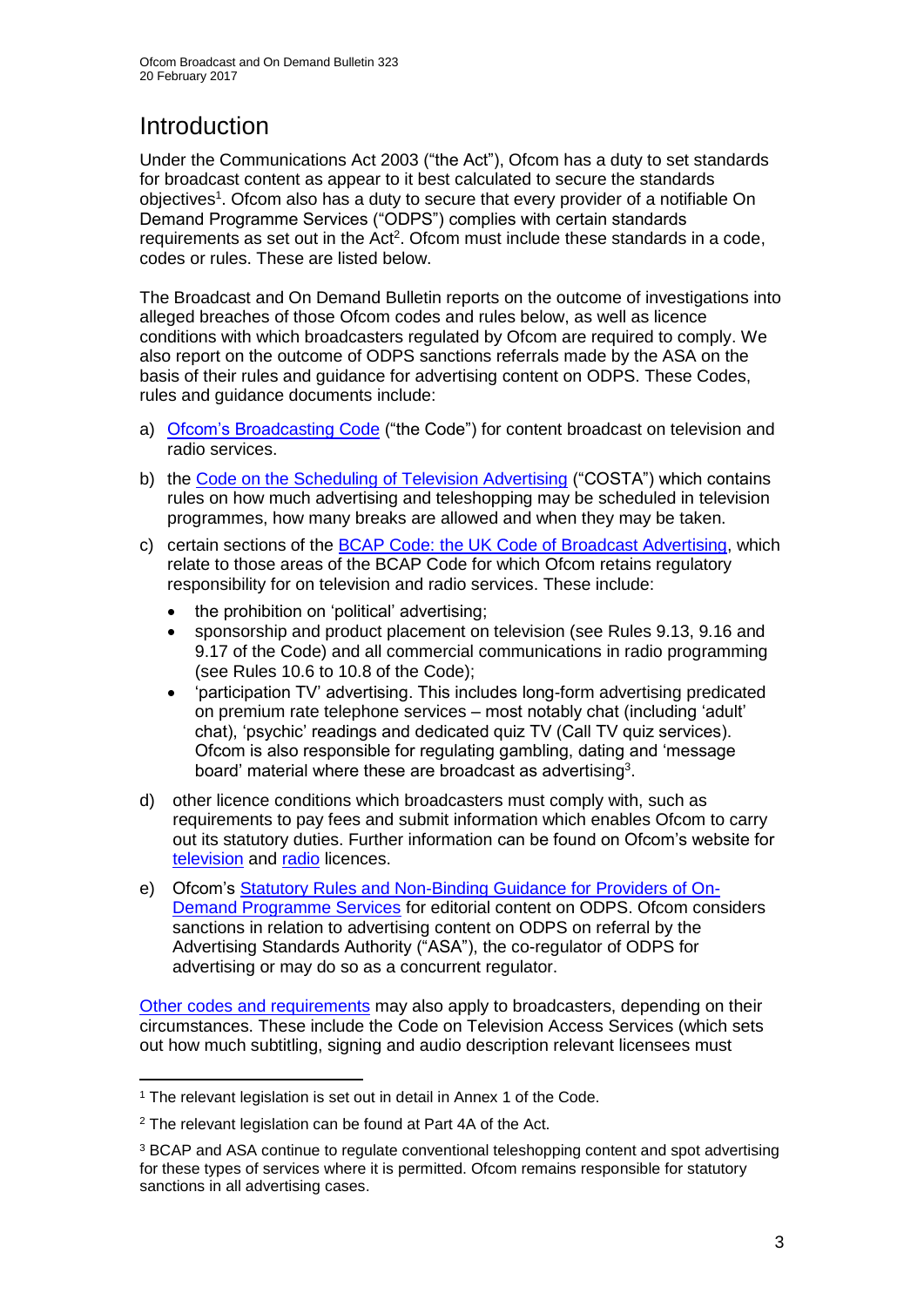provide), the Code on Electronic Programme Guides, the Code on Listed Events, and the Cross Promotion Code.

**It is Ofcom's policy to describe fully the content in television, radio and on demand content. Some of the language and descriptions used in Ofcom's Broadcast and On Demand Bulletin may therefore cause offence.**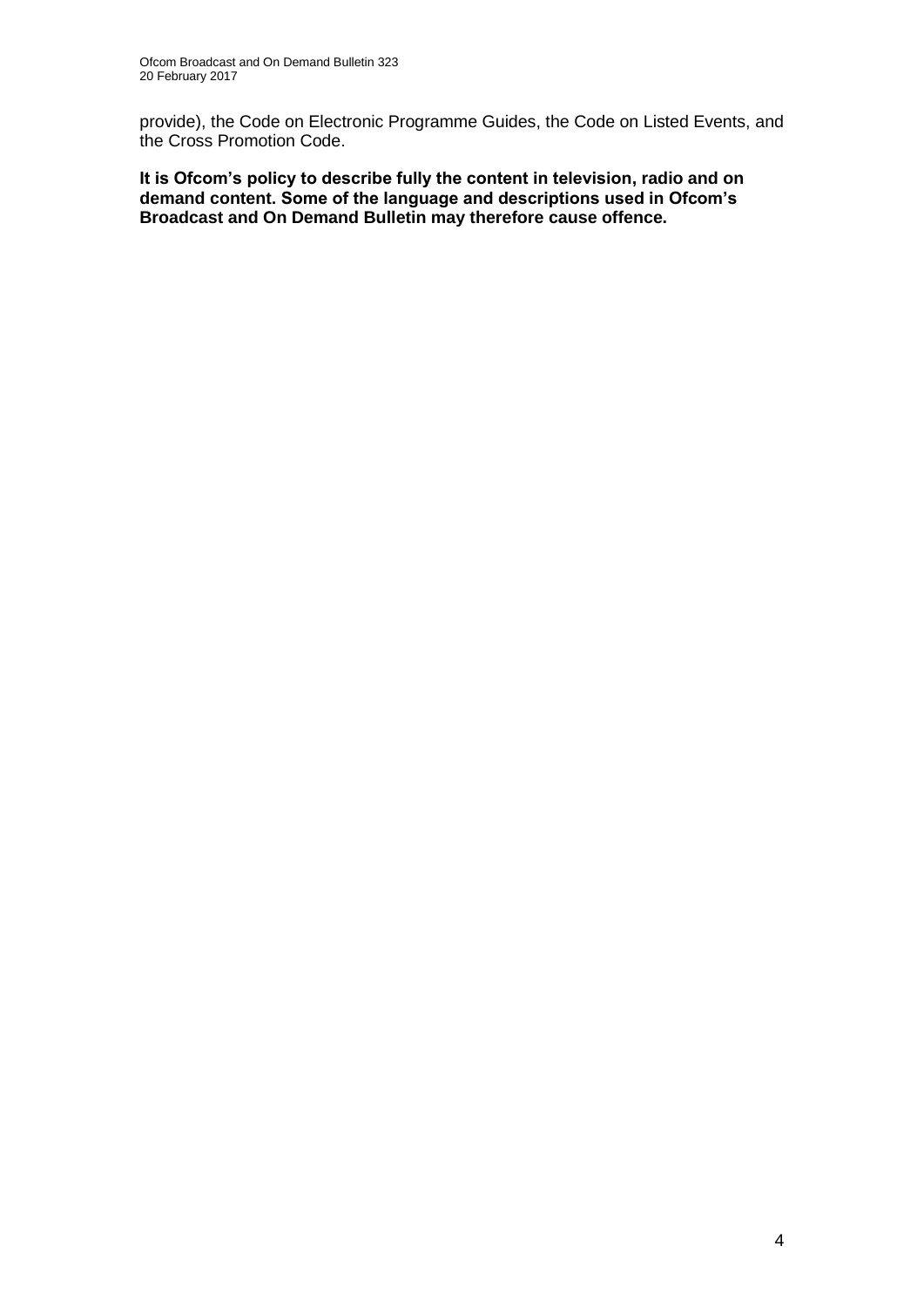### **Broadcast Standards cases**

### **In Breach**

### **Live at the Apollo**

*Comedy Central, 25 December 2016, 20:00*

#### **Introduction**

Comedy Central is a channel featuring comedy programmes aimed primarily at an adult audience. The licence for Comedy Central is held by Paramount UK Partnership ("Paramount UK" or "the Licensee").

*Live at the Apollo* is a stand-up comedy programme filmed at the Hammersmith Apollo Theatre in London. A complainant alerted Ofcom to offensive language broadcast at 20:40 during a performance by comedian Josh Widdicombe.

During his routine the comedian said:

*"…I feel like I'm lying on a fucking log"*.

Ofcom considered the material raised issues warranting investigation under Rule 1.14 of the Code which states:

"The most offensive language must not be broadcast before the watershed…".

We therefore asked the Licensee for its comments under this rule.

#### **Response**

Paramount UK apologised unreservedly and told Ofcom that it would never intentionally broadcast the most offensive language before the watershed. It said that in this case, the broadcast of the most offensive language occurred because of a "technical issue compounded by human error", rather than an editorial decision.

The Licensee confirmed that this was an "isolated incident" and set out the steps it had taken since the broadcast, such as: deleting the original file from its server; reediting the content; and, reminding its compliance team to double-check edits to ensure that the broadcast of the most offensive language before the watershed did not happen again.

#### **Decision**

1

Under the Communications Act 2003, Ofcom has a statutory duty to set standards for broadcast content as appear to it best calculated to secure the standards objectives, one of which is that "persons under the age of eighteen are protected". This objective is reflected in Section One of the Code.

Rule 1.14 states the most offensive language must not be broadcast on television before the watershed. Ofcom's 2016 research<sup>1</sup> on offensive language clearly

<sup>1</sup> On 30 September 2016, Ofcom published updated research in this area: Attitudes to potentially offensive language and gestures on television and on radio: [https://www.ofcom.org.uk/\\_\\_data/assets/pdf\\_file/0022/91624/OfcomOffensiveLanguage.pdf](https://www.ofcom.org.uk/__data/assets/pdf_file/0022/91624/OfcomOffensiveLanguage.pdf)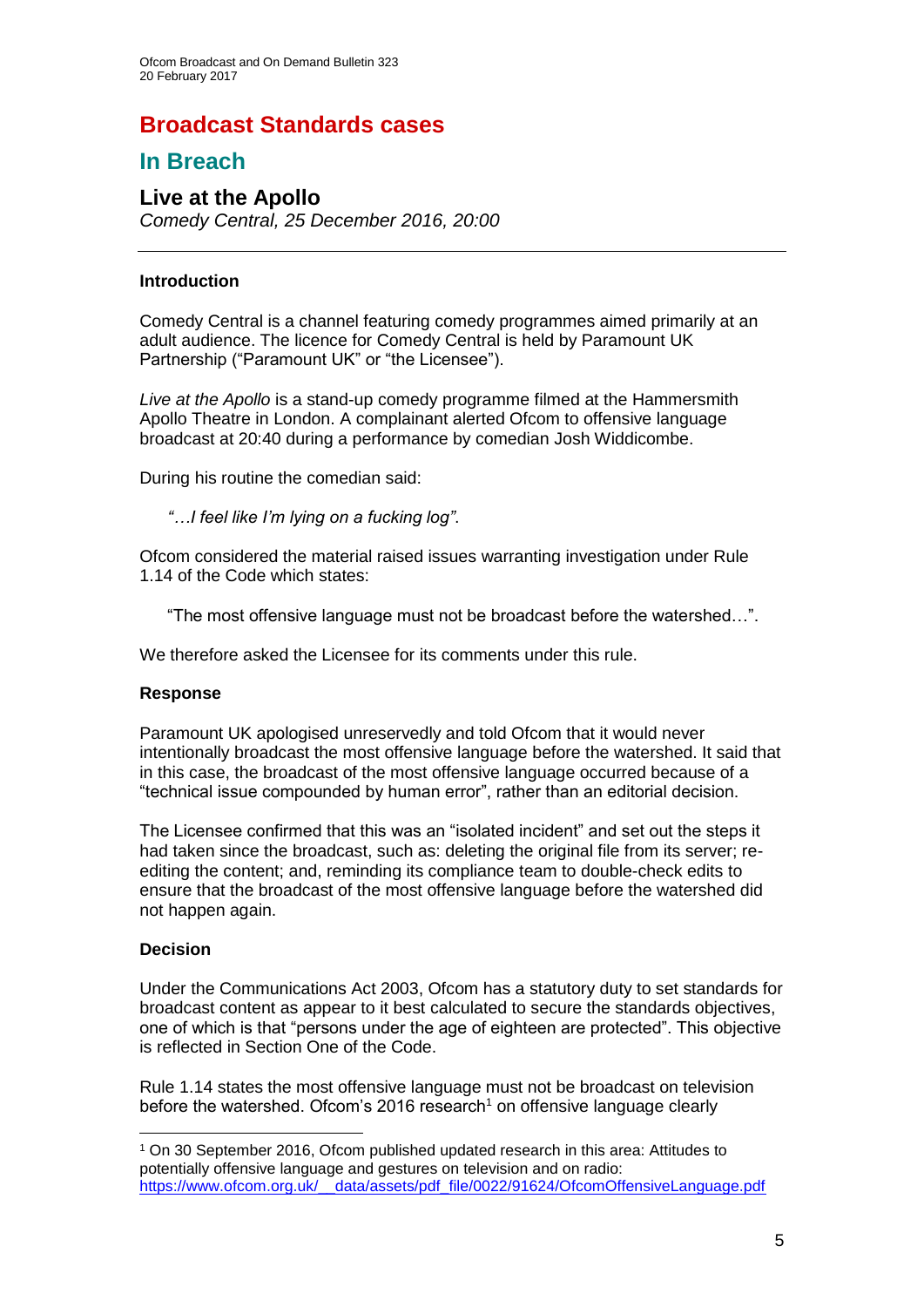indicates that the word "fuck" and variations of it are considered by audiences to be amongst the most offensive language.

In this case, the broadcast of the word "fucking" was an example of the most offensive language being used in a programme broadcast before the watershed.

Ofcom noted the Licensee's apology and the steps it said it had taken to ensure ongoing compliance with the Code. Nonetheless, the broadcast of this material was a clear breach of Rule 1.14.

#### **Breach of 1.14**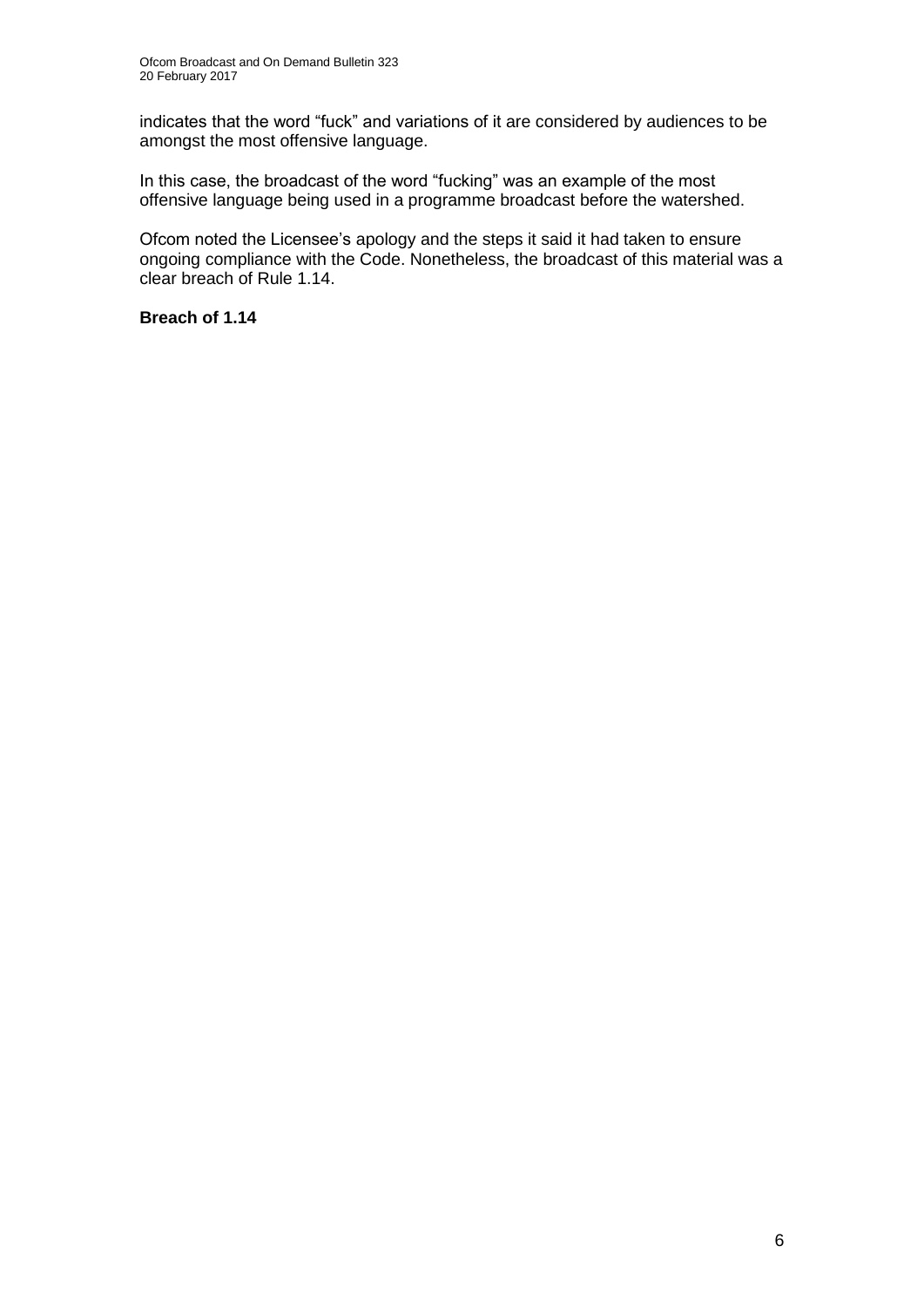### **In Breach**

**Kashmir Now** *MATV, 28 September 2016, 18:30* **Anti-Pakistan Protest in Geneva** *MATV, 28 September 2016, 23:00*

#### **Introduction**

Midlands Asian Television ("MATV") is a satellite television service that broadcasts Indian programming in Hindi, English, Gujarati and Punjabi. The licence for MATV is held by Middlesex Broadcasting Corporation Limited ("MBCL" or "the Licensee").

During routine monitoring, Ofcom identified two pieces of current affairs content, broadcast in English, that referred to the policies and actions of the Pakistani state, including within Pakistani-occupied Kashmir ("POK"). The two pieces of content consisted of the following:

#### *Kashmir Now*

This 30 minute current affairs programme included various items about events and issues relating to POK. The first item, which lasted approximately seven minutes dealt with an on-going water crisis in POK. The presenter introduced the item as follows:

*"Countries the world over are developing science and technology to further facilitate their people. Scientists are even searching for water on Mars. But things turn horribly wrong when* [inaudible] *Pakistani Kashmir, people are dying due to shortage of drinking water. This daily picture is a 21st century reality".*

A reporter then said in voiceover:

*"Pakistani-occupied Kashmir is a mountainous region with beautiful valleys, rivers and streams. For an outsider, people in this region appear to be blessed. But when we dip inside, things turn awry. This dark picture represents reality in POK. Locals complain of there being no proper water pipe connection to their homes. Schemes and promises made by the successive governments remain unfulfilled".*

A local resident was then shown speaking in front of a notice board next to a public stand pipe. He said the following in Urdu, with the English translation on screen:

*"Though it is clearly written on* [the] *board that the water contains bacteria and is unsafe for drinking, we are forced to drink this water. There is no water in our homes, and where there is any water well or tap it is unsafe for drinking, and the government is hardly listening. There has been no supply of water for 3-4 days. The administration has failed completely and whatever scheme they have introduced has not yet been implemented. Pipes have been lying for a long time, and they have not fixed them properly for over a year. Even the old pipelines have stopped working".*

A second local resident was then shown next to the stand pipe, saying the following in Urdu, with the English translation on screen: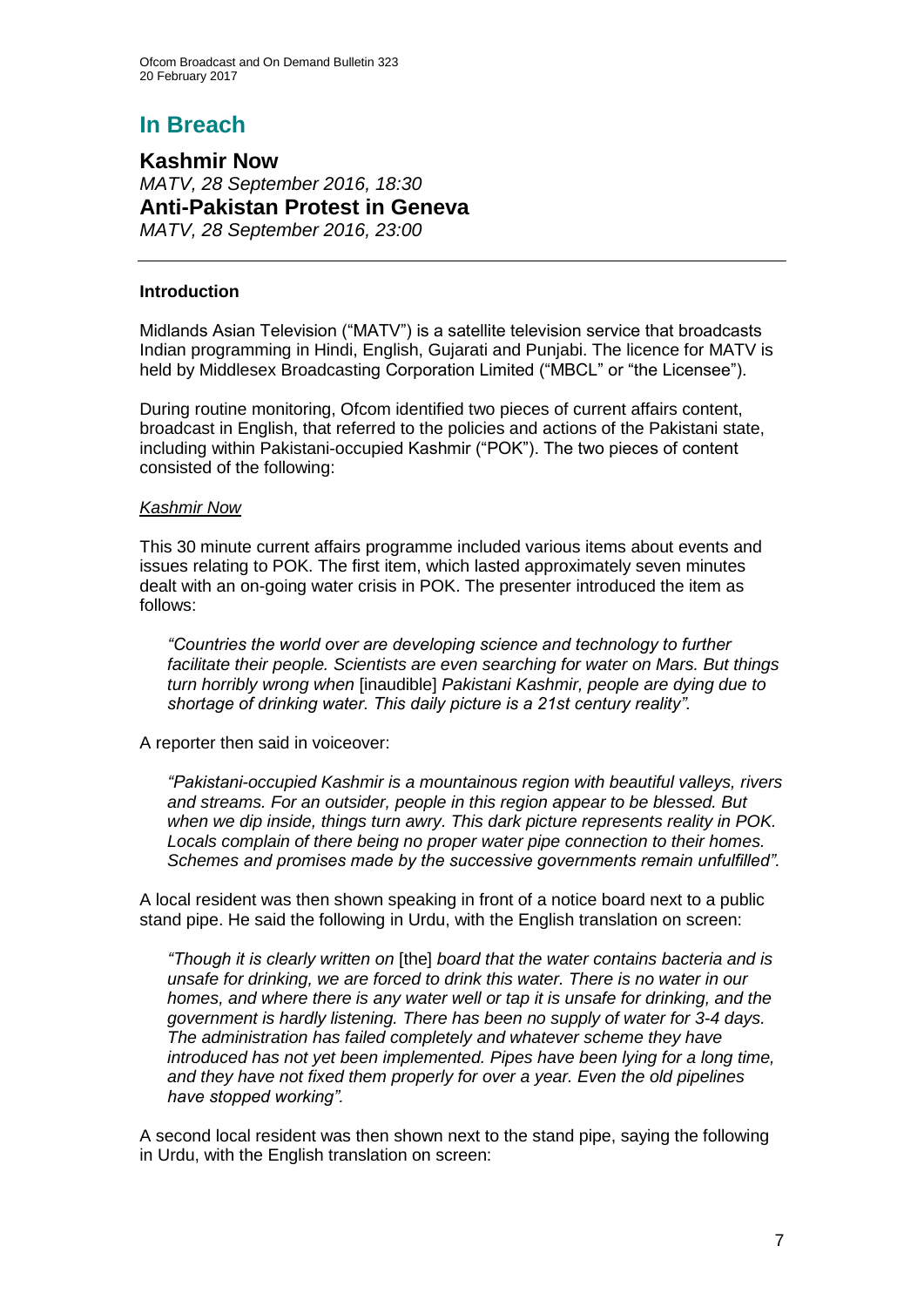*"We are drinking water from here because we are forced to as there is no other alternative. Either we come here or go to the river stream to drink water. So, all of us have only this option. There is a scarcity of water in our taps back at home; especially during prayers we face difficulty. There is hardly any water supply at home or at the mosque. We are forced to bring water on our bikes from various sources".*

The reporter then said in voiceover:

*"River streams are completely polluted. People are forced to use the same water for drinking and* [inaudible]. *The Administration lives in its own wonderland".*

A third local resident was then shown, saying the following in Urdu, with the English translation on screen:

*"The biggest issue for us is water as we do not get any safe drinking water here. Though there are two streams flowing, but still people are suffering due to shortage of water. Women and children travel to long places for water, but there we do not get water".*

A fourth local resident was then shown, saying the following in Urdu, with the English translation on screen:

*"I have read that there is no bottled water available for drinking. We do not have any facility available for safe drinking water, and hence we are forced to come here* [indicates standpipe]*"*.

The reporter then said in voiceover:

*"Occupied by Pakistan decades ago, the region still lacks basic facilities. Safe drinking water is a basic requirement of human beings, but on this front also the Administration has miserably failed".*

There was then an interview conducted by the presenter with a Strategic Analyst, Anil Bhat:

- P: *"Isn't it horrible that even in these modern times, people in POK don't have any drinking water supply to their homes?"*
- AB: *"Across LOC*<sup>1</sup> *, between Jammu and Kashmir<sup>2</sup> and the Pakistan-occupied Kashmir, there is horribly, very bad picture of water supply schemes and the safe drinking water supply. If you go by the reports of the WHO*<sup>3</sup> *and other agencies in POK, which conducted the chemical tests, the bacteriological tests on the water samples collected from various regions of POK…the contamination levels were very, very high. The level of drinking water supply schemes, which comes through the pipe and water is scarce in most parts of the POK. 80% of the water supply schemes has one or other type of contamination, chemical or fungal infections…".*

<sup>1</sup> <sup>1</sup> The Line of Control between Indian-occupied Kashmir and POK.

<sup>2</sup> In this context Jammu and Kashmir refers to Indian-occupied Kashmir.

<sup>3</sup> World Health Organisation.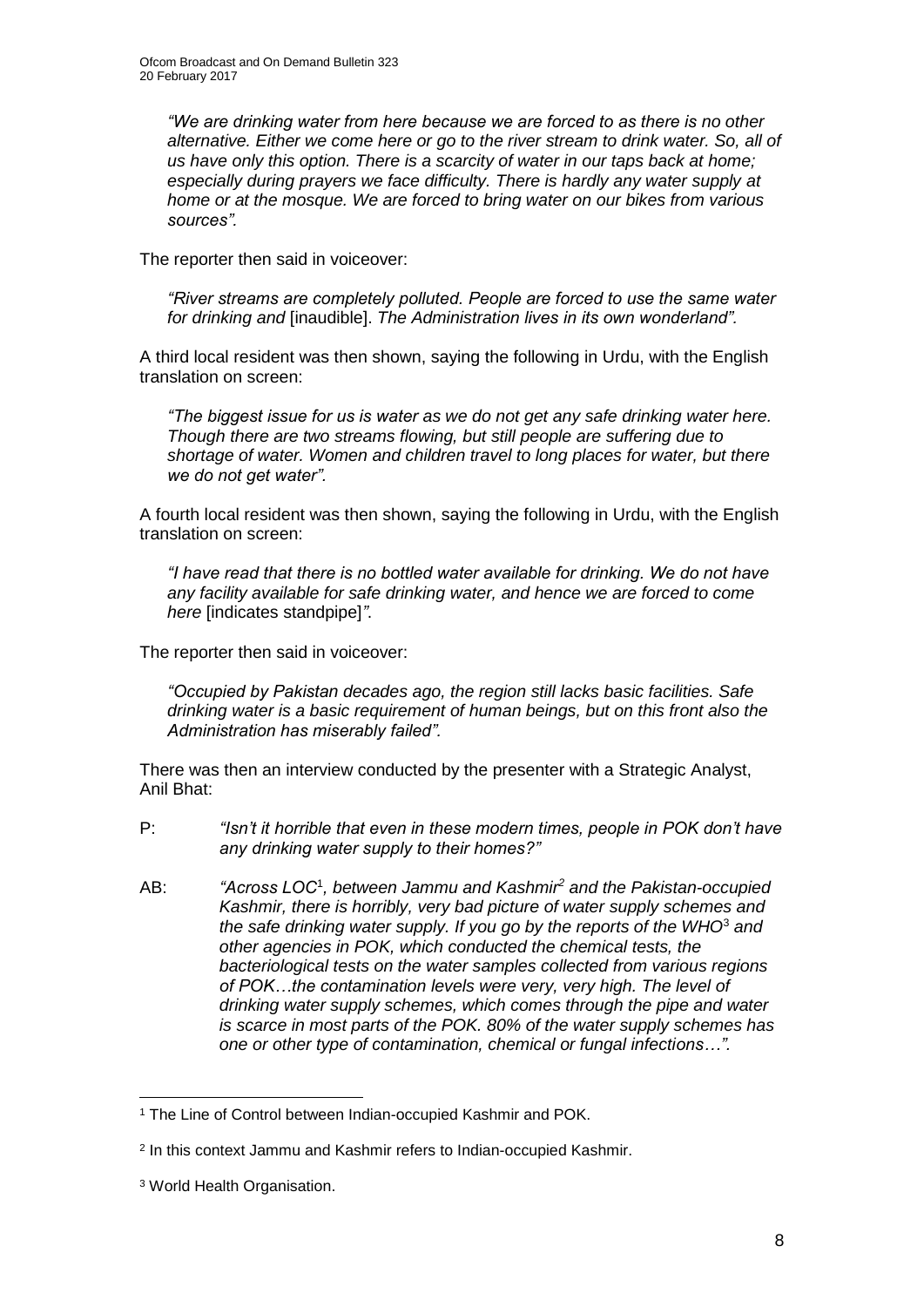- P: *"What stops the Pakistani establishment from treating the people in POK as equals?"*
- AB: *"Pakistan seems to be an occupational force in POK. The dams, the investment…all have the interests of the Pakistani establishment more than the people of POK. The problem with Pakistan is that they have hardly invested into building up: durable bore projects; durable water supply schemes; durable roads and infrastructure. In multi-sectorial kind of development, that would reach out to the people. If you compare the two sides, there is a huge difference: You have a large number of dams built up in Jammu and Kashmir that not only takes care of the power supply, the water supply schemes in Kashmir, it is also used as a cushion for the country* [i.e. in relation to India]*".*

The second item, which lasted approximately three minutes, dealt with what were described as *"illegal taxes"* being imposed on residents in the Pakistani region of Gilgit-Baltistan<sup>4</sup>. The presenter introduced the item as follows:

*"There seems to be no end to the sufferings of people in Gilgit-Baltistan. Their concerns are often dismissed. The Pakistani establishment imposes heavy taxes on people living in the region. This has resulted in disillusionment amongst the villager people".*

A reporter then said in voiceover:

*"Taxes are a way of generating revenue for various government projects. Paying taxes also makes the citizens involved in the development process. However, the people of Gilgit-Baltistan are forced to pay heavy taxes to the Administration, which turns a blind eye to their needs. The same grim situation has continued for years. Despite collecting taxes according to its own will, Islamabad*<sup>5</sup> *has failed miserably in generating employment, providing infrastructure or containing inflation. Locals are demanding that all illegal taxes be immediately called off and Gilgit-Baltistan be made a tax-free zone".*

There was then footage of the Leader of the All National Party Conference, Gilgit-Baltistan, saying the following in Urdu, with the English translation on screen:

*"All the taxes in the Gilgit-Baltistan region should be called off. Apart from general taxes we should get our due from the taxes that we have been paying for a long time. Property tax, income tax and other such laws which are completely illegal should immediately be called off. Among other things, the subsidies which were discontinued should be started again. Minerals policy 2016*<sup>6</sup> *should be called off and all the rights should be given to us".*

The reporter then said the following in voiceover:

*"Gilgit-Baltistan is also rich in mineral resources. Pakistan earns billions in revenue annually from trade and transit, water exploitation and other sources. Yet* 

<sup>4</sup> Gilgit-Baltistan is an administrative area of Pakistan that is part of POK.

<sup>5</sup> The capital of Pakistan.

<sup>6</sup> Ofcom understands this to be a reference to Pakistani authorities' policy towards mineral exploitation in Gilgit-Baltistan.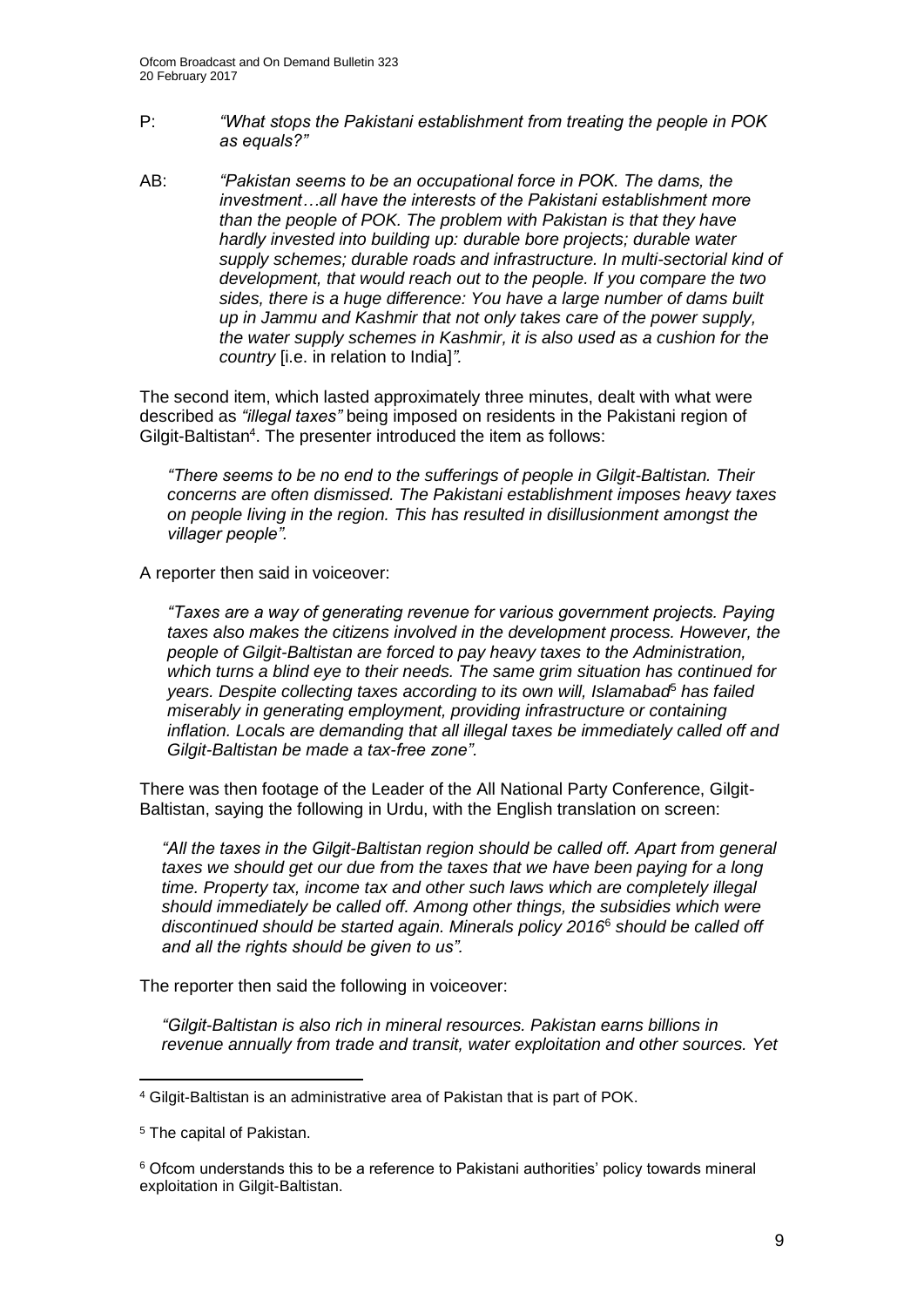*the majority of these earnings end up in the coffers of the top Islamabad leadership. People are disillusioned since none of the major power projects, which uses resources from Gilgit-Baltistan, are set up in this region".*

More footage was shown of the Leader of the All National Party Conference, Gilgit-Baltistan, saying the following in Urdu, with the English translation on screen:

*"All the power projects should be shifted to the Gilgit-Baltistan region. As everyone knows the same water will be used for various projects in the KBK*<sup>7</sup> *and various other projects in Punjab. Then why not bring all the projects to Gilgit-Baltistan?"*

The reporter then said in voiceover:

*"When the government collects taxes, citizens expect better facilities. But in the occupied territory of Gilgit-Baltistan, people continue to live in dismal conditions, even after paying heavy taxes".*

Ofcom considered the above content clearly raised issues warranting investigation under the Rule 5.5 of the Code:

"Due impartiality on matters of political or industrial controversy and matters relating to current public policy must be preserved on the part of any person providing a service…This may be achieved within a programme or over a series of programmes taken as a whole".

Ofcom therefore asked the Licensee how the content complied with this rule.

#### *Anti-Pakistan Protest in Geneva*

This programme consisted of two segments. The first segment, which lasted approximately 18 minutes, featured coverage of a press conference organised by the Unrepresented Nations and Peoples Organization ("UNPO"), which focused on the alleged actions of the Pakistani authorities in various regions of Pakistan, such as Baluchistan, Gilgit-Baltistan, and POK. The second segment, which lasted approximately 12 minutes, featured a reporter interviewing a number of individuals in front of the United Nations building in Geneva. During these interviews, a number of statements were made that referred to the policies and actions of the Pakistani state and armed forces in Operation Zarb-e-Azb, a military operation carried out by the Pakistani armed forces against armed militants along the Pakistan-Afghanistan border, which has been taking place since 2014**.**

During the first segment of the programme, we noted, by way of example, the following statements:

*"In light of the human rights violations committed by the Pakistani state, it's natural that the UNPO has been very active in raising awareness internationally about these atrocities taking place in Baluchistan, in Sindi, and with the people of Gilgit-Baltistan and in the occupied territories of Kashmir".*

\*\*\*\*

<sup>7</sup> Khyber Pakhtunkhwa, one of Pakistan's provinces.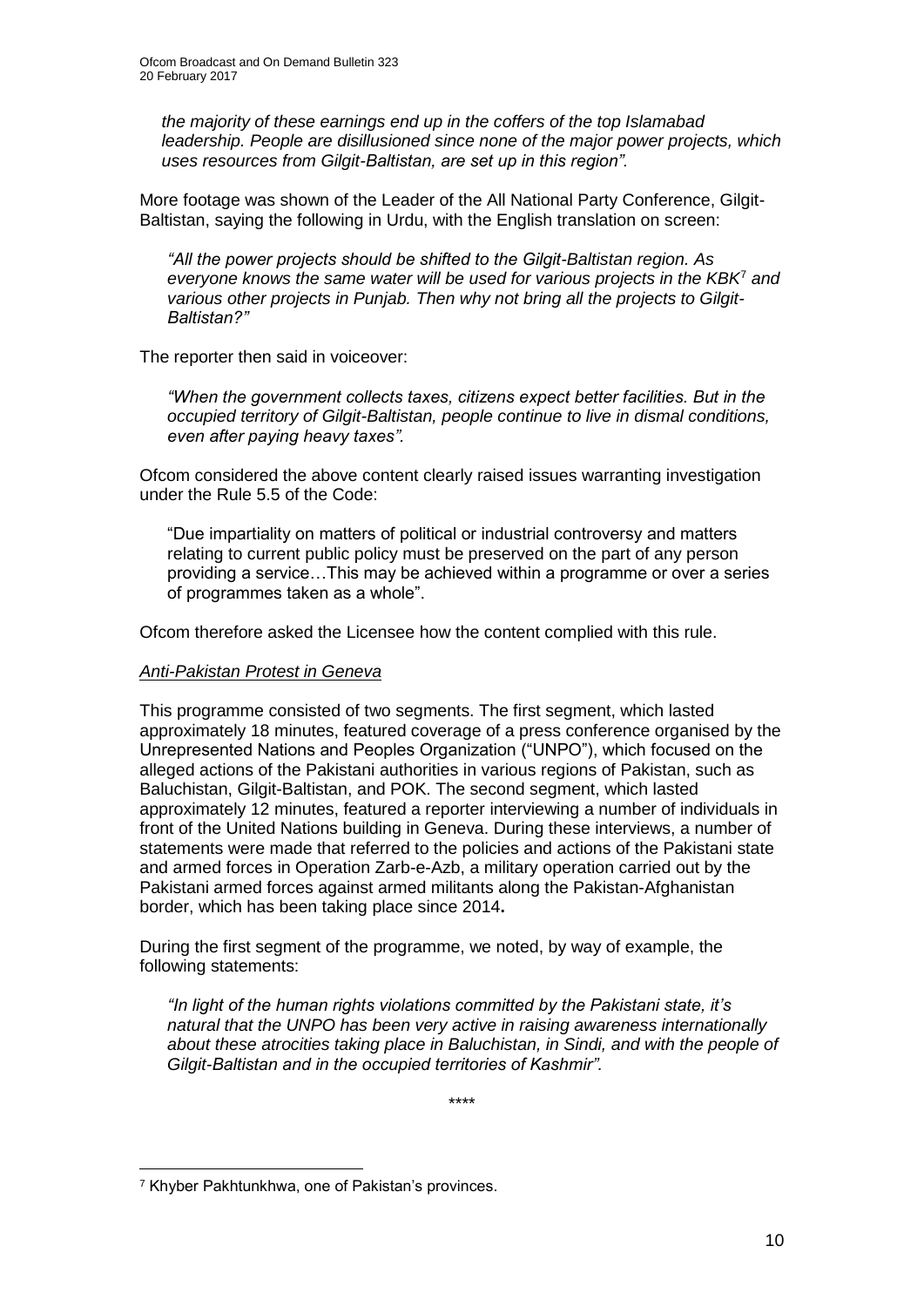*"So we people of Gilgit-Baltistan today demand that Gilgit-Baltistan is key to all of the Kashmir dispute. And Gilgit-Baltistan should be the first region from where a solution of Kashmir should be found. And that* [inaudible] *Pakistani forces should pull out from Gilgit-Baltistan and POK".* 

\*\*\*\*

*"No defence or military aid to Pakistan until a complete restoration of the human rights of the people of Pakistan and the nations of Pakistan".* 

There were also several statements concerning Operation Zarb-e-Azb made in the second segment of the programme:

*"10,000 homes were destroyed in an area, in a population that was not involved in terrorism at all. The Pakistani military basically wanted to send a message to*  the Pashtuns<sup>8</sup> that we can kill you whenever we wish to, if you have any dreams *of Pashtun nationalism, if you have any idea of Afghan nationalism, if you have*  any, even thought of uniting with you Pashtun brothers across the Durand Line<sup>9</sup>, *which was created by the British, we will simply smash you. To the rest of the world they are saying they are fighting terrorists. But anyone, who has lived in Pakistan or in the Pashtun areas knows that it is the Pakistani army which is the terrorist. They are the ones who have sponsored terrorism against India. They are the ones who have been host to Osama Bin Laden…The Pakistani army are the ones who are committing genocide in Baluchistan…So we who were born in Pakistan are clear that the real terrorists are the Pakistani military and the civil military establishment that governs it".*

\*\*\*\*

*"Since* [Operation] *Zarb-e-Azb has started, it has been damage, a total collateral damage against the Pashtun population. Atrocities have been committed. Over one million people have been forcibly migrated to the surroundings. They have crossed the Durand Line to go for shelter…Houses have been looted, the bazaars have been ruined, and they have been bombarded all over the region. Four thousand tribal elders have been targeted and killed. The tribal structure, especially the social structure has been destroyed, and people are living in a dire situation living throughout history…We have been living in a very bad, a very dire, situation. The main support the rest of the world, especially the UN, can help us is in three areas: first, stop the atrocities against Pashtuns, taking charge of the Pakistani army of the killing of innocent people. Announce Pakistan as a terrorist state…Second, help us to come back to our homes, to come back to our villages, to come back to our cities…Third, give us the right that the rest of the world is having, the human rights, the right to live, the right to school, the right to educate, the right to have health… Help us to get rid of the atrocities, the killing of the Pakistani army and establishment".*

*"I think the real culprit of human rights violations in Pakistan is not the operation called Zarb-e-Azb but the Pakistani military itself. Zarb-e-Azb is focused on* 

\*\*\*\*

<sup>8</sup> The Pashtuns are an ethnic group living in parts of Pakistan and Afghanistan.

<sup>9</sup> The Durand Line is the international border between Pakistan and Afghanistan and was established, in part, in 1896 between by a British diplomat, Sir Mortimer Durand.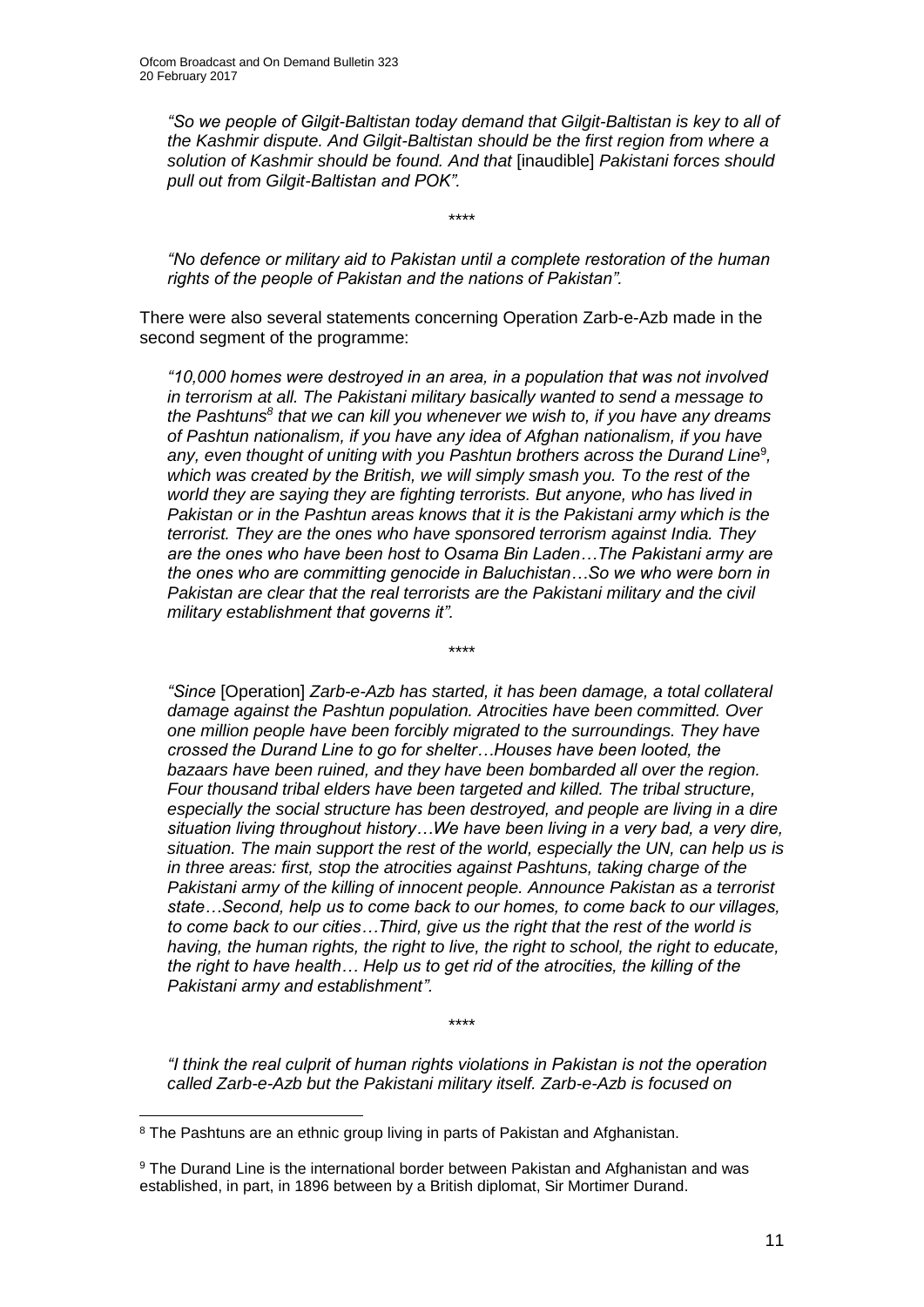*rescuing the militants who do cause human rights violations and commit suicide bombings in Baluchistan and the Pashtun areas. It's to rescue them and shift them to other parts of the Middle-East, where ISIS is now operating. But, the Pakistani military itself is the main culprit causing human rights violations in Baluchistan in particular, carrying out aerial bombardments, killing civilians, razing villages to the ground".*

Ofcom considered the above content raised issues warranting investigation under the Rule 5.5 of the Code. Ofcom therefore also asked MBCL how the content complied with this rule.

#### **Response**

The Licensee said that it tries to cover all events "which are of interest to South-Asian viewers". It added that "Our entire focus is on community. It does not matter if it is India-Pakistan-Bangladesh or Sri Lankan origin. We try our best to show them the true situation on the ground in that part of the world". MBCL also said that "We are doing live shows all the time regarding Pakistan and lot[s] of Pakistani journalists and politicians have spoken about [the] Pakistani point of view on" MATV.

The Licensee said that *Kashmir Live* is a daily series which covers issues relating to the region of Kashmir the areas of food, culture, local events, education, sports and politics. It added that the programmes "contain the voice of Kashmiries from both sides of Kashmir" and "if possible we also get interviews from Local community leaders, businessmen, Govt. Officials etc". MBCL also said that the series "show[s] lot of content from both sides of Kashmir depicting their local issues. and criticism of both sides of the Govts and also positive work if any". Further, the Licensee cited "one more programme that runs normally twice a week called *Sarhad Ke Do Rukh"*  which MBCL described as "a balancing program for Kashmiries on both sides of [the Indian-Pakistan] border" and which shows Pakistani views on Kashmir. In this context the Licensee provided a recording of an edition of *Sarhad Ke Do Rukh*, broadcast on 7 September 2016 at 22:30.

The Licensee provided further representations regarding *Kashmir Now* in response to Ofcom's Preliminary View (which was to find breaches of Rule 5.5 in respect of both programmes). The Licensee said that:

- the programme was a "journalistic view of the situation" and questioned "what could be the alternative view of prevailing truth";
- it had previously "shown a lot of work done" by the Pakistani authorities including a "programme regarding flood affected people in the Chitral Area";
- it was now trying to obtain the viewpoint of the Pakistani and local authorities regarding the water crisis in POK and said it would broadcast these once they had been received; and,
- the subject matter of this programme was a humanitarian issue rather than a political or industrial one.

For these reasons, the Licensee considered that *Kashmir Now* should not be treated as a political programme and was not in breach of Rule 5.5.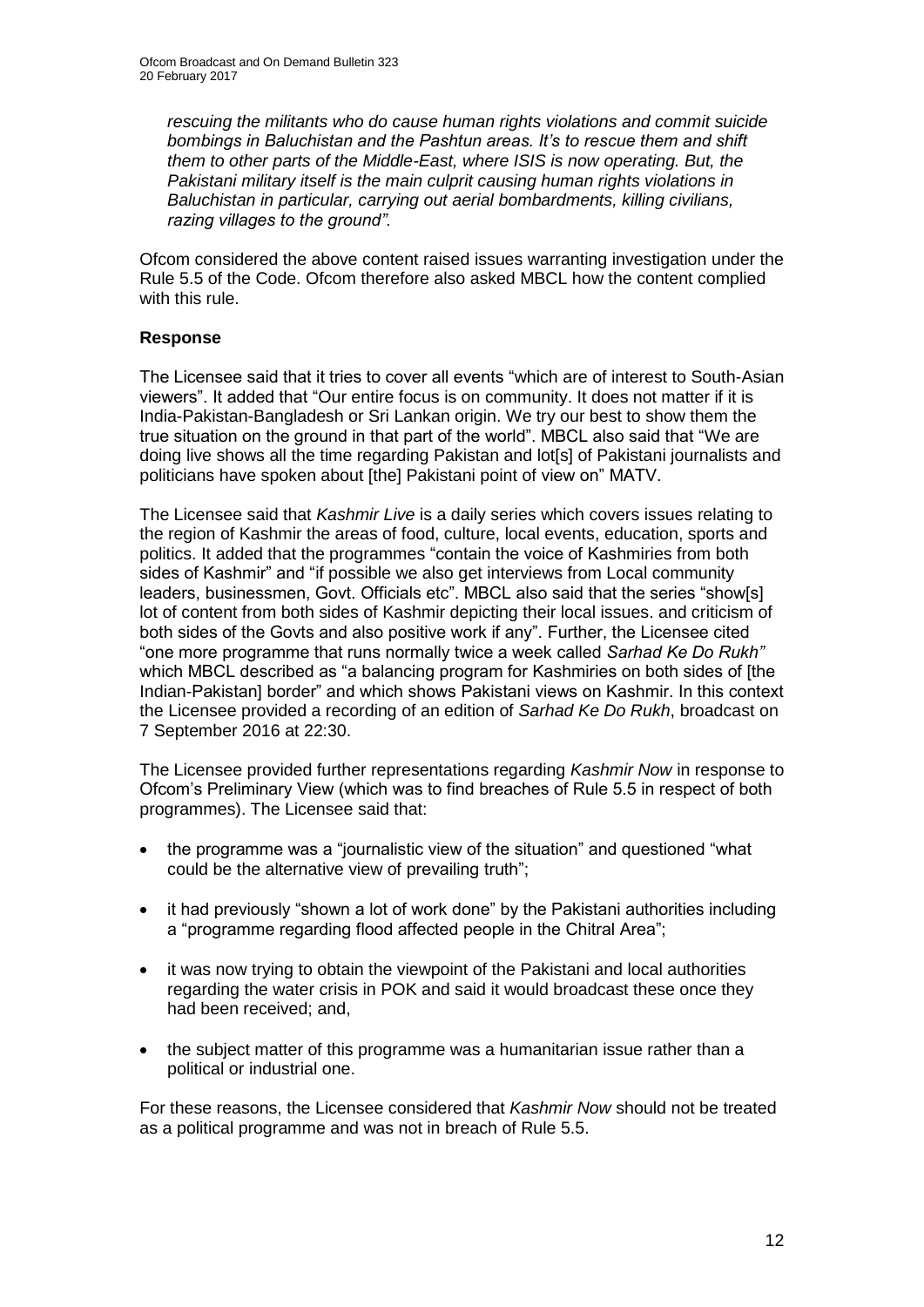In relation to *Anti-Pakistan Protest in Geneva*, MBCL said it had "earlier shown [the] Pakistani angle" on Gwadar Port<sup>10</sup> and Baluchistan in one of the programmes from its series *Pakistan Reporter<sup>11</sup>*, which was broadcast on 17 September 2016. Therefore, "to balance" the latter it had "showed opposition [to Pakistan] by Baluchies" as shown by the *Anti-Pakistan Protest in Geneva* programme.

The Licensee also set out details of other programmes<sup>12</sup> it had broadcast about Pakistan:

- *Strategic Vision of Pakistan*: MBCL said this programme, broadcast in May 2016, was coverage of an event at Chatham House and featured Sartaj Aziz, Foreign Affairs Advisor to the Pakistani Prime Minister;
- *Gateway Gazette*: The Licensee said this programme is broadcast weekly on Thursdays at 20:30, and is presented by "Pakistani origin British Nationals" and the programme has a "compete focus" on Pakistan. It added that the programme "normally" invites guests including "Pakistani senators" and receives "Live calls from Karachi, Lahore, Islamabad and many such places in Pakistan." MBCL also said that the programme sometimes discusses "various political issues against India including Kashmir";
- *Sathi Ke San Sang*: The Licensee said this was a weekly programme broadcast on Thursday at 21:30; and
- *Democracy Forum Event: 'Pakistan – A Victim or a Perpetrator?'* MBCL said this three-part series, the first part of which was broadcast on 28 September 2016 at 20:30, consisted of coverage of an event organized by a UK-based think tank. The Licensee said that the programmes featured "eminent speakers" concerning terrorism within Pakistan, including a Pakistani diplomat expressing his opposition to a speaker who had said that Pakistani occupation of POK is "illegal".

#### **Decision**

Under the Communications Act 2003, Ofcom has a statutory duty to set standards for broadcast content as appear to it best calculated to secure the standards objectives, including that the special impartiality requirements set out in section 320 of the Act are complied with. This objective is reflected in Section Five of the Code.

Broadcasters are required to comply with the rules in Section Five to ensure that the impartiality requirements of the Act are complied with, including that due impartiality is preserved on matters of political or industrial controversy and matters relating to current public policy.

When applying the requirement to preserve due impartiality, Ofcom must take into account Article 10 of the European Convention on Human Rights. This provides for the broadcaster's and audience's right to freedom of expression, which encompasses

<sup>1</sup> <sup>10</sup> Gwadar Port is a port on the coast of Baluchistan which has been developed with investment from the Chinese authorities.

<sup>11</sup> The Licensee said that in *Pakistan Report* it shows "all the possible info for our Pakistani audience".

<sup>12</sup> MBCL also provided recordings of various editions of these programmes which are discussed in the Decision.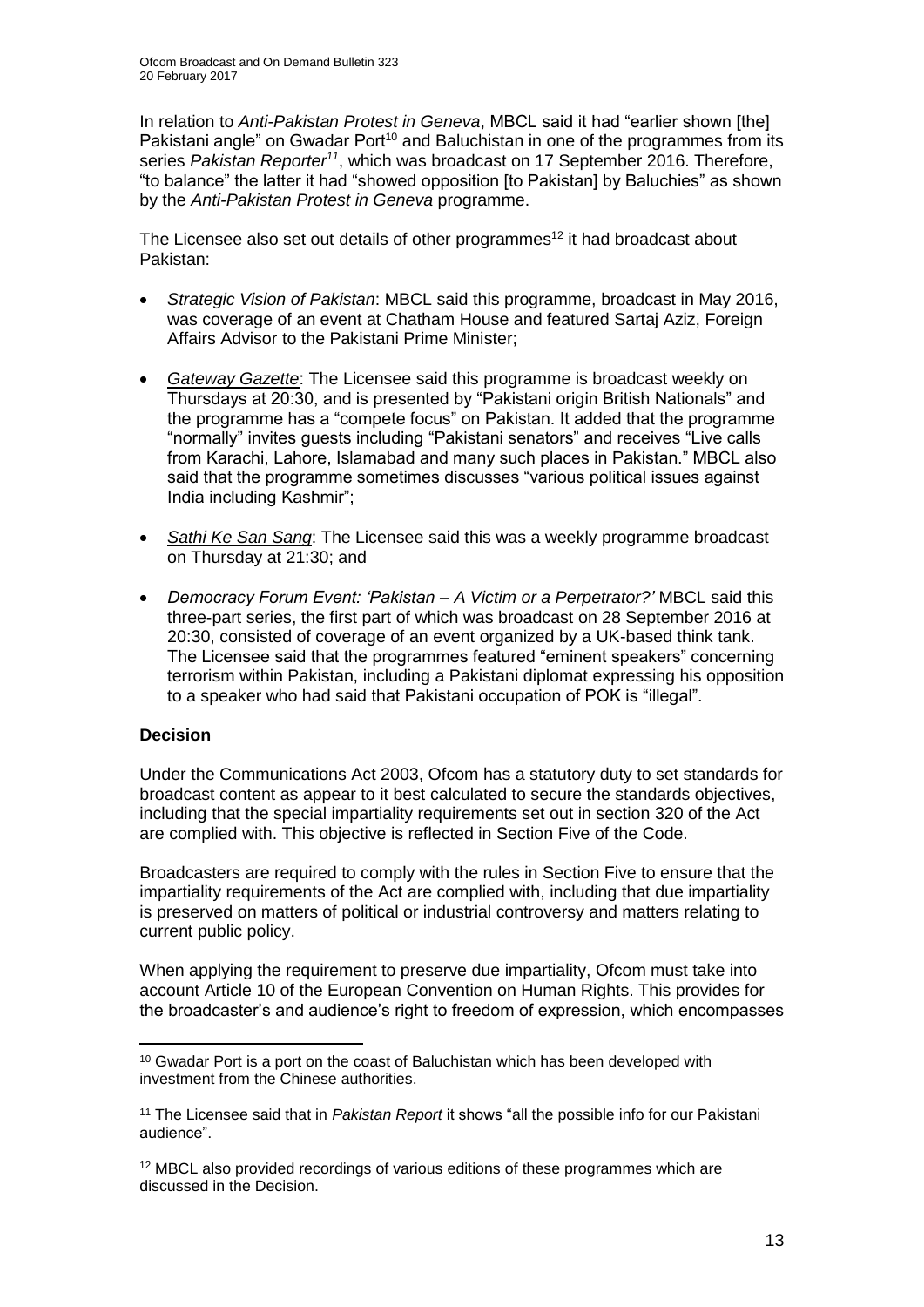the right to hold opinions and to receive and impart information and ideas without undue interference by public authority. The broadcaster's right to freedom of expression is not absolute. In carrying out its duties, Ofcom must balance the right to freedom of expression on one hand, against the requirement in the Code to preserve "due impartiality" on matters relating to political or industrial controversy or matters relating to current public policy.

Section Five of the Code acts to limit, to some extent, freedom of expression because its application necessarily requires broadcasters to ensure that neither side of a debate relating to matters of political or industrial controversy and matters relating to current public policy is unduly favoured. Therefore, while any Ofcom licensee has the freedom to discuss any controversial subject or include particular points of view in its programming, broadcasters must always comply with the Code. Ofcom underlines that the broadcasting of comments either criticising or supporting the policies and actions of any Government or elected politician is not, in itself, a breach of due impartiality.

Rule 5.5 of the Code requires that: "Due impartiality on matters of political or industrial controversy and matters relating to current public policy must be preserved Depending on the specific circumstances of any particular case, it may be necessary to reflect alternative viewpoints in an appropriate way to ensure that Rule 5.5 is complied with. The Code makes clear that the term "due" means adequate or appropriate to the subject matter. Therefore "due impartiality" does not mean an equal division of time has to be given to every view, or that every argument and every facet of the argument has to be represented. Due impartiality may be preserved in a number of ways and it is an editorial decision for the broadcaster as to how it ensures due impartiality is maintained.

Ofcom considered both of the programmes in this case in turn.

#### *Kashmir Now*

We first considered whether the requirements of Section Five of the Code should be applied: that is, whether the subjects discussed in the programme concerned matters of political or industrial controversy or matters relating to current public policy.

As detailed in the Introduction, the programme included two items that dealt with, firstly, the on-going water crisis in POK, and second, what were described as "*illegal taxes"* being imposed on residents in the Pakistani region of Gilgit-Baltistan. During these items, there were a number of critical statements referring to the Pakistani authorities in POK, including Gilgit-Baltistan.

The programme included a number of statements in the item about the supply of water in POK, as outlined in the Introduction, that were critical and gave a one-sided view of the water supply policy of the Pakistani authorities in POK. For example, it was stated that:

*"The* [Pakistani] *administration has failed completely and whatever scheme they have introduced has not yet been implemented. Pipes have been lying for a long time, and they have not fixed them properly for over a year. Even the old pipelines have stopped working".*

Several local residents were featured describing what they saw to be the negative ramifications of the water supply situation in POK. Further, a reporter described the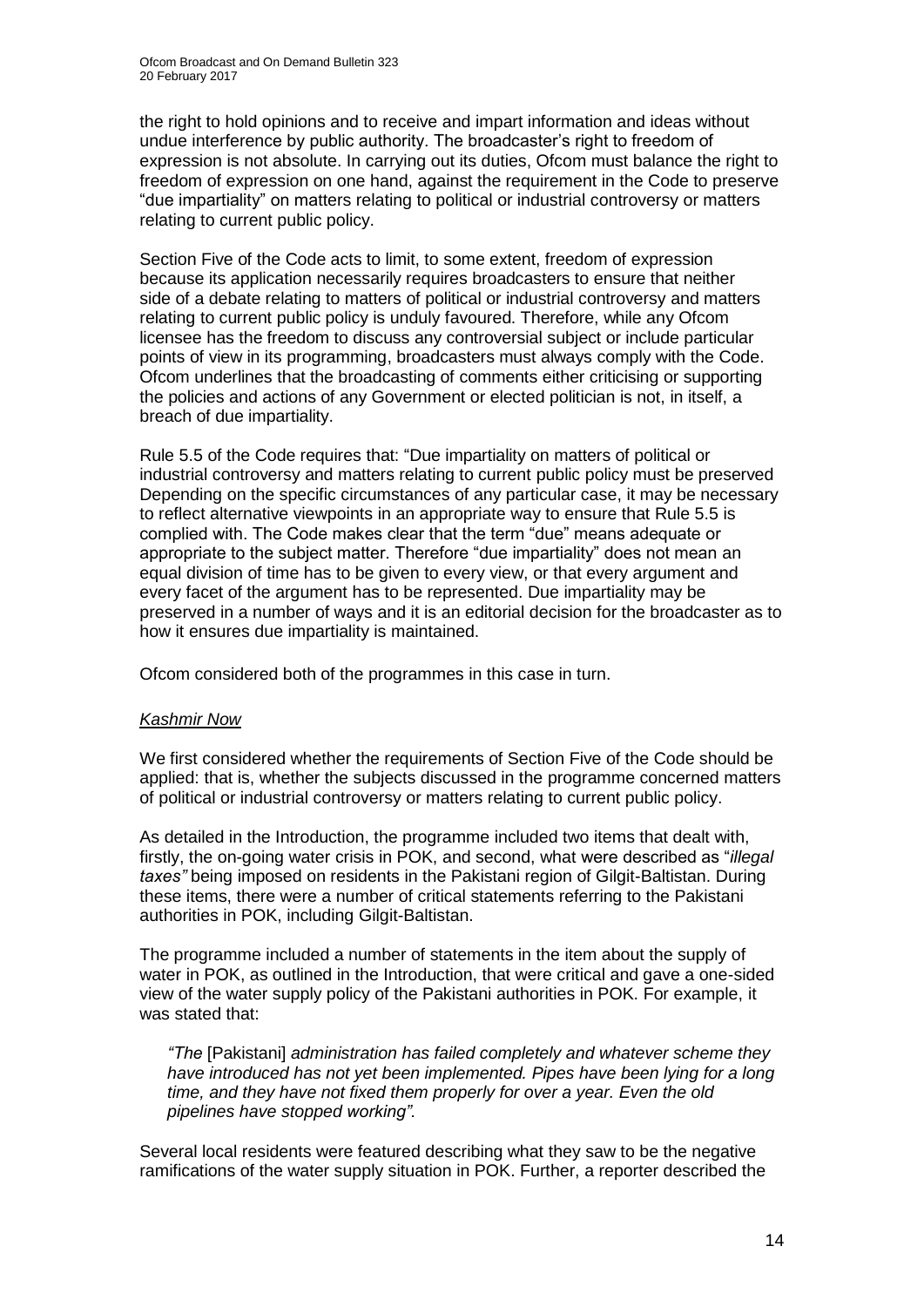Pakistani administration of POK as *"liv*[ing] *in its own wonderland"* and as having "*miserably failed"* as regards its water policy. In addition, an interviewee, Anil Bhat made various critical remarks about the Pakistani authorities in POK, including:

*"Pakistan seems to be an occupational force in POK. The dams, the investment…all have the interests of the Pakistani establishment more than the people of POK. The problem with Pakistan is that they have hardly invested into building up: durable bore projects; durable water supply schemes; durable roads and infrastructure".*

The programme also included a number of statements in the item about the taxation policy of the Pakistani authorities in Gilgit-Baltistan, as outlined in the Introduction, that were critical and gave a one-sided view of the taxation policy of the Pakistani authorities in Gilgit-Baltistan. For example, it was stated that:

*"The Pakistani establishment imposes heavy taxes on people living in the region"*  and that *"the people of Gilgit-Baltistan are forced to pay heavy taxes to the Administration, which turns a blind eye to their needs".*

It was also stated that the Pakistani authorities *"Despite collecting taxes according to its own will, Islamabad has failed miserably in generating employment, providing infrastructure or containing inflation".* In addition, the taxes levied by the Pakistani authorities in Gilgit-Baltistan were described as *"illegal".* It was also stated that:

*"Pakistan earns billions in revenue annually from trade and transit, water exploitation and other sources. Yet the majority of these earnings end up in the coffers of the top Islamabad leadership".*

In the conclusion of the item, it was stated that:

*"*…*in the occupied territory of Gilgit-Baltistan, people continue to live in dismal conditions, even after paying heavy taxes".*

Given these repeated references to the alleged actions of the Pakistani authorities, we did not agree with the Licensee's argument that the programme was concerned only with a humanitarian issue. Rather, we considered that the programme was dealing with matters of political controversy and matters relating to current public policy. We therefore concluded that the rules in Section Five were engaged.

Ofcom went on to assess whether this programme preserved due impartiality by, for example, reflecting alternative viewpoints as appropriate. Rule 5.5 makes clear that due impartiality may be achieved "within a programme or over a series of programmes taken as a whole". We went on to assess whether the Licensee preserved due impartiality – firstly, within the programme, either through sufficiently reflecting alternative viewpoints and/or contextual factors; and secondly, over a series of programmes taken as a whole.

During this programme, we did not identify any statements or other content which could reasonably be considered as either reflecting the viewpoint of the Pakistani authorities in: POK; Gilgit-Baltistan; or at the national level within Pakistan, or otherwise served to counter the various criticisms being made of the Pakistani state within the programme. Therefore, in our view, this programme gave a one-sided view on the matters of political controversy and the matters relating to current public policy.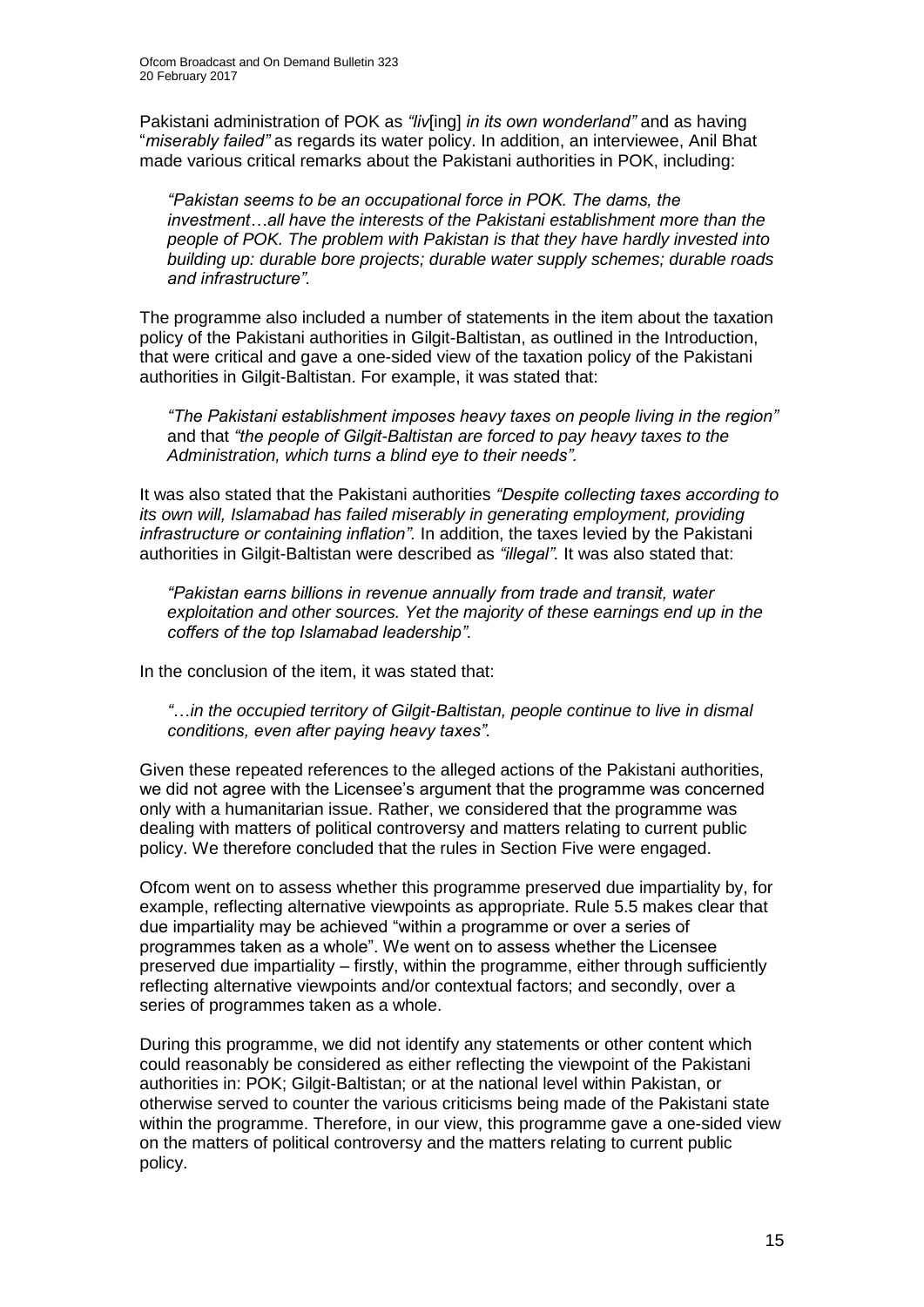We went on to consider whether alternative viewpoints were reflected in a series of programmes taken as a whole, which the Code defines as more than one programme in the same service, editorially linked, dealing with the same or related issues within an appropriate period and aimed at a like audience. MBCL said that "We are doing live shows all the time regarding Pakistan and lot[s] of Pakistani journalists and politicians have spoken about Pakistani point of view on" MATV. Specifically, in relation to this edition of *Kashmir Now*, the Licensee described an edition of *Sarhad Ke Do Rukh* broadcast on 7 September 2016 at 22:30 as being "a balancing program for Kashmiries on both sides of [the Indian-Pakistan] border" and "which shows Pakistani views on Kashmir".

We viewed a recording of the edition of *Sarhad Ke Do Rukh*, transmitted on 7 September 2016, which was broadcast in Urdu, as well as recordings of the following other programmes, which MBCL said it had broadcast about Pakistan:

- an edition of *Strategic Vision of Pakistan*, which was broadcast in English in May 2016;
- two editions of *Gateway Gazette,* which were broadcast in Urdu (the Licensee did not provide details of when exactly these had been broadcast);
- an edition of *Sathi Ke San Sang* which were broadcast in Urdu (the Licensee did not provide details of when exactly this had been broadcast); and
- a series of three programmes called *Democracy Forum Event: 'Pakistan – A Victim or a Perpetrator?'*, which were broadcast in English and started on 28 September 2016.

The Code's definition of a "series of programmes taken as a whole" provides broadcasters with significant flexibility when making editorial decisions about how to maintain due impartiality. In this case however, Ofcom did not consider that any of the above programmes met the definition of being part of a series of programmes taken as a whole. For example, *Strategic Vision of Pakistan* was broadcast five months before the edition of *Kashmir Now*, and in our view was therefore not broadcast within an appropriate period for the purposes of preserving due impartiality. Further, we could not identify any content within the edition of *Kashmir Now* in this case or the other programmes cited by MBCL which referred to how these various programmes were editorially linked to each other (for example in the form of announcements or other content signalling the existence of an editorial link).

We also noted that the Licensee said that it was now seeking the view of the Pakistani and local authorities in relation to the water supply issues in POK and will broadcast these once they had been received. However, we considered that the Licensee's intention to broadcast alternative viewpoints on this matter at some point in the future was not sufficient to ensure compliance with Rule 5.5, given the time that would have elapsed since the original broadcast.

We therefore concluded that the Licensee failed to present alternative viewpoints on the matters of political controversy and the matters relating to current public policy in a series of programmes taken as a whole.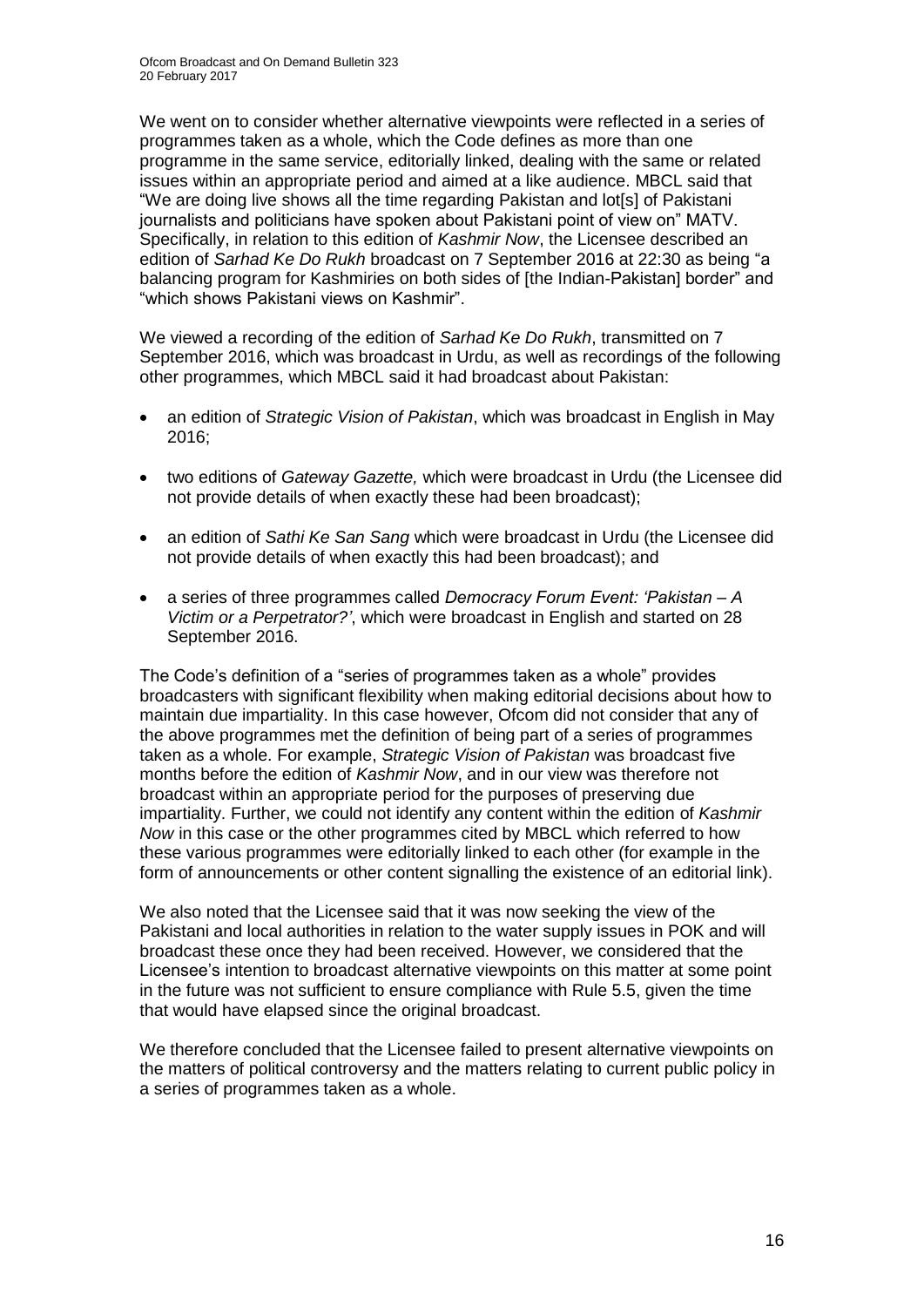#### *Anti-Pakistan Protest in Geneva*

We also considered whether the requirements of Section Five of the Code should be applied to the second programme: that is, whether the subject of the programme concerned matters of political or industrial controversy or matters relating to current public policy.

As detailed in the Introduction, this programme included a number of critical statements, which focused on the alleged actions of the Pakistani authorities in various regions of Pakistan, such as Baluchistan, and Gilgit-Baltistan, and the policies and actions of the Pakistani state and armed forces in Operation Zarb-e-Azb, a military operation carried out by the Pakistani armed forces against armed militants along the Pakistan-Afghanistan border. In the programme, the Pakistani state was variously accused of: committing *"human rights violations"* and *"atrocities"* in areas including Gilgit-Baltistan. In addition, the Pakistani army was accused of: being a *"terrorist"*; sponsoring *"terrorism against India"*; *"committing genocide in Baluchistan"*; committing *"atrocities"*; undertaking *"human rights violations"*; *"killing civilians",* and *"razing villages to the ground".* Ofcom considered that the programme was dealing with matters of political controversy and matters relating to current public policy. We therefore concluded that the rules in Section Five were engaged.

Ofcom went on to assess whether this programme preserved due impartiality by, for example, reflecting alternative viewpoints within the programme. During this programme, we did not identify any statements or other content which could reasonably be considered as either reflecting the viewpoint of the Pakistani Government or armed forces, or otherwise served to counter the various criticisms being made of the Pakistani state within the programme. Therefore, in our view, this programme gave a one-sided view on the matters of political controversy and the matters relating to current public policy.

We then went on to consider whether alternative viewpoints were reflected in a series of programmes taken as a whole. MBCL said it had "earlier shown [the] Pakistani angle" on Gwadar Port and Baluchistan in one of the programmes from its series *Pakistan Reporter*, which was broadcast on 17 September 2016. It added, therefore, that "to balance" the latter it had "showed opposition [to Pakistan] by Baluchies" as shown by the *Anti-Pakistan Protest in Geneva* programme.

We viewed a recording of the edition of *Pakistan Reporter*, transmitted on 17 September 2016, which was broadcast in Urdu, as well as recordings of the other programmes<sup>13</sup> discussed above, which MBCL said it had broadcast about Pakistan. However, we could not identify any content within the edition of *Anti-Pakistan Protest in Geneva* or the other programmes cited by MBCL which referred to how these various programmes were editorially linked to each other (for example in the form of announcements or other content signalling the existence of an editorial link). We therefore concluded that the Licensee failed to present alternative viewpoints on the matters of political controversy and the matters relating to current public policy in a series of programmes taken as a whole.

#### **Conclusion**

1

Given all the above, we considered that MBCL failed to preserve due impartiality in both *Kashmir Now* and *Anti-Pakistan Protest in Geneva*. Our Decision was therefore

<sup>&</sup>lt;sup>13</sup> Strategic Vision of Pakistan; Gateway Gazette; Sathi Ke San Sang; and Democracy Forum Event: 'Pakistan – A Victim or a Perpetrator?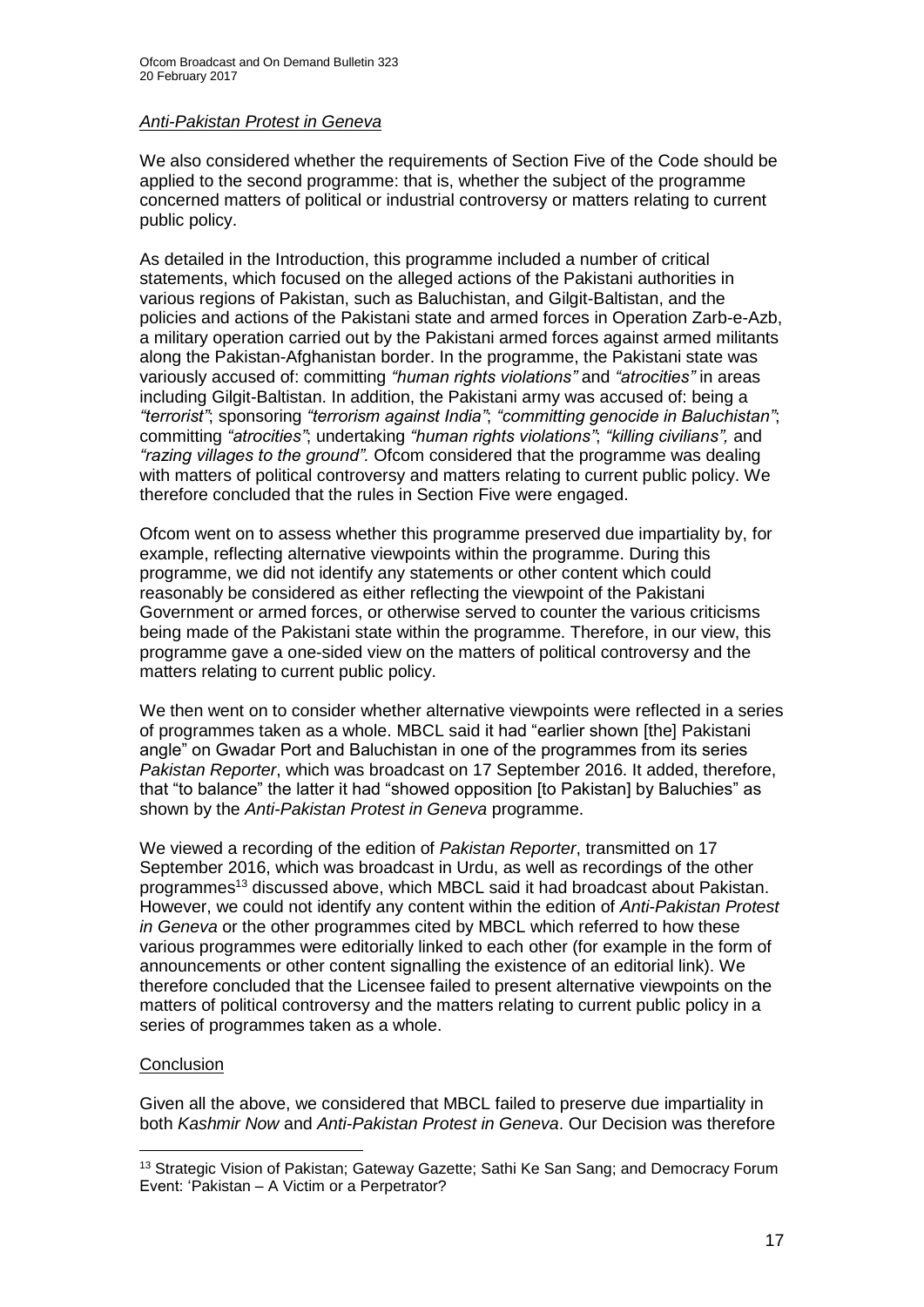that both these programmes were in breach of Rule 5.5. We were also concerned that the Licensee's representations in this case demonstrated a fundamental lack of understanding about its obligations under Section Five of the Code. We are therefore requesting that the Licensee attends a meeting to discuss its compliance in this area.

#### **Breaches of Rule 5.5**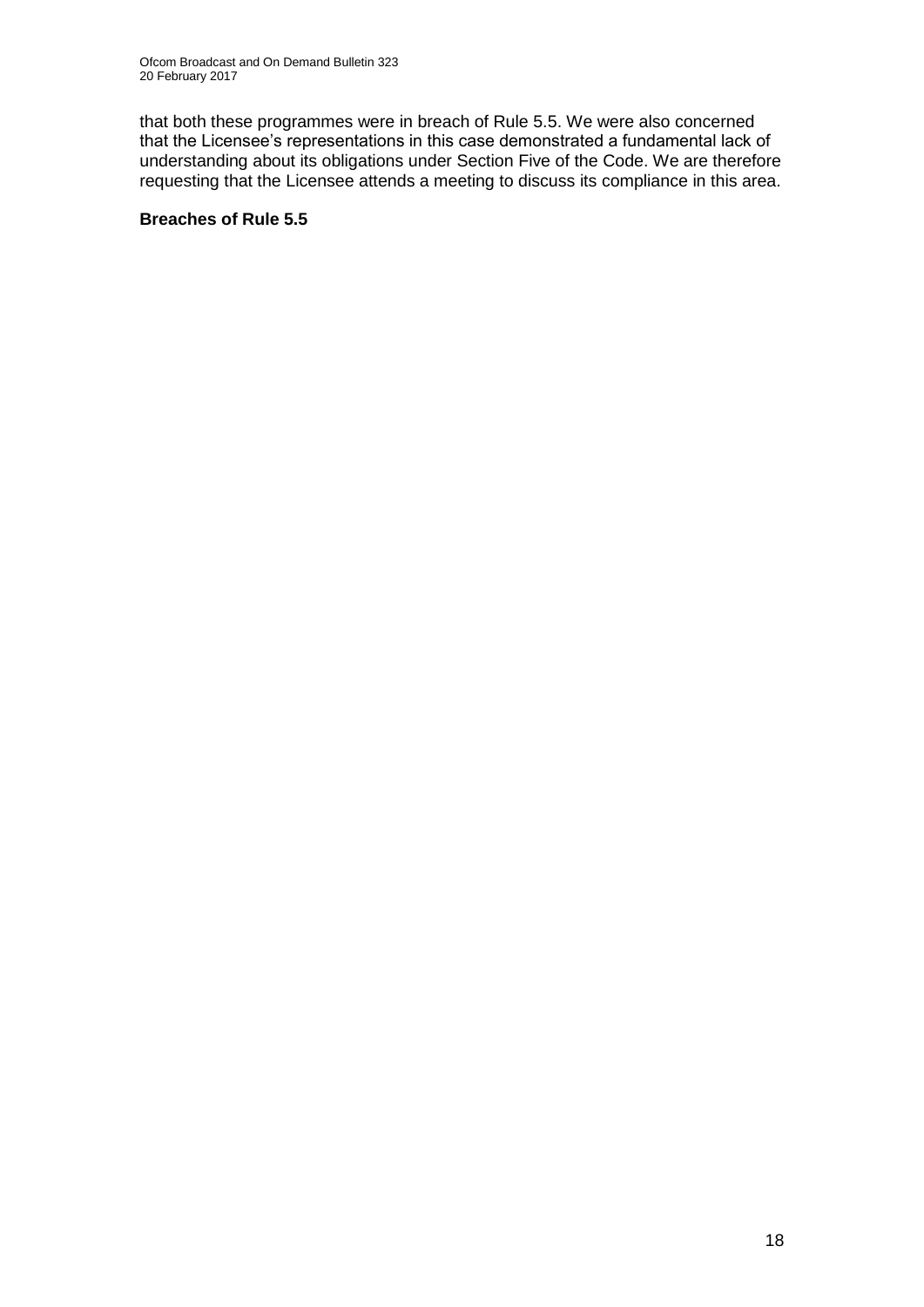### **In Breach**

**News** *Times Now, 26 September 2016, 08:30*

#### **Introduction**

Times Now is a television channel broadcasting news and current affairs content in English. The channel originates from India and is rebroadcast on the satellite and terrestrial platforms in the UK. The licence for Times Now is held by Times Global Broadcasting Company Limited ("Times Global" or "the Licensee").

A complaint alerted Ofcom to the commentary of a news item which the complainant considered was "hate speech against Pakistan".

The Licensee broadcast rolling news content of approximately 60 minutes duration that focused on a forthcoming speech<sup>1</sup> that was due to be made by Sushma Swarajh, the Indian External Affairs Minister, at the United Nations General Assembly ("UNGA") on 26 September 2016. This speech was to be made in response to the speech made by Nawaz Sharif, the Prime Minister of Pakistan at the UNGA, on 21 September 2016<sup>2</sup>. These speeches were made against the background of the "Uri attack"<sup>3</sup> which had happened on 18 September 2016 and had seen increased tension between India and Pakistan, as many Indian commentators had blamed Pakistan for the attacks. The news content also focused on a meeting between Narendra Modi, the Prime Minister of India, and senior cabinet officials and officials from the Indian Water Resource Ministry. The news content discussed whether India could use the revision of the Indus Waters Treaty<sup>4</sup> in its diplomatic reaction with Pakistan following the Uri attack.

The content started with the studio presenter saying:

*"News is coming in: The meeting on the Indus Waters Treaty has begun…officials from the Water Resource Ministry are present at the meeting and are briefing the*  [Indian] *Prime Minister about the Waters Treaty. Do remember this is a treaty that was inked by the two countries almost 60 years ago. And we are being told that India could perhaps revisit this treaty now…This happens of course even as India takes on Pakistan. A response is going to be coming from Sushma Swarajh, the External Affairs Minister at the UNGA today. But India has made it extremely* 

<sup>3</sup> On 18 September 2016, four terrorists, widely reported as being part of a Pakistani-based terrorist group, attacked an Indian military outpost near the town of Uri in the Indian-occupied area of Jammu and Kashmir. It was reported that 17 Indian soldiers were killed in the attack.

<sup>1</sup> <sup>1</sup> See [https://www.mea.gov.in/Speeches-](https://www.mea.gov.in/Speeches-Statements.htm?dtl/27437/Right_of_Reply_by_India_in_response_to_a_statement_by_Pakistan_under_Agenda_item_8_at_33rd_Session_of_the_Human_Rights_Council_September_26_2016)

[Statements.htm?dtl/27437/Right\\_of\\_Reply\\_by\\_India\\_in\\_response\\_to\\_a\\_statement\\_by\\_Pakist](https://www.mea.gov.in/Speeches-Statements.htm?dtl/27437/Right_of_Reply_by_India_in_response_to_a_statement_by_Pakistan_under_Agenda_item_8_at_33rd_Session_of_the_Human_Rights_Council_September_26_2016) [an\\_under\\_Agenda\\_item\\_8\\_at\\_33rd\\_Session\\_of\\_the\\_Human\\_Rights\\_Council\\_September\\_26](https://www.mea.gov.in/Speeches-Statements.htm?dtl/27437/Right_of_Reply_by_India_in_response_to_a_statement_by_Pakistan_under_Agenda_item_8_at_33rd_Session_of_the_Human_Rights_Council_September_26_2016) [\\_2016](https://www.mea.gov.in/Speeches-Statements.htm?dtl/27437/Right_of_Reply_by_India_in_response_to_a_statement_by_Pakistan_under_Agenda_item_8_at_33rd_Session_of_the_Human_Rights_Council_September_26_2016)

<sup>2</sup> See [http://www.pmo.gov.pk/pm\\_speech\\_details.php?speech\\_id=78](http://www.pmo.gov.pk/pm_speech_details.php?speech_id=78)

<sup>4</sup> The Indus Waters Treaty is a water-distribution treaty between India and Pakistan, brokered by the World Bank (then the International Bank for Reconstruction and Development). The treaty was signed in Karachi on September 19, 1960 by the then Prime Minister of India Jawaharlal Nehru and the President of Pakistan Ayub Khan.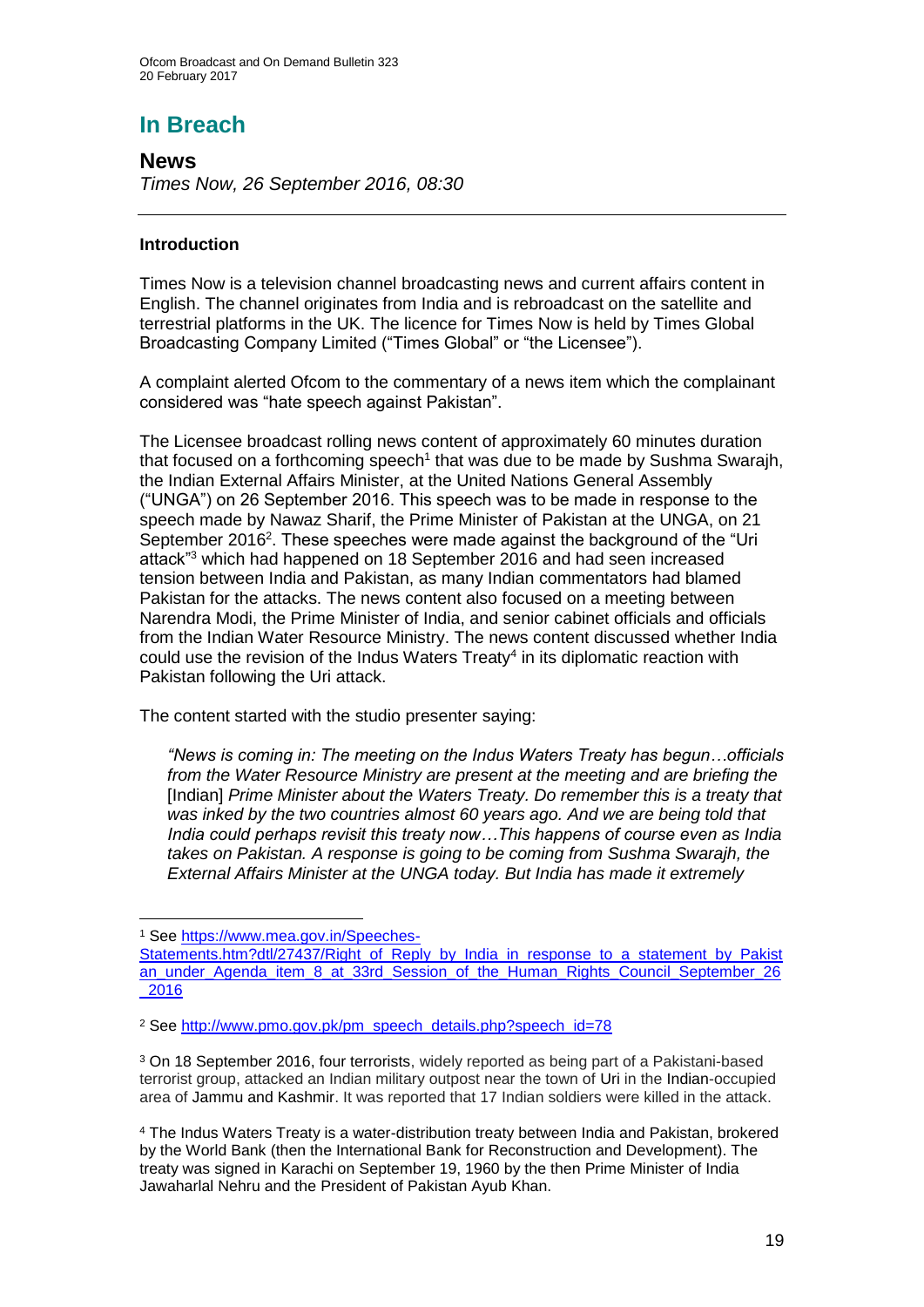*clear that it will take all possible diplomatic steps against Pakistan after the Uri attack".*

During the coverage, a reporter talked to the studio presenter from New York, via a satellite link, and said the following:

*"After the bluff and bluster of Nawaz Sharif failed to get any traction for Pakistan, External Affairs Minister Sushma Swarajh has arrived to participate in the UNGA and deliver her speech. The largest strategy is to present a picture of common composure reflecting India's status on the committee of nations. India is not going to miss out on that opportunity. On the principle of global community, the need to stop bickering and act on the Convention on Terrorism".*

The studio presenter then said:

*"…But India has made it clear that it will take all possible diplomatic steps against Pakistan after the Uri attack…".*

Throughout the news coverage, we noted statements by various contributors that either directly or indirectly commented on the policies and actions of the Pakistani Government in relation to tackling cross-border terrorism and towards its neighbours, including India, Bangladesh and Afghanistan. For example:

Arun Kumar Singh (described on screen and by the presenter as a former Indian diplomat) said:

*"I think the bulk of* [Sushma Swarajh's] *speech will be considering on terrorism only, 'cause she has to make an elaborate presentation stating the facts that Pakistan is a terrorist state, entirely governed by the terrorist mafia who somehow have made the Prime Minister of Pakistan a puppet. So that, er, and also convinced the world that the real power of Pakistan now resides with the Generals...When you are addressing the world…you are addressing all kind of nations…so they have to be convinced that Pakistan is indeed with its past record, right, from Osama Ben Laden till today, has been indulging in such activities and not only particularly against India but against other countries also, even Bangladesh and Afghanistan and in our neighbourhood and all over the world and supplying terrorists from India for Pakistan to go to the United States and go to and hurt other European countries also…".*

Separately, Kanwal Sibal (described on screen as a former diplomat) said:

*"…but I think this is a political signal to Pakistan, that if they keep going down this road of not doing anything to cut terrorism directed to India and on the contrary pursue their policy of using terrorism as an instrumental state policy against us, then we may have to think of other options…".*

Later, Arun Kumar Singh said:

*"Actually the way the weapons have been controlled by especially terrorists and unstable state like Pakistan…there has to be some control of nuclear weapons. It is extremely important for the whole world so all the countries and then dirty wars something like that can easily be robbed by these so-called terrorists which will lead to a catastrophe and unintended war".*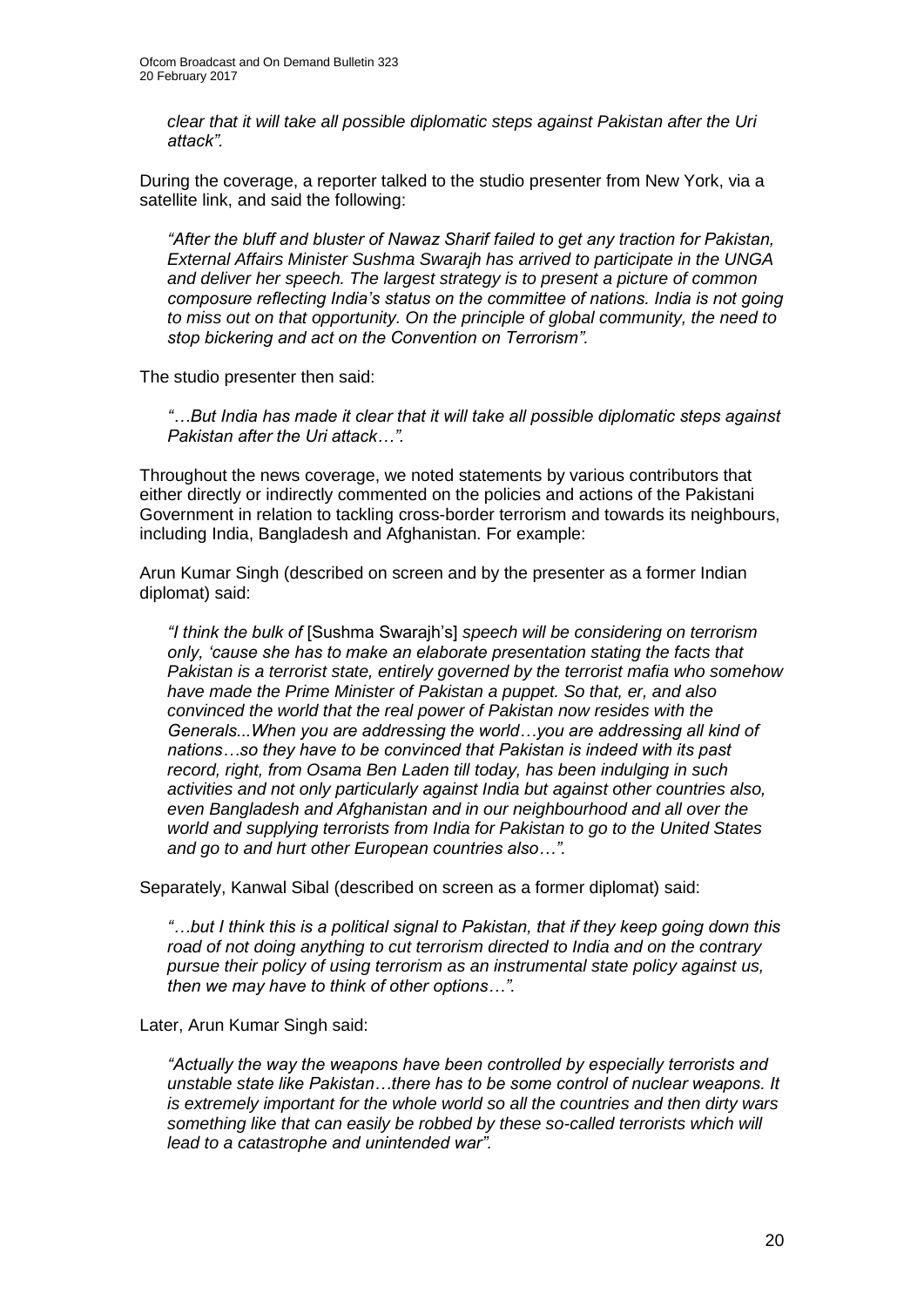Later in the programme, the studio presenter said:

*"Now even as India is looking at various other options, various other pressure points to bring Pakistan to act in a responsible manner the other aspect of it is also perhaps to be able to convince the world community particularly the United States that it needs to now start cutting off its economic aid to Pakistan, because half of that aid does go in essentially, being the epicentre of terror of exporting terror, and that's not it, the world over is extremely concerned by the fact that Pakistan is armed with nuclear weapons, and it is in a state where someone could use those nuclear weapons".*

During the content, various captions were shown, including:

*"India will expose Nawaz's every lie tonight"*.

*\*\*\*\**

*"Sushma to expose & isolate terror state Pak".* 

\*\*\*\*

*"Breaking News: Times Now exclusive: Pakistan exposed by its own. Bahadur Ali*<sup>5</sup> *spills the beans. Pak pushed terrorists across LoC<sup>6</sup> . Underwent arms training*  in Pak. Names separatists, reveals JuD<sup>7</sup> link. Bahadur Ali names Lashkar<sup>8</sup>. *Underwent training at LeT*<sup>9</sup> *camp. Full interrogation report accessed".*

Ofcom considered that as news programming, the above content raised issues warranting further investigation under Rule 5.1 of the Code:

"News, in whatever form, must be reported with due accuracy and presented with due impartiality".

Ofcom therefore asked the Licensee to provide comments on how it ensured this content about the policies and actions of the Pakistani Government was presented with due impartiality.

<sup>8</sup> See footnote 8.

1

<sup>9</sup> See footnote 8.

<sup>&</sup>lt;sup>5</sup> It has been widely reported that Bahadur Ali is a member of the proscribed terrorist organisation, Lashkar-e-Taiba. He was captured by Indian forces in July 2016 in Indianoccupied Jammu and Kashmir.

<sup>6</sup> LoC: The Line of Control is the boundary between Indian-occupied Jammu and Kashmir and Pakistan-occupied Kashmir.

<sup>7</sup> Jamat Ud Dawah (JuD) is also known as Lashkar-e-Taiba (LeT). The UK Government's list of proscribed terrorist organisations dated 16 December 2016 states the following in relation to Lashkar-e-Taiba and Jamat Ud Dawah: "[Lashkar-e-Taiba] seeks independence for Kashmir and the creation of an Islamic state using violent means…The UK Government laid an Order in March 2009 which provides that Jama'at' ud Da'wa should be treated as another name for the organisation which is already proscribed as Lashkar e Tayyaba". See [https://www.gov.uk/government/uploads/system/uploads/attachment\\_data/file/578385/201612](https://www.gov.uk/government/uploads/system/uploads/attachment_data/file/578385/201612_Proscription.pdf) [\\_Proscription.pdf](https://www.gov.uk/government/uploads/system/uploads/attachment_data/file/578385/201612_Proscription.pdf)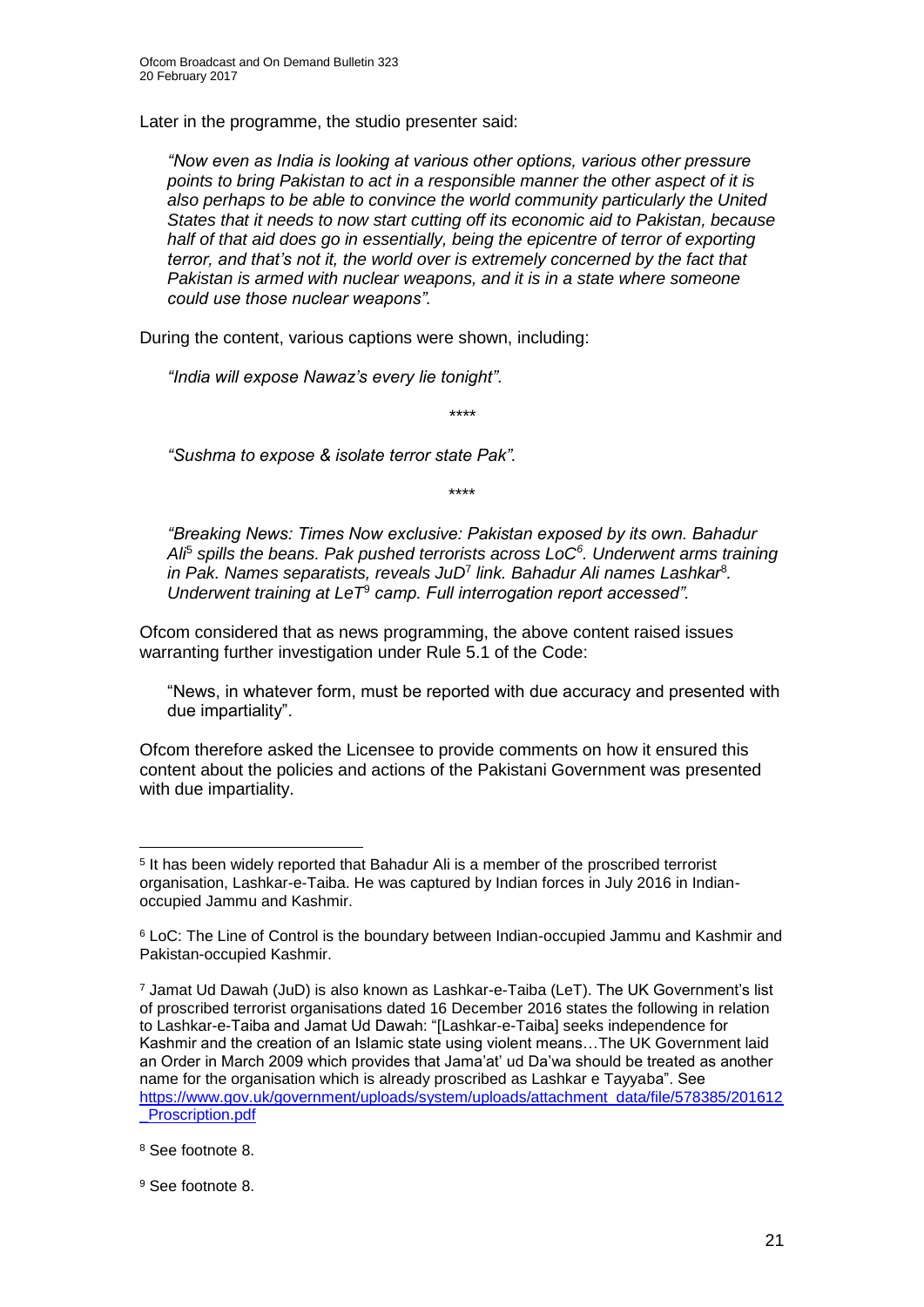#### **Response**

Times Global said the news content "primarily focused on India's position at the UNGA in the background of the Uri attacks and Pakistan's statements on terrorism made by Mr Sharif before the UNGA that required to be countered". The Licensee stated its belief that its coverage was "fair keeping in view the context and the relevance of the broadcast on the subject".

Times Global provided background information on the various statements included in the programme about Pakistan. For example, the Licensee said that: following the Uri Attack, Pakistan faced "diplomatic isolation not just from India but from other countries in the world"; Nawaz Sharif, the Pakistani Prime Minister had said that the Pakistani Government "fully supported Kashmir's 'right to self-determination'" and supported Burhan Wani, "a purported terrorist"; during his speech to the UNGA, Nawaz Sharif had said nothing about "terrorists…who are allowed to roam freely, [and] send supplies to Kashmir to fuel unrest"; and Nawaz Sharif had "chosen to play the victim card by saying his own citizens were facing atrocities from terrorists in the country".

Given the above, the Licensee said that the news content "focused on what India's response would be at UNGA, specifically in response to the statements made by Mr Sharif in his address [to the UNGA] which reflected Pakistan's self goals".

Times Global said that it included in the news content, the views and opinions of exdiplomats "to bring out the strategy that India would adopt to address the situation before the UNGA", because such contributors would have "perhaps the best strategic view to such a scenario". It added that the "opinions and statements expressed by experts [within the news content] were their independent views and the inclusion of their opinion was vital to the news coverage".

The Licensee added that the programme also referred to the Indus Waters treaty because "it was important to raise questions on whether as part of the strategy to deal with Pakistan, India would reconsider the Treaty on sharing the Indus river waters". It added that "to give a neutral view to this discussion, the 'pros' and 'cons' of revisiting the Indus River[s] Treaty were put forth as part of the discussions".

In addition, Times Global said that the programme also made reference to the "terrorist Bahadur Ali" through the statement *"Pakistan exposed by its own*", because according to news reports, following capture by Indian authorities he had named Pakistan as having "played a vital role of pushing terrorism into India".

In conclusion, the Licensee said that the news programme was part of its "continuous coverage" of the UNGA speech to be made by Sushma Swarajh on 26 September 2016 and Nawaz Sharif's speech to the UNGA on 21 September 2016. In this context, Times Global said that Nawaz Sharif's speech to the UNGA on 21 September 2016 "was also carried on the channel" thereby "putting across the position of Pakistan on the key issues placed before the UNGA".

#### **Decision**

Under the Communications Act 2003, Ofcom has a statutory duty to set standards for broadcast content as appear to it best calculated to secure the standards objectives, including that news included in television and radio services is presented with due impartiality. This objective is reflected in Section Five of the Code.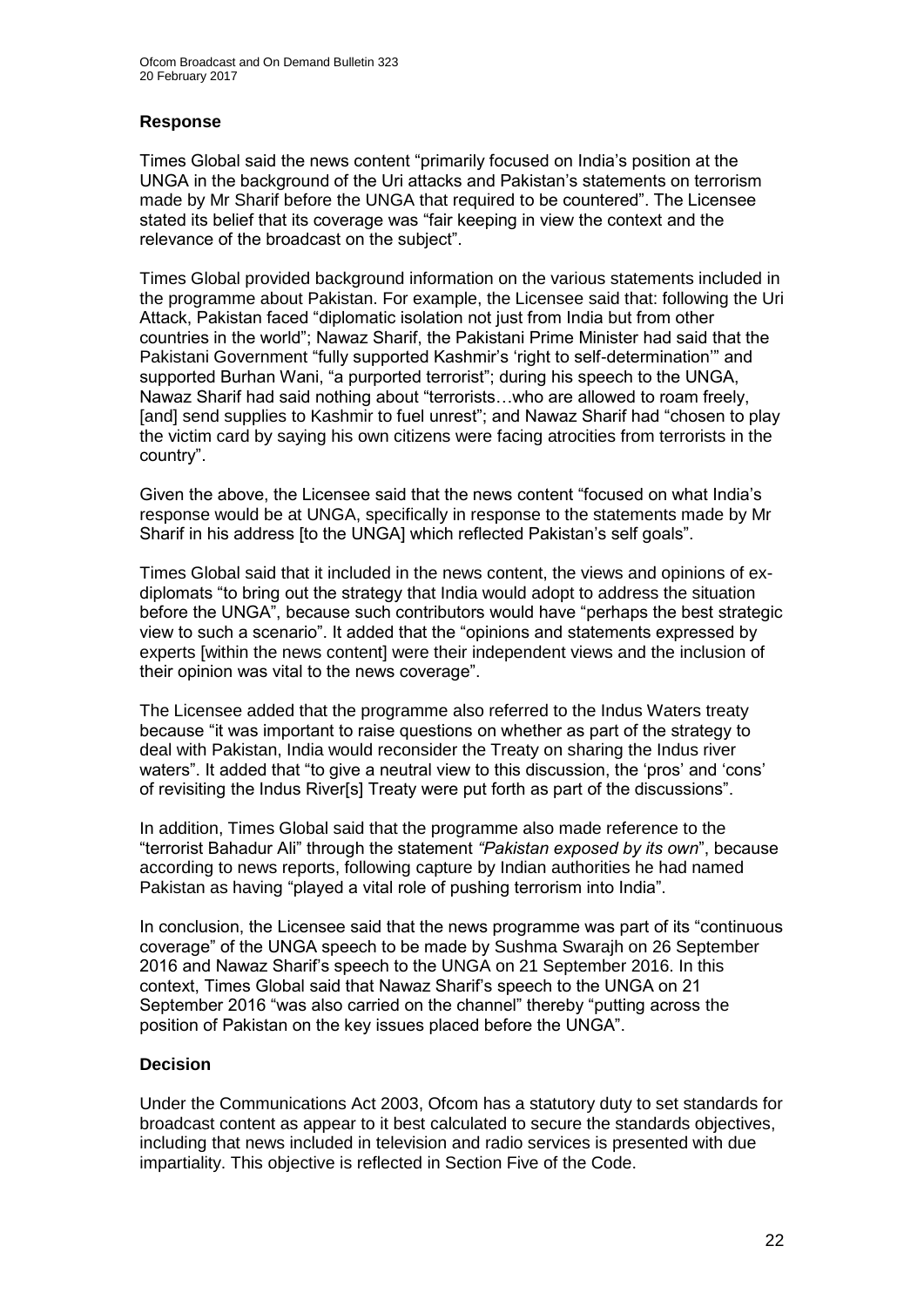Broadcasters are required to comply with the rules in Section Five to ensure that the impartiality requirements of the Act are complied with, including that due impartiality is preserved on matters of political or industrial controversy and matters relating to current public policy.

When applying the requirement to preserve due impartiality, Ofcom must take into account Article 10 of the European Convention on Human Rights. This provides for the broadcaster's and audience's right to freedom of expression, which encompasses the right to hold opinions and to receive and impart information and ideas without interference by public authority. The broadcaster's right to freedom of expression is not absolute. In carrying out its duties, Ofcom must balance the right to freedom of expression against the requirement in the Code to preserve "due impartiality" in matters relating to political or industrial controversy or matters relating to current public policy.

Ofcom recognises that Section Five of the Code acts to limit, to some extent, freedom of expression. This is because its application necessarily requires broadcasters to ensure that neither side of a debate relating to matters of political or industrial controversy and matters relating to current public policy is unduly favoured. Therefore, while any Ofcom licensee should have the freedom to discuss any controversial subject or include particular points of view in its programming, in doing so broadcasters must always comply with the Code.

The Code makes clear that the term "due" means adequate or appropriate to the subject matter. "Due impartiality" does not mean an equal division of time has to be given to every view, or that every argument and every facet of the argument has to be represented. Due impartiality may be preserved in a number of ways and it is an editorial decision for the broadcaster as to how it ensures due impartiality is maintained.

The Code does not prohibit broadcasters from discussing or reporting on any controversial subject, or including any particular point of view in a news programme. To do so would be an unacceptable restriction on a broadcaster's freedom of expression. Therefore, the broadcasting of critical comments concerning the policies and actions of any government is not, in itself, a breach of due impartiality rules. The Code does not prohibit broadcasters from, for example, criticising particular nation states, governments or one side in a particular conflict or dispute, for example, such as the dispute between India and Pakistan referred to in this case. However, it may be necessary to reflect alternative viewpoints in an appropriate way and/or provide context to ensure due impartiality is preserved.

Rule 5.1 of the Code states that:

"News, in whatever form, must be reported with due accuracy and presented with due impartiality".

The obligation in Rule 5.1 to present news with due impartiality applies potentially to any matter covered in a news programme, and not just matters of political or industrial controversy and matters relating to current public policy. Due impartiality may be preserved in a number of ways and it is an editorial decision for the broadcaster as to how it ensures a news story is presented with due impartiality. We take into account all relevant facts in the case, including: the substance of the story in question; the nature of the coverage; whether there are varying viewpoints on a news story, and if so, how a particular viewpoint could be or is reflected within news programming; and, the context of the particular broadcast, including factors such as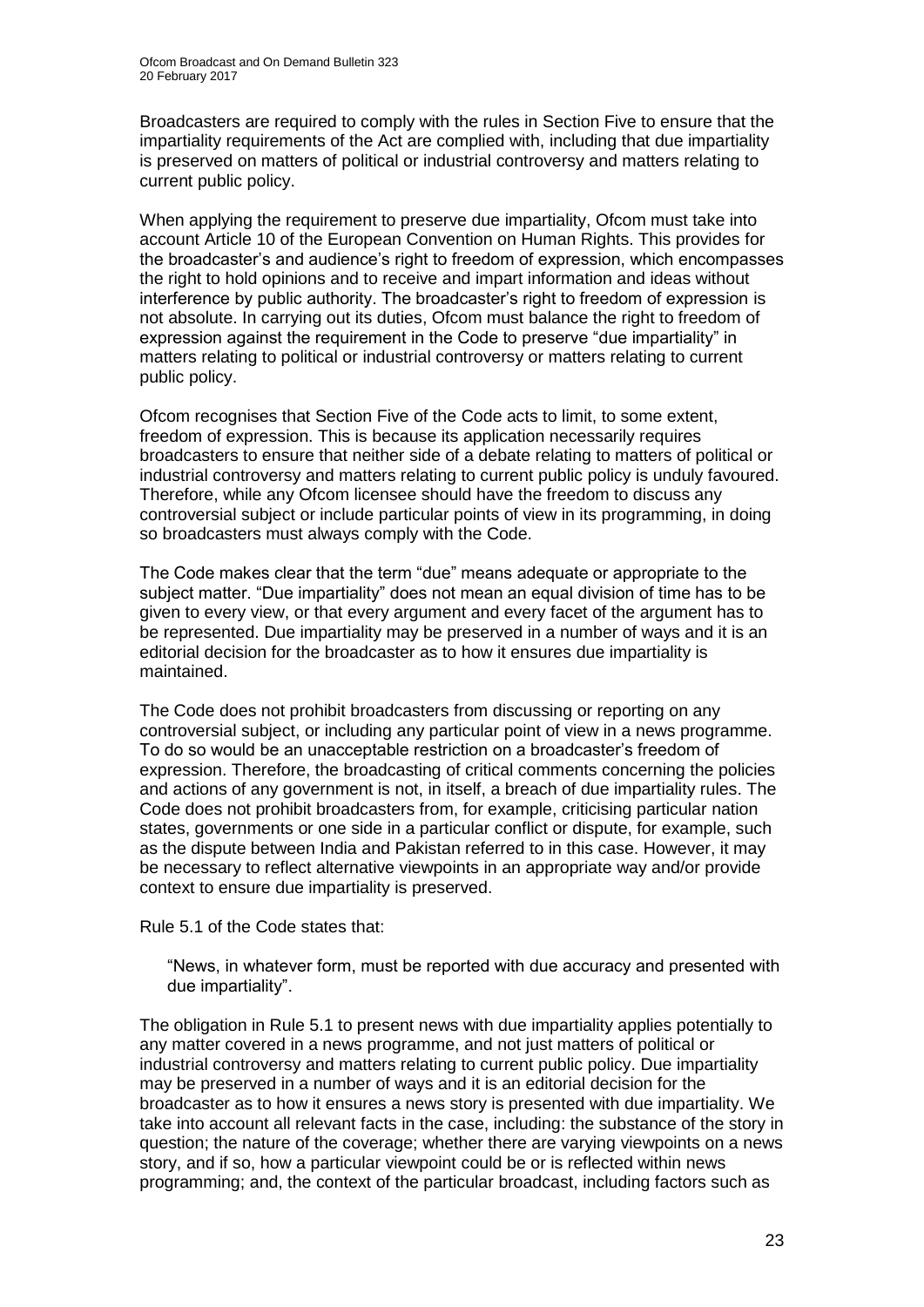the type of programme and channel, and the likely expectation of the audience. A key part of Ofcom's analysis is an assessment of whether a particular view or response needed to be reflected, or context provided, to ensure due impartiality, and – if so – whether it was appropriately reflected or provided. This is a matter of judgement, to be decided taking account of all the relevant circumstances.

The news content in this case discussed a forthcoming speech due to be delivered by the Indian External Affairs Minister at the UNGA, with the speech being described as a response to the speech made five days earlier (on 21 September 2016) by the Pakistani Prime Minister, also at the UNGA. The coverage discussed possible diplomatic steps that India could take against Pakistan following the Uri attack of 18 September 2016, which had been reported as being carried out by terrorist groups emanating from Pakistan. One possible diplomatic step for India was the revision of the Indus Waters treaty<sup>10</sup>. In reporting on these matters, the content included various statements, as outlined in the Introduction, which commented directly or indirectly on the Pakistani Government's policies and actions. For example, Pakistan was variously labelled as: *"a terrorist state, entirely governed by the terrorist mafia"*; the *"epicentre of terror"*; *"not doing anything to cut terrorism directed to India"* and pursuing a *"policy of using terrorism as an instrumental state policy against"* India. In addition, Nawaz Sharif was described as *"a puppet"* who told *"lie*[s]", and it was also stated that the *"real power of Pakistan now resides with the Generals".*

Ofcom was of the view that the statements set out in the Introduction contained various comments that were clearly critical of, or in opposition to, the Pakistani Government and its policies in relation to India and tackling cross-border terrorism. We therefore considered that news about these matters required the viewpoint of the Pakistani Government to be reflected appropriately or sufficient context provided to ensure due impartiality was maintained.

We noted the Licensee stated that the content "primarily focused on India's position at the UNGA in the background of the Uri attacks and Pakistan's statements on terrorism made by Mr Sharif before the UNGA that required to be countered". Given that Times Now originates from India and is broadcast in India, it is not surprising that the Licensee would wish to focus on the issues discussed within in the content from an Indian perspective. However, in doing so Times Global had to present this news content with due impartiality.

In terms of context, we noted that the Licensee provided background to the various statements made in the news content including that: Pakistan faced "diplomatic isolation not just from India but from other countries in the world"; Nawaz Sharif, the Pakistani Prime Minister had said that the Pakistani Government "fully supported…Burhan Wani, 'a purported terrorist'"; during his speech to the UNGA; and Nawaz Sharif had said nothing about "terrorists…who are allowed to roam freely, [and] send supplies to Kashmir to fuel unrest". However, these contextual factors, in our view, were not relevant to whether the viewpoints of the Pakistani Government had been adequately represented, or whether the critical statements made about the Pakistani Government's policies and actions were adequately challenged or sufficient other context provided.

Times Global added the statements made by the former diplomats (for example from Arun Kumar Singh and from Kanwal Sibal) were "their views and opinions" and that they had "perhaps the best strategic view" in relation to the Indian External Affairs Minister making her speech at the UNGA. The Licensee also said that the "opinions

<sup>10</sup> See footnote 4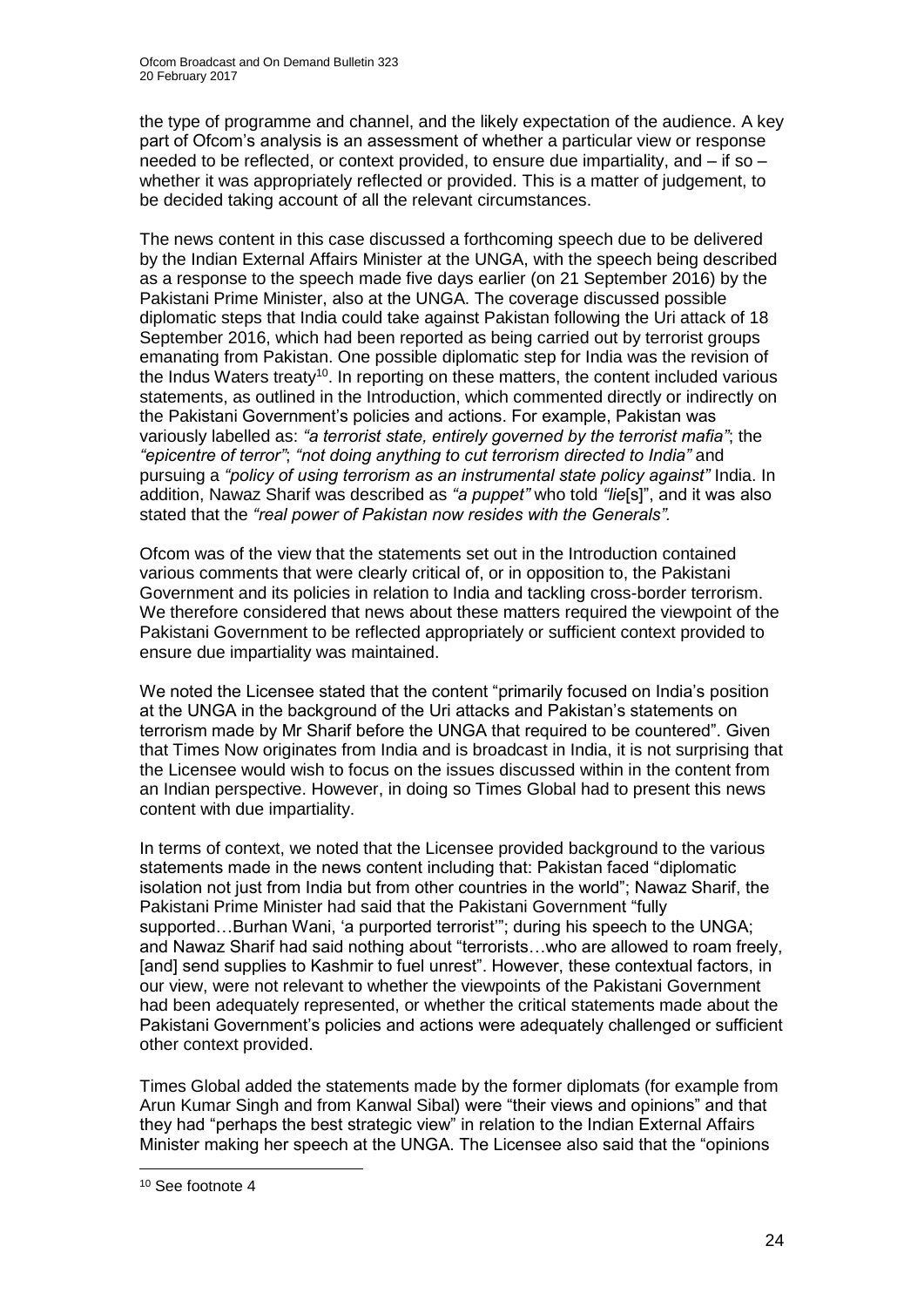and statements expressed by experts [within the news content were] were their independent views and that the inclusion of their opinion was vital to the news coverage". However, we considered that the news content contained various statements that: referred to the policies and actions of the Pakistani Government, including the Pakistani Prime Minister, Nawaz Sharif (for example in relation to crossborder terrorism); were highly critical of those policies; and were issues on which the Pakistani Government was likely to have had a view different to that expressed in the news content. Accordingly, in Ofcom's view the content was dealing with matters which needed to be presented with due impartiality. The Licensee therefore needed to ensure the viewpoint of the Pakistani Government was appropriately reflected or that relevant context was also provided.

The Licensee argued that Times Now had "also carried" the speech of Nawaz Sharif the Prime Minister of Pakistan to the UNGA on 21 September 2016 (i.e. five days before the broadcast in this case). In the view of Times Global it was therefore "putting across the position of Pakistan on the key issues placed before the UNGA". We recognise there may be occasions when a broadcaster may be able to comply with Rule 5.1 in one news programme by broadcasting material in a different news programme or programmes. For example, due impartiality in news might be achieved through broadcasting different viewpoints on a particular issue on successive days in a series of explicitly linked 'special' news reports which each separately focus on one particular viewpoint on a particular subject. Depending on the circumstances in each case, such an editorial approach might ensure compliance with Rule 5.1, as long as it is clearly signposted to the audience, in line with Rule  $5.6<sup>11</sup>$  of the Code. In the present case, this approach was not taken.

In conclusion, we could not identify any viewpoints being reflected in this news content which could be described as reflecting the viewpoint of the Pakistani Government on the matters being discussed in the content, or otherwise countering or challenging the various critical statements being made about the Pakistani Government, for example in relation to its policy towards terrorism. By failing to provide such viewpoints, the criticisms of the Pakistani Government's actions and policies in relation to various policies, such as tackling cross-border terrorism, remained unchallenged and therefore Times Now failed to ensure this news content was presented with due impartiality.

Our Decision was therefore that the Licensee did not present the news item with due impartiality and Rule 5.1 of the Code was breached.

#### **Breach of Rule 5.1**

<sup>1</sup> <sup>11</sup> Rule 5.6 states: "The broadcast of editorially linked programmes dealing with the same subject matter (as part of a series in which the broadcaster aims to achieve due impartiality) should normally be made clear to the audience on air".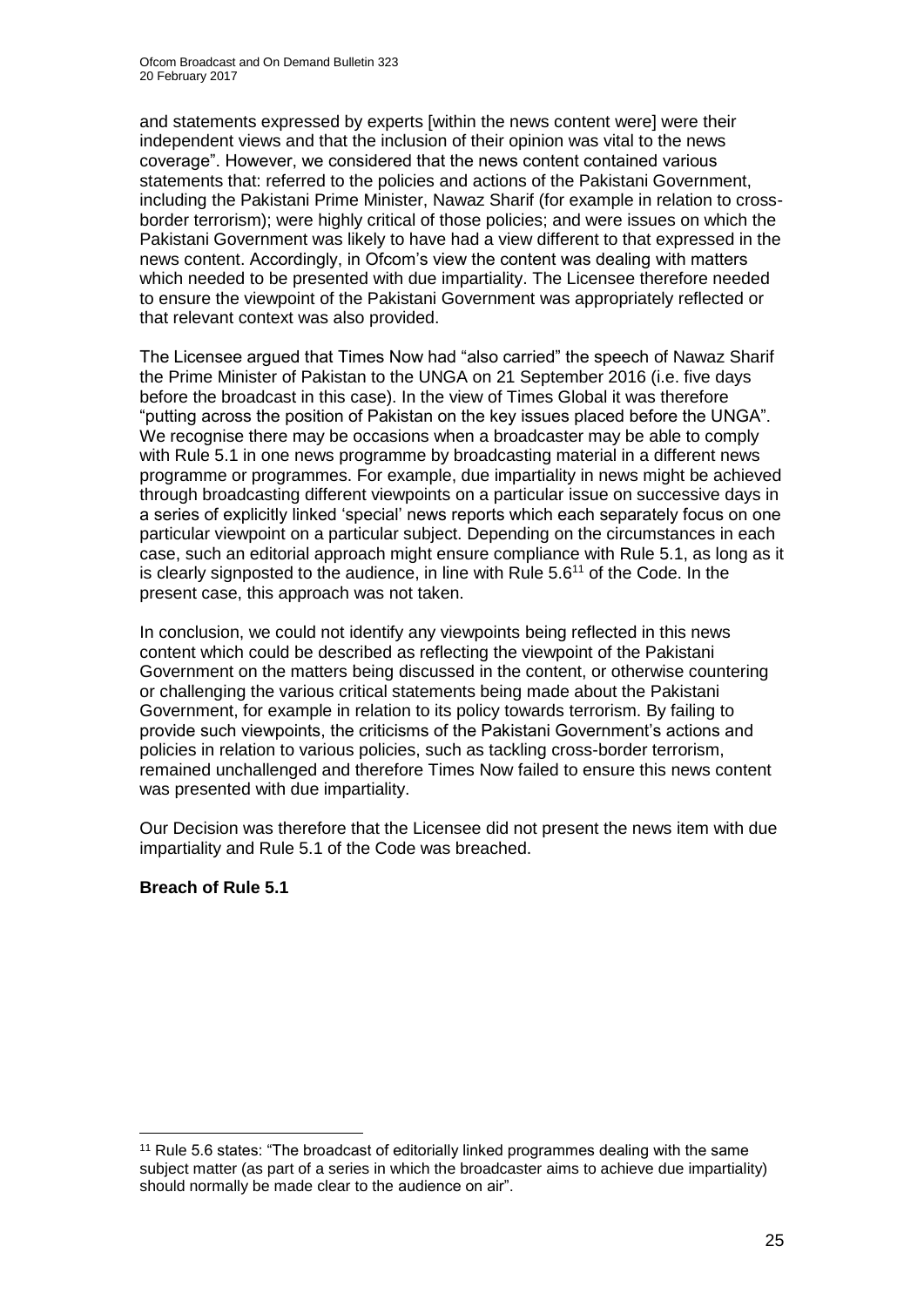### **In Breach**

### **News**

*Radio Sangam, 28 October to 9 December 2016, various times*

#### **Introduction**

Radio Sangam is a community radio station serving the Indian, Pakistani and Bangladeshi communities of Huddersfield. The licence for the service is held by Communities Together ("the Licensee").

A complainant alerted Ofcom to the station's sponsored news output, which he considered to be in breach of the Code.

The following pre-recorded sponsorship credit (i.e. a commercial reference) was broadcast on Radio Sangam before every clock hour from 28 October to 9 December 2016:

*"On the hour, every hour, this is Radio Sangam national and international news, in association with Haji Jewellers,* [address] *– providers of jewellery for all occasions – telephone,* [number]*".*

This was followed on each clock hour by *News*, comprising national and international news provided by an independent source.

We considered the material raised issues warranting investigation under Rule 10.3 of the Code, which states:

"No commercial reference, or material that implies a commercial arrangement, is permitted in or around news bulletins or news desk presentations…".

We sought the Licensee's comments on how the material complied with this rule.

#### **Response**

The Licensee said it had made a verbal agreement with Haji Jewellers that, in return for the company making a contribution to the cost of acquiring the news from an independent source, the station "would acknowledge their support once an hour" on air. It said that, "having read and fully understood Rule 10.3 of the code, [it] believe[d] that this did not comply with the Rule". Communities Together added that "this was a genuine oversight of this rule and came about due to misinformation about promos and jingles from a highly regarded broadcasting organisation in the UK who were acting as a consultant to [the station] during [its] first year of broadcasting". The Licensee said it was "taking this up as a legal matter with this organisation, separately to this investigation".

Communities Together assured Ofcom that "Radio Sangam will do all that it can to ensure that it fully meets its obligations and takes compliance seriously".

#### **Decision**

Under the Communications Act 2003 ("the Act"), Ofcom has a statutory duty to set standards for broadcast content as appear to it best calculated to secure standards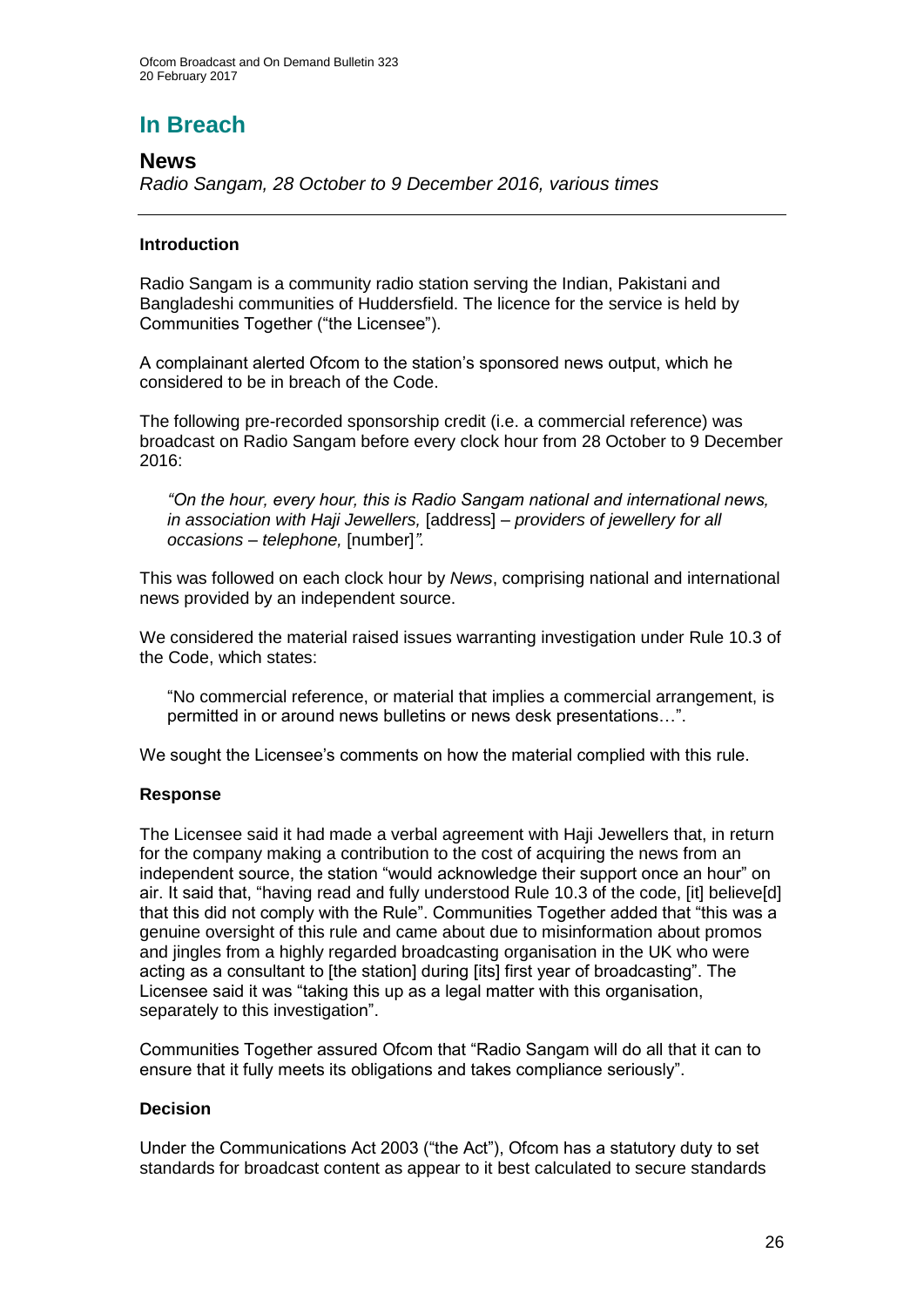objectives. These objectives include ensuring that: "…generally accepted standards are applied to the contents of ... radio services so as to provide adequate protection for members of the public from the inclusion in such services of ... harmful material"; "the unsuitable sponsorship of programmes included in … radio services is prevented"; and "news included in … radio services is presented with due impartiality…". In setting or revising such standards, Ofcom must also, under the Act, have regard to "…the desirability of maintaining the independence of editorial control over programme content".

Ofcom has reflected these requirements in, among other things, Rule 10.3 of the Code. This rule prohibits any commercial reference, or material that implies a commercial arrangement, in or around news bulletins or news desk presentations (subject to specific exceptions). The purpose of Rule 10.3 is to ensure that news bulletins and news desk presentations are neither distorted for commercial purposes nor perceived by listeners to have been so distorted.

Guidance to Section Ten of the Code states that "sponsored programming is programming … that has had some or all of its costs met by a sponsor…". A formal arrangement for a third party – in this instance, Haji Jewellers – to contribute specifically to the cost of acquiring the news from an independent source meets this definition. *News*, broadcast hourly on Radio Sangam, was therefore sponsored and a commercial reference – in this instance, a sponsorship credit – was broadcast before news bulletins. The content was therefore in breach of Rule 10.3 of the Code.

#### **Breach of Rule 10.3**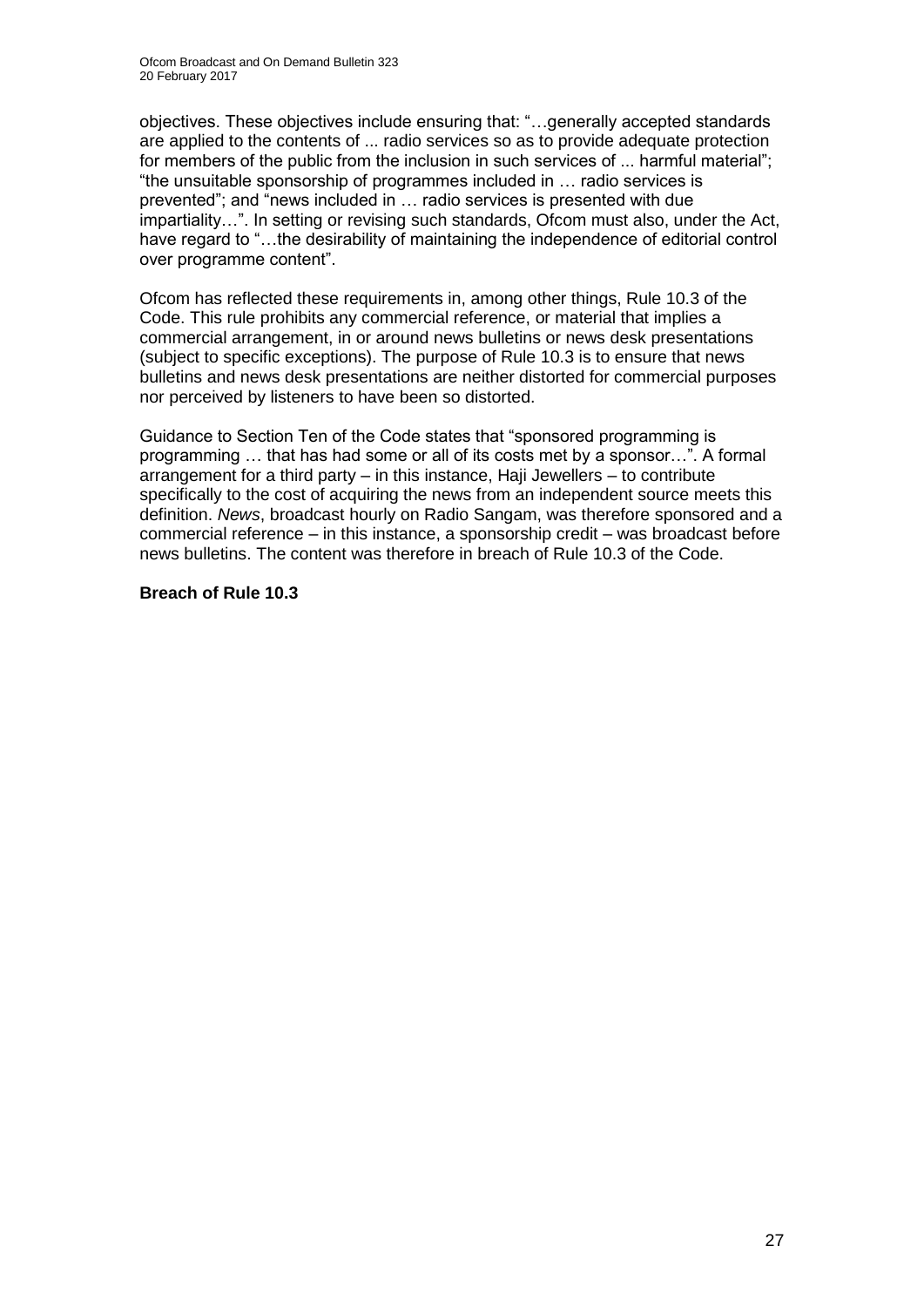# **In Breach**

#### **Various programmes**

*Flow TV, 28 June 2016, various times*

#### **Introduction**

Flow TV is a Christian channel that broadcasts on satellite and cable platforms. The licence for this service is held by Flow TV Limited ("Flow TV" or "the Licensee").

As part of its routine monitoring, Ofcom assessed the following programmes which contained various references to products, services and trade marks.

#### *Changing Your World – Creflo Dollar,* 06:05

This series features the ministry of Dr Creflo Dollar and offers a religious message to viewers. In this episode Dr Creflo Dollar discussed *"Cooperating with the Law of Faith"*. Viewers were advised that the material was brought to them by *"the partners of Creflo Dollar Ministries"* and captions appeared at the bottom of the screen which included the following information:

*"TO ORDER: Cooperating with the Law of Faith,* [telephone numbers and website address given]*"*.

*"2016 MINISTERS AND LEADERSHIP CONFERENCE, SUPERNATURAL LEADERSHIP, PURCHASE TICKETS TODAY, October 4TH – 6 TH Atlanta GA, Taffi Dollar, Tony Brazelton, Cynthia Brazelton, Earl Johnson, Gregory Powe, Michael Smith"*.

Contact information for Creflo Dollar Ministries appeared on screen on a number of occasions throughout the programme, including a website and phone numbers for viewers in Europe and the US.

Towards the end of the programme, a voiceover said:

*"Stop fighting God and start cooperating with God with this limited time television offer from Creflo Dollar. You'll receive the liberating three message series 'Cooperating with God', where you will learn how to walk the talk and trust God in all areas of your life. Next, you'll receive the 'Cooperating with God' mini book to coach you through your daily walk with God, and we'll send you the two message series 'Receiving All the Provisions of Grace', all for your love gift of \$35 or more to the ministry. Or for a love gift of any amount we'll send you the two message series 'Receiving All the Provisions of Grace'. Start cooperating with God, and experience the blessings of being his child. Order your copy today"*.

The programme ended with the following voiceover:

*"Reboot your life with God's Grace at the 2016 Grace Life Conference, July 11 – July 15 in Atlanta, Georgia. For five days, refuel yourself with five speakers who will share about God's grace for the first time together. Grace Life Conference 2016, spaces limited, so purchase your tickets online today"*.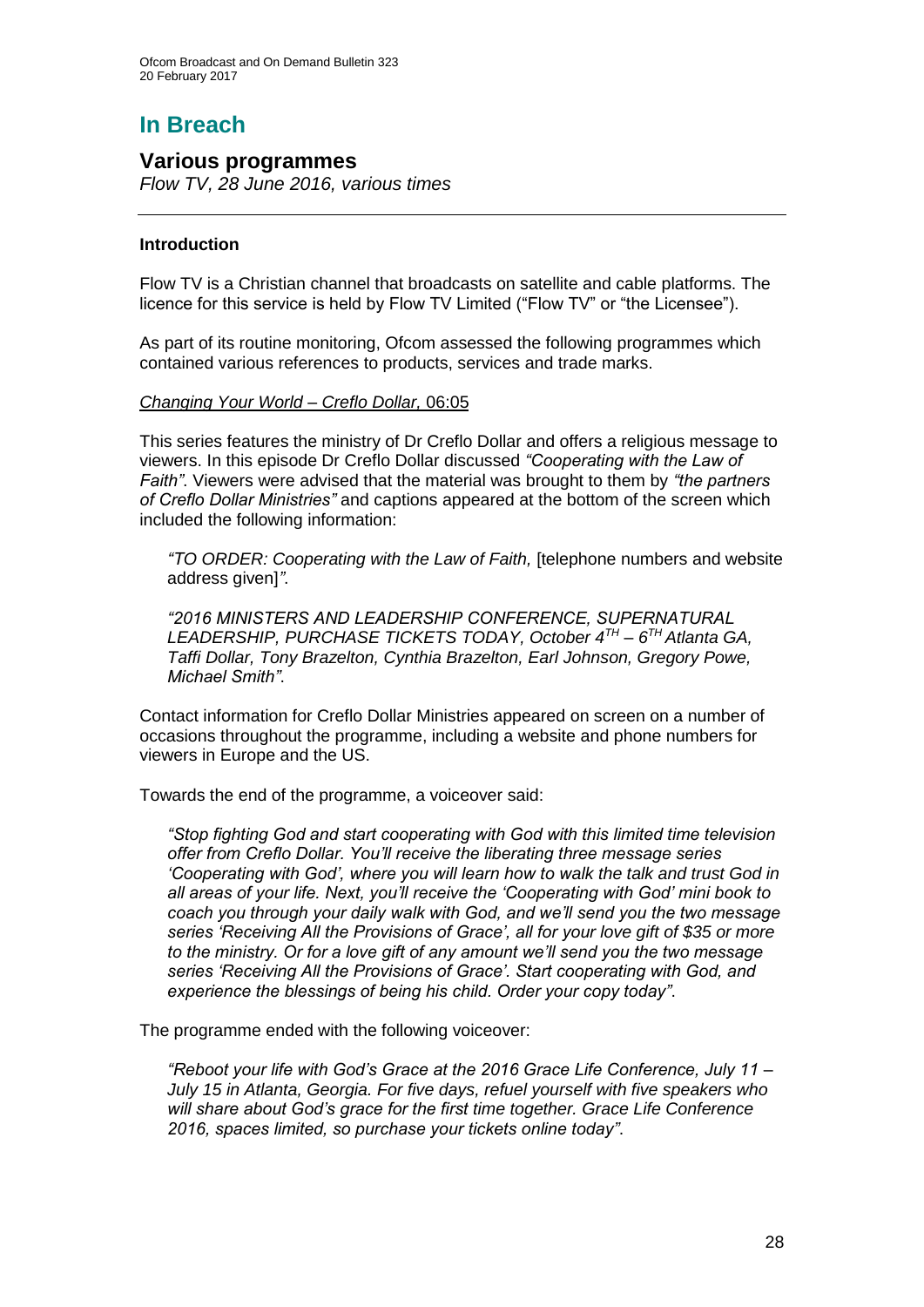#### *Believers' Voice of Victory,* 08:00

This series provides teaching on religious matters such as prayer, healing, relationships and finances, and is presented by Kenneth and Gloria Copeland from Kenneth Copeland Ministries. During this half-hour episode, a number of captions appeared at the bottom of the screen. These included contact information for Kenneth Copeland Ministries and Billye Brim Ministries, including phone numbers and websites.

Towards the end of the programme, a voiceover said:

*"The 'How To Be Led By The Spirit of God Package' helps you know the difference between the Holy Spirit and the enemy's distractions. Hearing from God is critical, it's not an option. You need to know how to do this. Kenneth Heagan's book 'How You Can Be Led By The Spirit of God' teaches you how to: stay lined up with the leading of the Holy Spirt; unify with other believers and exercise your spiritual authority; trust God to direct you and listen to your heart; experience fresh insights, wisdom, direction and peace; understand the prophetic aspects of the Psalms; the Tehillim by Artscroll was a Hebrew to English translation of the Psalms, complete with commentary, available in an easy to carry five book set. It's never been more important than now to be led by the spirit of God. Order your 'How To Be Led By The Spirit Of God Package' today and train yourself to hear God's voice clearly and to follow his direction. Available now for 560 Rand plus 15 percent for postage. Out South Africa add 40 percent. Go to*  [website address given]*, or phone on* [telephone number given]*. Take advantage of these study resources that Brillye Brim personally selected to go with this week's teaching. Order your package today"*.

The programme ended with the presenter Gloria Copeland talking directly to the camera:

*"Be sure to make your plans to join us at the 'Southwest Believers Convention', you don't want to miss this. July 4 to 9 downtown Fort Worth, and we're going to hear so much Word all day and half the night that you cannot leave the same way you came. So don't miss it. Go to* [website address given] *for all the details...".*

The following caption also appeared at the bottom of the screen:

*"Southwest Believers Convention, 4-9 July, Fort Worth Convention Center, Fort Worth Texas, USA,* [telephone number and website address given]*"*.

At the end of the programme, a caption stated: *"This program was brought to you by the Partners of Kenneth Copeland Ministries"*.

#### *Ramson Mumba Ministries,* 20:00

This series features the religious teaching and spiritual healing of Senior Pastors and Founders of the El-Shaddai International Christian Centre, Dr Ramson and Estrella Mumba. During this half-hour episode, the following caption appeared at the bottom of the screen:

*"Connect To This Anointing, Receive Your Miracle & Healing Today For Prayer and to Sow Into This Vision,* [telephone numbers given]*, Give Online at* [website address given]*"*.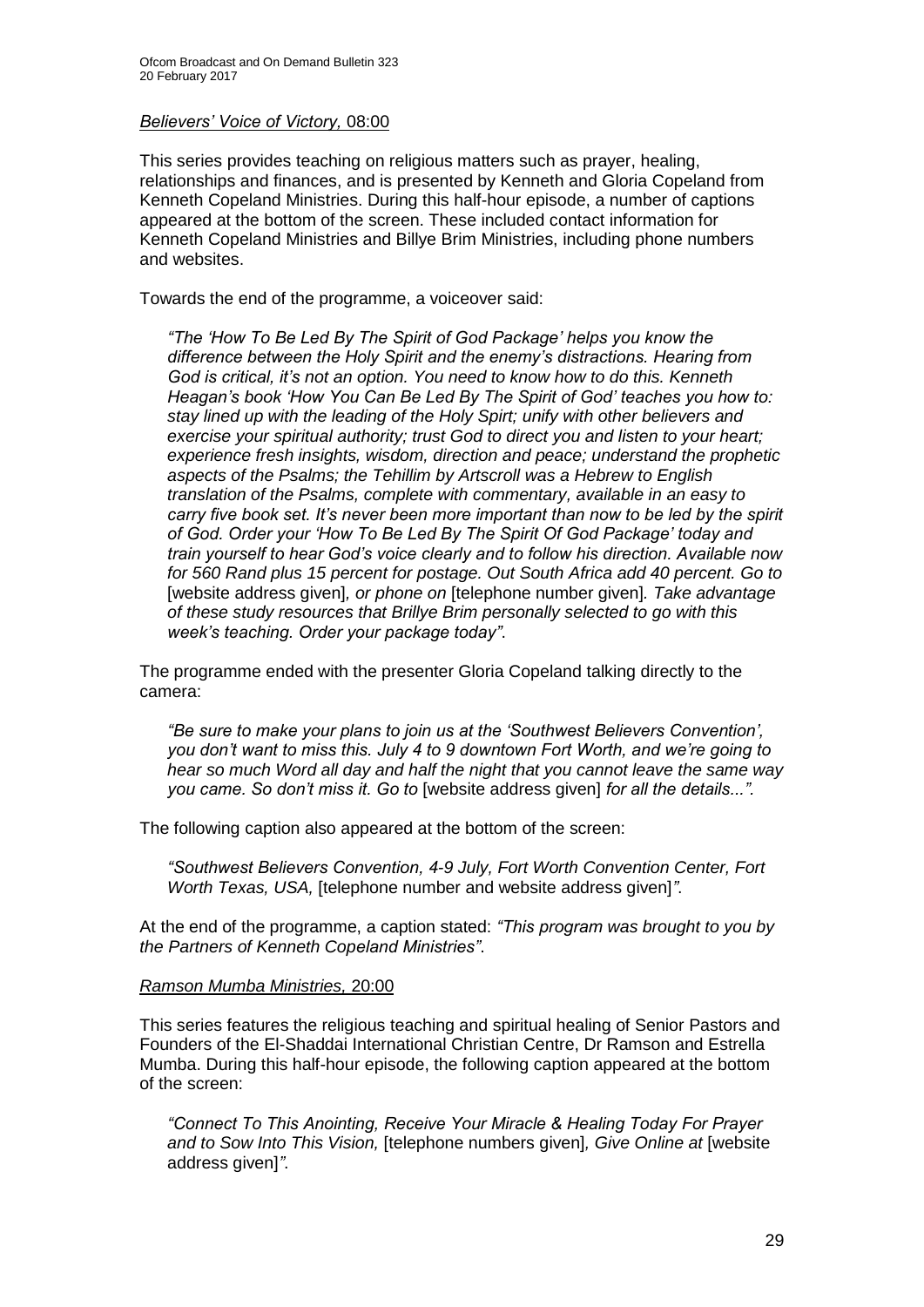Contact information for El Shaddai, Johannesburg and the El Shaddai International Christian Centre was also displayed in captions, including service times, postal addresses, phone numbers and email addresses. In addition, announcements were included in captions about opportunities to hear Dr Ramson Mumba preach, giving service times and postal addresses.

At another point in the programme, a voiceover said:

*"In cities like Houston, London, New York, Hyderabad, Washington D.C., Cape Town and now Nairobi it's your turn to experience the goodness of God as you join us in an 'Atmosphere for the Supernatural'. Our healing and miracle conference for Nairobi, Kenya is taking place on July 28th to 29th 2016, at the very prestigious and world-renowned All Saints Cathedral Auditorium, Kenyatta Avenue, Nairobi, Kenya…To register call* [telephone numbers given]*, or email*  [email address given]*".*

During the above voiceover, the following caption was displayed at the bottom of the screen:

*"Dr. Ramson Mumba, Atmosphere for the Supernatural, All Saints Cathedral Auditorium, Kenyatta Avenue, Nairobi, Kenya, Thursday July 28th at 5pm, Friday 29th July at 10am and 5pm, Call* [telephone numbers given]*, Email:* [\[email](mailto:[email%20address%20given])  [address given\]](mailto:[email%20address%20given])*"*.

Captions also included registration information for the above event, including phone numbers, an email address, the venue's postal address and the date and times of the event.

Towards the end of the programme, captions also displayed the various locations of the *"El Shaddai Global Network of Churches"*, with phone numbers for individual churches, and an email address and website address for El Shaddai.

#### *This is Your Day! – Benny Hinn,* 22:30

In this series, Pastor Benny Hinn, a televangelist best known for his revival meetings and faith healing events, preaches the Christian faith from an evangelical perspective. At various points throughout this half-hour episode, the following captions appeared at the bottom of the screen:

*"Get the NEW Benny Hinn Ministries Mobile App"*.

*"Miracle Service and other event information call:* [telephone number given] *or visit:* [website address given]*"*.

*"Request Pastor Benny Hinn's Teachings in the mail* [telephone number, website address and postal address given]*"*.

*"Enroll in Pastor Benny's School of Ministry online!* [website address given]*"*.

During the programme, captions also alerted viewers to the Twitter and Periscope accounts, Facebook page and YouTube channel of Benny Hinn Ministries. Repeated captions invited viewers to send in *"Prayer Requests"* or *"Praise Reports"* to a phone number, website address or postal address.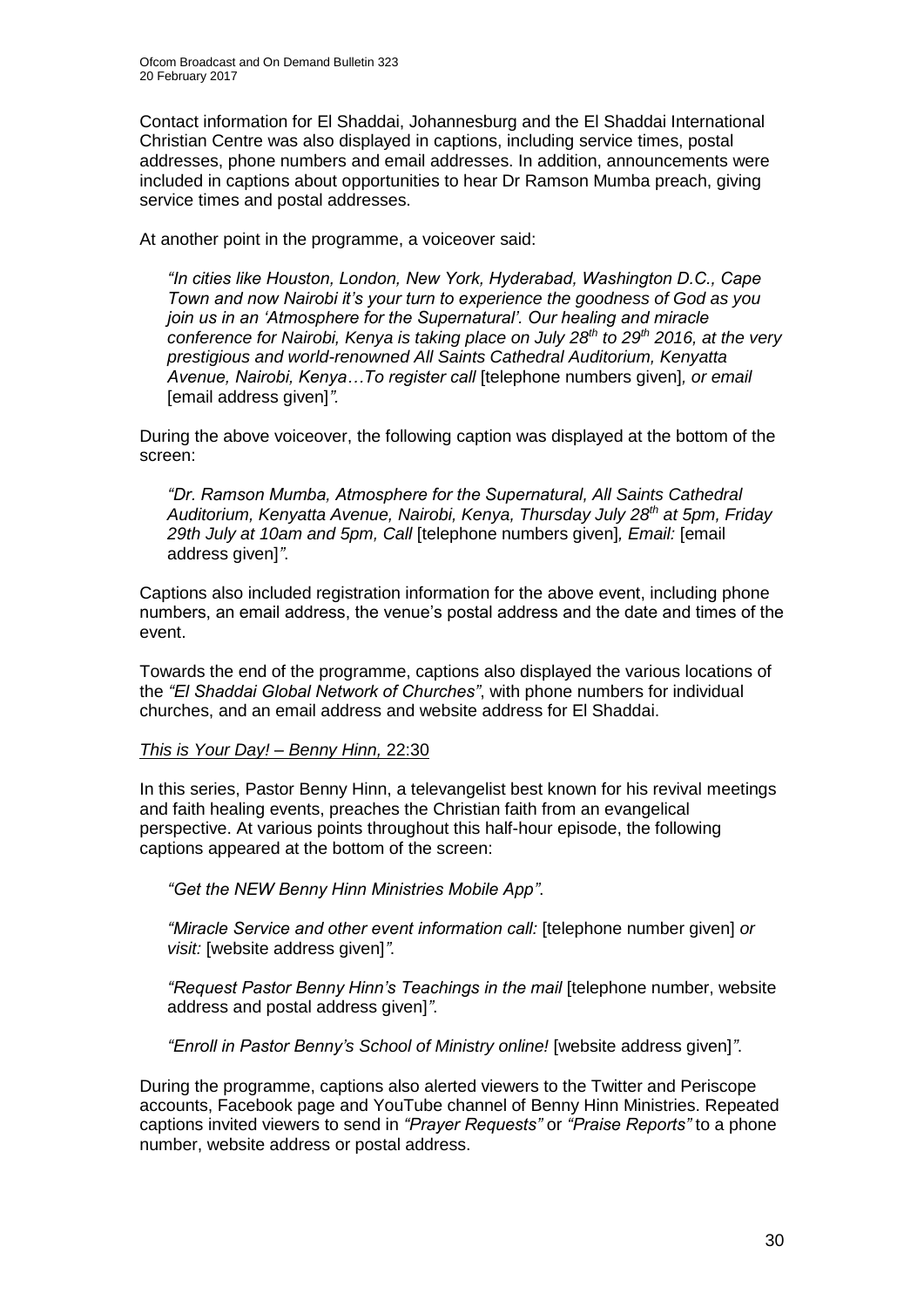Towards the end of the programme, a voiceover said:

*"The Dake Study Bible is recognised as the most comprehensive and important examination of the scriptures ever created. Containing more resources for personal study than any other bible, this ultimate tool for understanding God's work can be yours today. Don't miss this opportunity to get your own copy of the Dake Study Bible, or give it as a gift to a loved one or friend. Call or order online now"*.

During this voiceover, a caption provided viewers with a telephone number, a website address and a postal address to contact to order the "Dake Study Bible".

The voiceover also said:

*"Join Pastor Benny Hinn in Israel, October 29th to November 7th for a time of impartation and visitation in the land of miracles. You'll walk where Jesus walked, from Galilee to Jerusalem, from the Jordan River to the Upper Room. Visit the ministry website to download a brochure. Experience Israel with Pastor Benny Hinn. You'll never be the same"*.

During this voiceover, the following text appeared on screen:

*"Experience Israel with Pastor Benny Hinn, October 29th – November 7th , Experience Israel! Your Life will never be the same, download your brochure today! Israel Tour 2016* [website address given]*"*.

#### *Gospel Truth – With Andrew Wommack,* 23:30

This series offers religious teachings to viewers. At the beginning of this 30-minute episode, the presenter Andrew Wommack said:

*"I've got this product entitled 'Lessons from Elijah', I'll tell you, this is one powerful book. And then we have DVDs and CDs, and I have a study guide that is specifically designed to train other people to make disciples with this. And then we have a package that we're offering, our announcer will give you all the information at the end of the programme about this. But we're also offering the 'Lessons from David' and the 'Lessons from Joseph', I think we call it the 'Lessons Package'".*

During the programme, the following captions were shown:

*"The Lessons from Elijah collection CD Album £16, DVD Album £16, Book In English £9, Study Guide £17.50 + Postage & Packing* [telephone number given]*"*.

*"Become a Grace Partner Today* [telephone number and website address given]*".*

A website address for Andrew Wommack Ministries was constantly on screen throughout the programme, and captions appeared alerting viewers to the organisation's offices in Germany and Hungary, giving website addresses and phone numbers for these locations. A caption also provided the Andrew Wommack Ministries Instagram, Twitter and Pinterest account information and Facebook page. Approximately 27 minutes into the programme, a voiceover also provided details of a website that viewers could visit for *"the inside story"* of Andrew Wommack Ministries.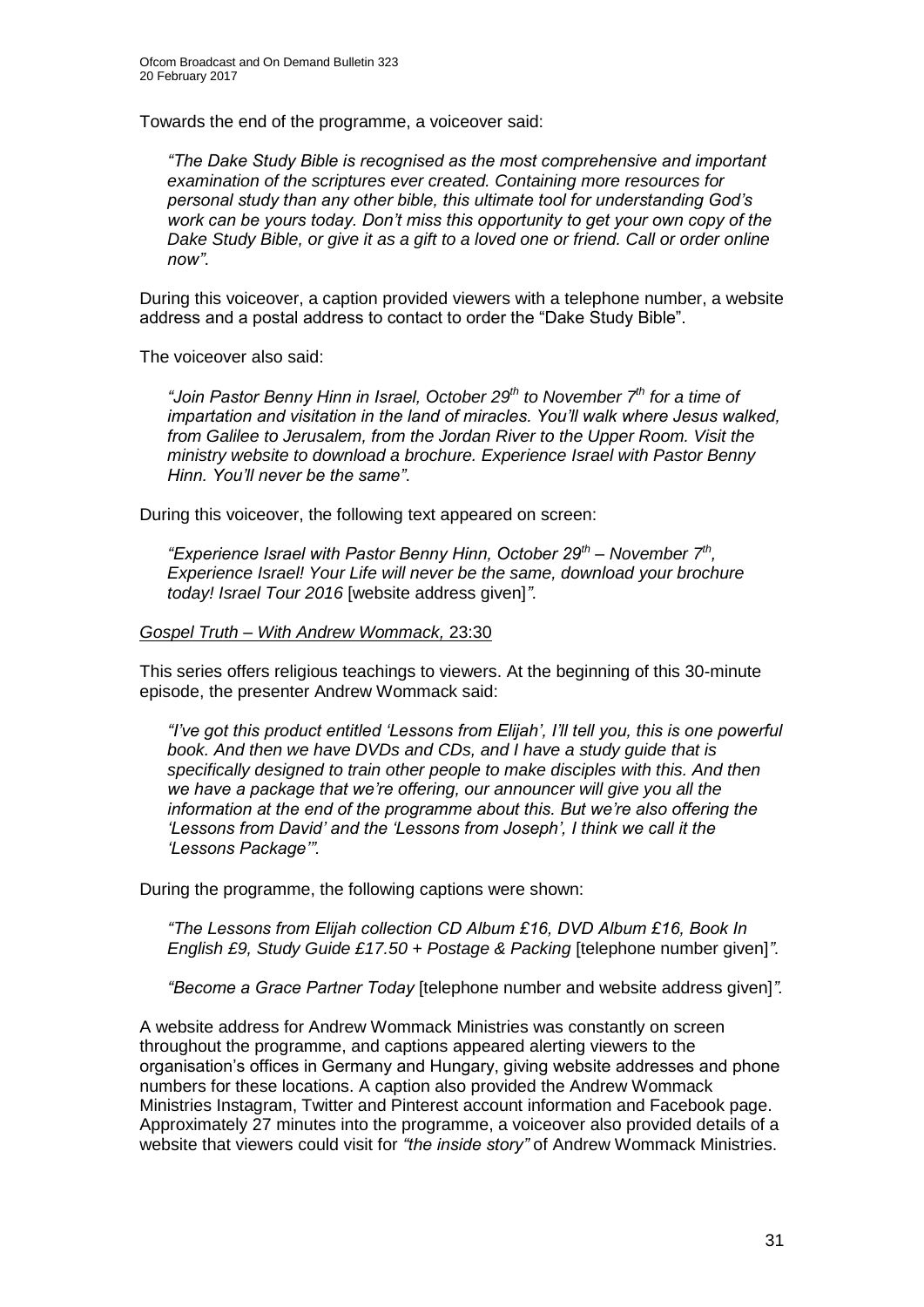#### *1onOne with Damon Davies,* 18:00

In this 30-minute programme, Damon Davies spoke to Pastor Teresa Goggins about her book *Trained to Conquer*.

At the beginning and end of the programme, the following message appeared on screen:

*"The following/preceding was a paid advertisement brought to you by 1onOne"*.

A website address and phone number for 1onOne featured on screen constantly.

Towards the end of the programme, Damon Davies said via voiceover (with occasional speech delivered to camera):

*"Pastor T, my friend who you saw on today's programme, is going to provide you with the training and the tools that you need to conquer in every area of your life. In her powerful book 'Trained to Conquer' you're going to discover how to unlock the power, the gifts, the talents, the stuff that God put inside of you to help you experience victory in the battles in your life…It's a practical guide that will show you how you can identify the work of the devil, and how you can win with the word of God in your life…In addition to her incredible step-by-step guide you're going to also receive an exclusive companion video teaching, where Pastor T helps you into a place where you're tapping into the power and the authority that is yours through prayer…Believe me, this collection is not one that you want to miss. It's a 1-2 punch that will equip you to overcome every single attack against you. But there's more. As part of this exclusive offer, you also get a personal prayer CD from Pastor T. Both the book 'Trained to Conquer', the companion video teaching and this prayer CD are available to you today for your love gift of only £40 or more".*

During the voiceover, the following captions were shown:

*"CONTACT US ON:* [telephone number given]*".*

*"Mail Check or Money Order To:* [postal address given]*"*.

#### Ofcom's investigation

The Licensee explained that all of the above content was broadcast as editorial rather than advertising material, and that there were no commercial arrangements in place relating to the broadcast of the programmes or the inclusion of references to products, services and trade marks in the programmes.

Based on this information, Ofcom considered that the material raised issues warranting investigation under the Code.

Ofcom therefore asked the Licensee for its comments on how *Changing Your World – Creflo Dollar*, *Believers' Voice of Victory*, *Ramson Mumba Ministries*, *This Is Your Day! – Benny Hinn* and *Gospel Truth – with Andrew Wommack* complied with the following rules:

Rule 9.4: "Products, services and trade marks must not be promoted in programming".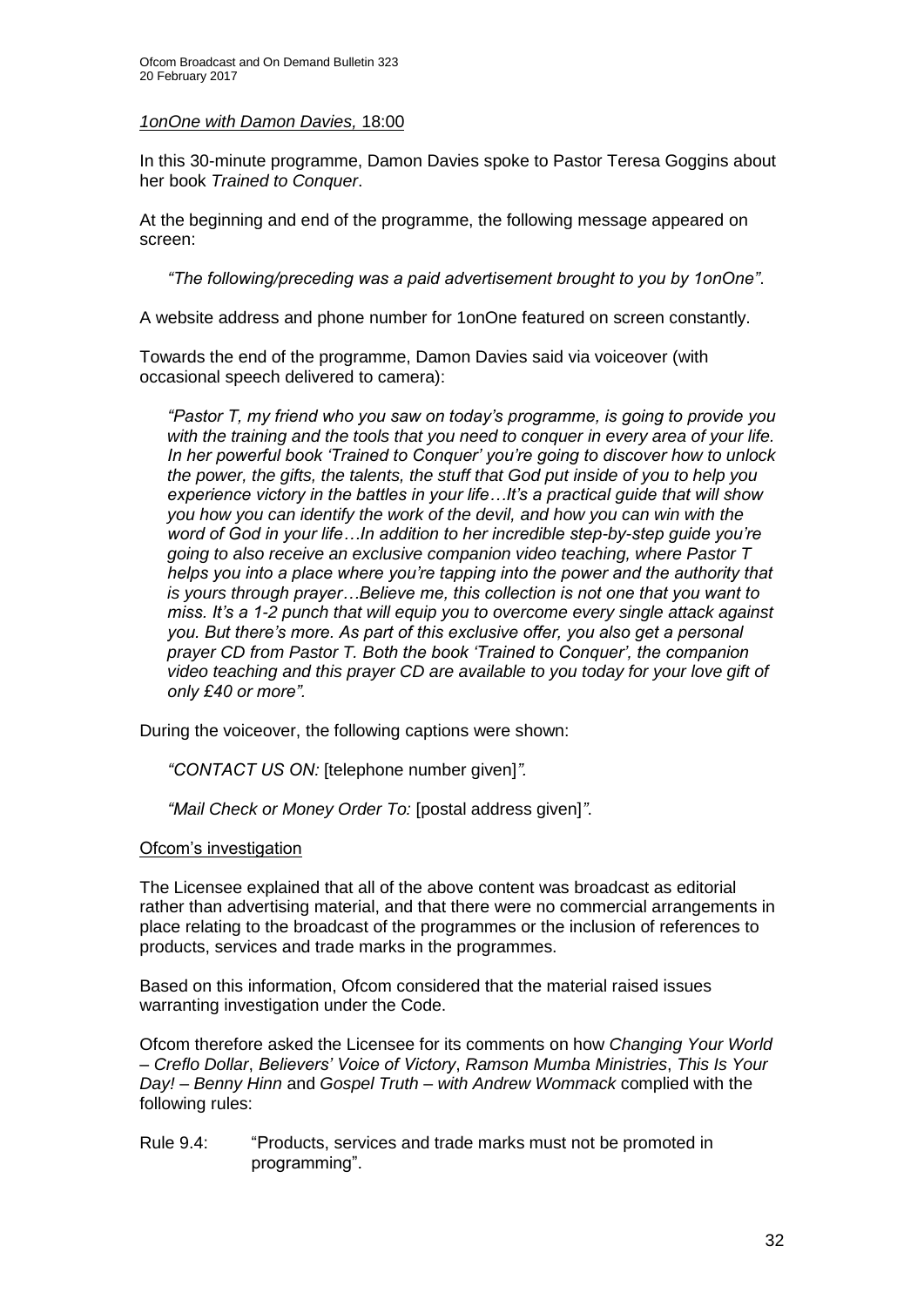- Rule 9.5: "No undue prominence may be given in programming to a product, service or trade mark. Undue prominence may result from:
	- the presence of, or reference to, a product, service or trade mark in programming where there is no editorial justification; or
	- the manner in which a product, service or trade mark appears or is referred to in programming".

We also asked for the Licensee's comments on how *1onOne with Damon Davies*  complied with the following rule:

Rule 9.2 "Broadcasters must ensure that editorial content is distinct from advertising".

#### **Response**

The Licensee emphasised the importance of its status as "a Christian religious television channel", rather than a "'mixed content' channel", and argued that the nature of the service would have been clear to viewers from its labelling and positioning in the electronic programme guide. In Flow TV's view, this would have shaped expectations that content broadcast on the service would express a Christian perspective, including "interpretation of scripture in the Holy Bible". It added: "[M]any viewers are Christian and the channel is aimed at satisfying their spiritual needs".

The Licensee described an "operating model" for Christian television broadcasters and programme providers internationally. It explained that broadcasters generally finance their operations through donations and the sale of airtime to programme providers. Flow TV also stated that programme providers who purchased airtime also relied on "donations from the general public to their respective ministries" and "revenue streams traditionally and integrally related to these ministries". The Licensee added that these programme providers were almost exclusively "Christian ministries", recognised as "not-for-profit organisations or charities", and were therefore not commercial in nature.

Flow TV said that "the term 'products' does not appear to be defined in the Code", and disputed that the "items" referred to in the programmes constituted "'products' in the commercial sense", due to the "integral relationship that they hold in relation to the religious content" of the programmes. In its view, the "ministry teachings and material" referred to in programmes are "designed to undergird the religious principles being taught" and to "build…religious faith". The Licensee stated that viewers would expect teachings to be complemented by references to "supporting works, authorships and conferences", and that this material was "integrally related to the content of the channel and not merely arbitrary products of a commercial nature". It added: "[M]any of the viewers may already be partners of the specific ministry (programme provider) making the material available". Flow TV also said that the inclusion of such material in programmes is consistent with international practice for Christian television broadcasters, and that to prevent it from doing so would be "nonsensical and counter-productive to the very intention of the program[me] itself".

The Licensee described the approach set out above as "the most practical and effective way that a ministry can notify viewers…of the wealth of ministry material available for them". It added that programme makers "provide precisely the same packaged programme content to all of the Christian television broadcasters with whom they deal", and that it is uncommon for providers to edit content "for individual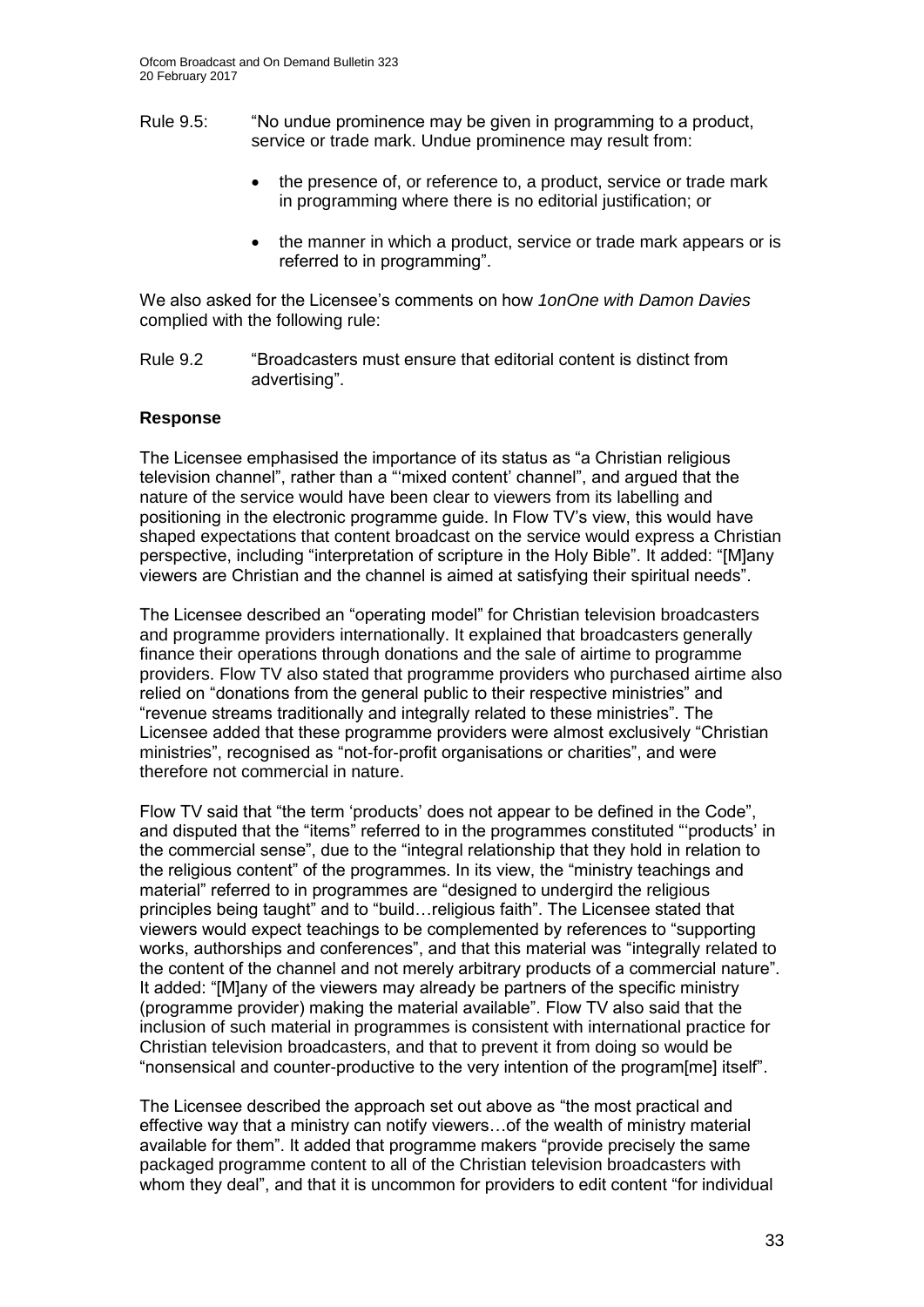broadcasters in any single country or region". The Licensee said that Flow TV had taken the decision to limit the "promotion of ministry material" to "2 minutes 30 seconds per program[me]".

The Licensee said that it "seeks to be [as] co-operative as possible with Ofcom", and would "consider airing appropriately worded banners or 'strips'" to highlight to viewers that "Flow TV is a Christian religious channel and that views expressed by programmers should be interpreted accordingly". Flow TV concluded that although it did not agree that any "contraventions exist" in this case, it welcomed Ofcom's guidance on compliance.

#### *Changing Your World – Creflo Dollar, Believers Voice of Victory, Ramson Mumba Ministries, This Is Your Day! – Benny Hinn* and *Gospel Truth – with Andrew Wommack*

With regard to Rule 9.4*,* the Licensee said that the material in these programmes was intended to "complement" and "increase" viewers' "religious knowledge". Flow TV stated that the programmes included "notifications of conferences that pastors will be attending as speakers", and "invitations for viewers to contact particular ministries for ministry support and upliftment". The Licensee reiterated that in its view this was "the most practical way to advertise" the information. Flow TV underlined its point that the conferences, which it said were "integral" to the work of ministries, were for that reason not a "commercial endeavour". The Licensee also noted that mobile applications and social media provided viewers with another way to interact with ministries, stating that invitations to "make contact with the respective ministries in order to be further ministered to" were the "intention of the entire programming". Finally, Flow TV suggested that, when issuing it with its licence, Ofcom should have anticipated that the service would operate in accordance with the "international practice for religious programme content" summarised in its response.

With regard to Rule 9.5, Flow TV stated that, as it believed the terms "advertising" and "editorial justification" are not defined in the Code, its interpretation of "editorial justification" was that references to "ministry tools" should be "editorially justified or appropriate and in good taste" in relation to the overall programme. The Licensee added that these references "should not represent a stand-alone advertisement", and be an "integrally related…essential part" of the overall programme. Flow TV reiterated its view that it is an international practice for Christian channels to include references, such as those highlighted by Ofcom, in order to "complement" religious teachings. The Licensee considered these references to be editorially justified. Flow TV identified the inclusion of contact information as "one of the primary reasons" for ministries to use Flow TV to air programmes, and argued that preventing ministries from including such material in programming "could be construed as absurd". The Licensee added that the nature of the channel and the context in which references appeared must be considered when assessing their compliance with the Code.

Flow TV referred to Rules 9.31 and 9.32, which cover programme-related material ("PRM"):

- Rule 9.31: "Programme-related material may be promoted only during or around the programme from which it is directly derived and only where it is editorially justified".
- Rule 9.32: "The broadcaster must retain responsibility for ensuring the appropriateness of programme-related material".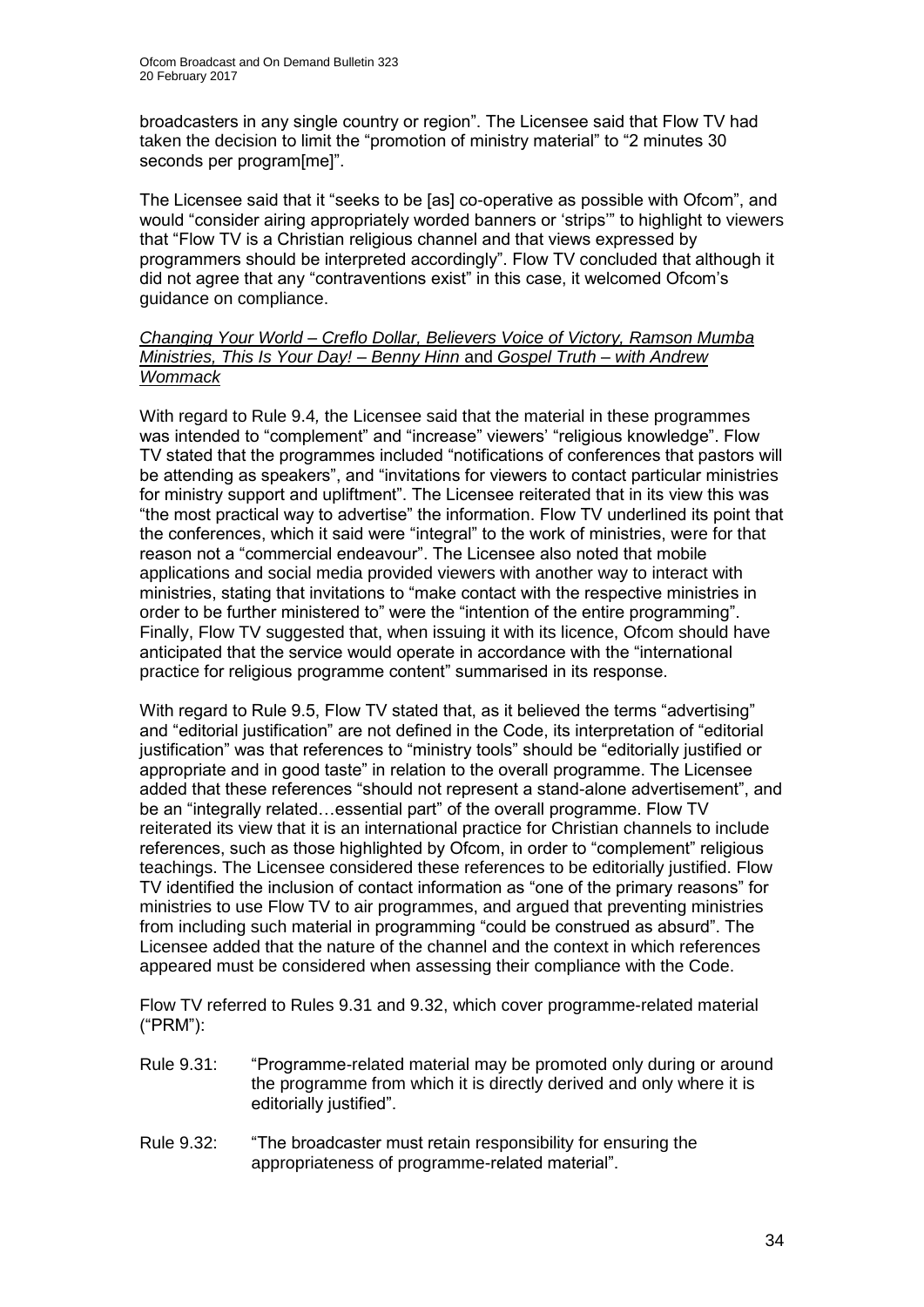The Licensee stated that in its view "religious material offered to viewers" met the definition of PRM, because it was "directly related to the programme or ministry presenting the programme", and allowed viewers "to benefit from, or interact, with, that programme or religious ministry initiative". The Licensee added that due to the context in which "religious material" and "contact information" was made available to viewers, their inclusion was "editorially justified" as set out in Rule 9.31. Under Rule 9.32, Flow TV also stated that its selection process for programmes ensured the appropriateness of PRM. The Licensee went on to explain that the "spiritual integrity of the programme and contents" are assessed, along with their consistency with "international practice".

#### *1onOne with Damon Davies*

With regard to Rule 9.2, Flow TV referred to its comments as summarised above, and also pointed to an on-screen message shown at the beginning and end of the programme that stated: *"the following/preceding was a paid advertisement brought to you by 1on One"*. The Licensee said that the programme had been produced by a ministry in the USA, and that the on-screen message was included "as a requirement [of] US regulatory agencies". Flow TV said that it could not "adequately comment on the reasons why such a statement would be required by them". The Licensee added that term "advertisement" was "misleading" in this case, as the "material and ministry contact information" within the programme was "not advertising in a narrow commercial sense", but instead a "necessary concomitant of religious programming and religious ministry initiatives". Flow TV reiterated its view that it would be unfair for ministries not to be able to include such information within programmes.

#### **Decision**

Under the Communications Act 2003, Ofcom has a statutory duty to set standards for broadcast content as appear to it best calculated to secure specific standards objectives, including "that the international obligations of the United Kingdom with respect to advertising included in television and radio services are complied with". These obligations include ensuring compliance with the Audiovisual Media Services ("AVMS") Directive.

The AVMS Directive places limits on the amount of airtime that broadcasters can use for advertising. It also requires that television advertising is kept visually and/or audibly distinct from programming. These requirements are reflected in Ofcom's Code on the Scheduling of Television Advertising (COSTA) as well as Section Nine of the Code.

While COSTA contains rules that apply to television advertising, Section Nine of the Code sets out the rules that apply to commercial references included within television programming. The rules in this section limit the extent to which references to products, services and trade marks can feature in programming and therefore help to maintain a distinction between advertising and programming and prevent broadcasters increasing the amount of airtime used for advertising activities.

Section Nine does not prevent broadcasters transmitting programmes about particular organisations (whether they are commercial or non-commercial in nature). Neither does it proscribe all references to products and services in programmes. Licensees are free to cover whatever subjects they wish in programmes, provided they comply with the Code. In relation to Section Nine, this means ensuring that a distinction is maintained between programming and advertising. To comply with the rules in Section Nine, a programme's narrative must therefore always serve an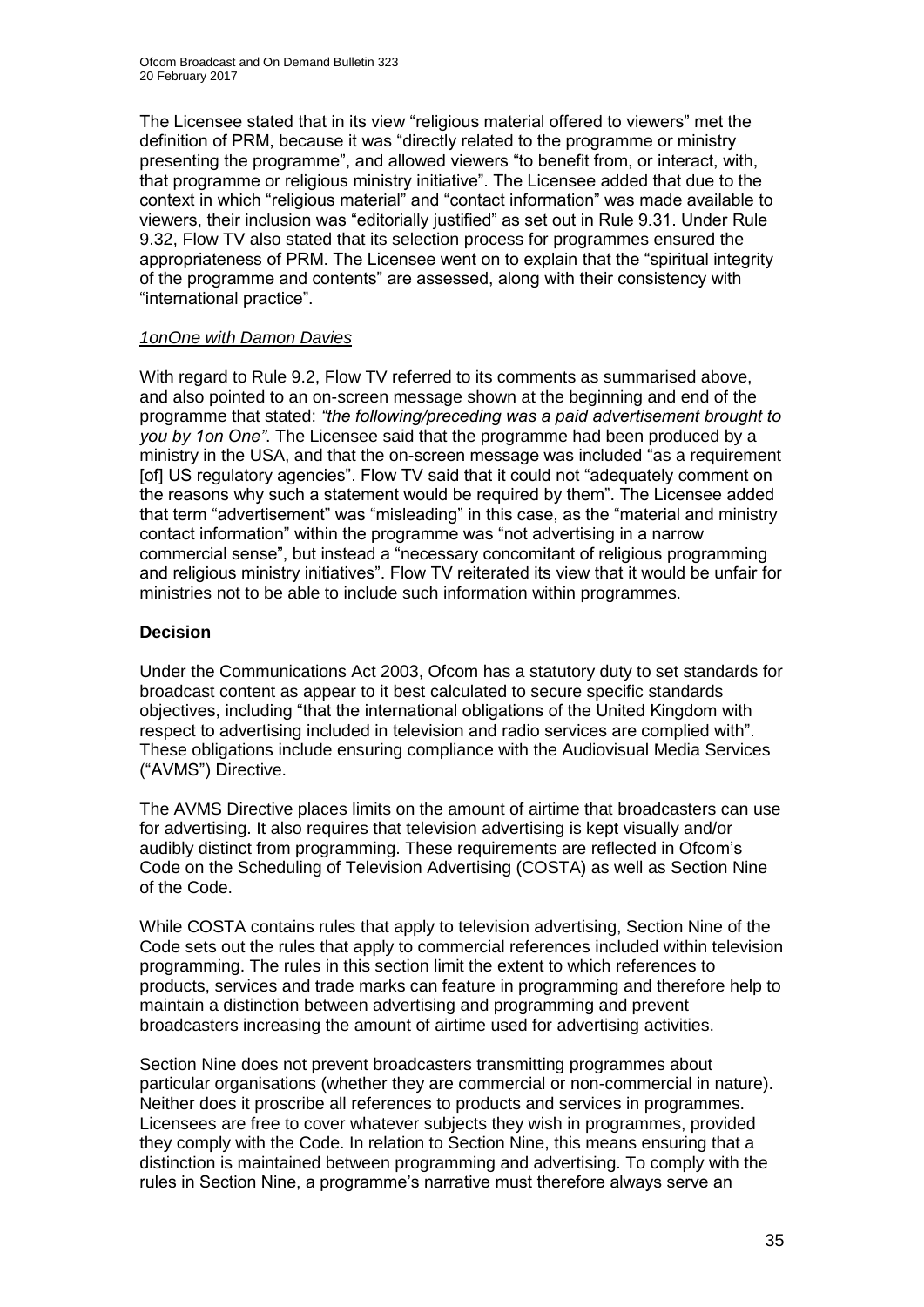editorial end: its purpose must not be, or appear to be, to promote the products or services of a third party.

In this case, Ofcom noted the Licensee's view that:

- the ministries featured in the programmes were "not-for-profit organisations or charities", and were therefore not commercial in nature;
- the "items" referred to in the programmes did not constitute "'products' in the commercial sense", due to the "integral relationship that they hold in relation to the religious content" of the programmes; and
- viewers would expect teachings to be complemented by references to "supporting works, authorships and conferences", and that this material was "integrally related to the content of the channel and not merely arbitrary products of a commercial nature".

Section Nine makes clear that a commercial reference is "[a]ny visual or audio reference within programming to a product, service or trade mark (whether related to a commercial or non-commercial organisation)". Ofcom therefore considered the references to the various ministries, books, conferences, DVDs etc in the programmes to be commercial references, and Section Nine therefore applied to them.

*Changing Your World – Creflo Dollar, Believers Voice of Victory, Ramson Mumba Ministries, This Is Your Day! – Benny Hinn* and *Gospel Truth – With Andrew Wommack*

#### Rule 9.4

Programmes should not be used to sell products and services – such activity should be reserved to advertising. Rule 9.4 therefore prevents the promotion of products, services and trade marks during programmes. Ofcom's Guidance<sup>1</sup> on Rule 9.4 explains: "In general, products or services should not be referred to using favourable or superlative language and prices and availability should not be discussed".

On a number of occasions in the above programmes, viewers were invited to attend events and contact organisations. For example:

*"2016 MINISTERS AND LEADERSHIP CONFERENCE, SUPERNATURAL LEADERSHIP, PURCHASE TICKETS TODAY, October 4TH – 6 TH Atlanta GA, Taffi Dollar, Tony Brazelton, Cynthia Brazelton, Earl Johnson, Gregory Powe, Michael Smith"*.

*"Reboot your life with God's Grace at the 2016 Grace Life Conference, July 11 – July 15 in Atlanta, Georgia. For five days, refuel yourself with five speakers who will share about God's grace for the first time together. Grace Life Conference 2016, spaces limited, so purchase your tickets online today"*.

*"Southwest Believers Convention, 4-9 July, Fort Worth Convention Center, Fort Worth Texas, USA,* [telephone number and website address given]*"*.

<sup>1</sup> <sup>1</sup> [http://www.ofcom.org.uk/\\_\\_data/assets/pdf\\_file/0014/33611/section9\\_may16.pdf.](http://www.ofcom.org.uk/__data/assets/pdf_file/0014/33611/section9_may16.pdf)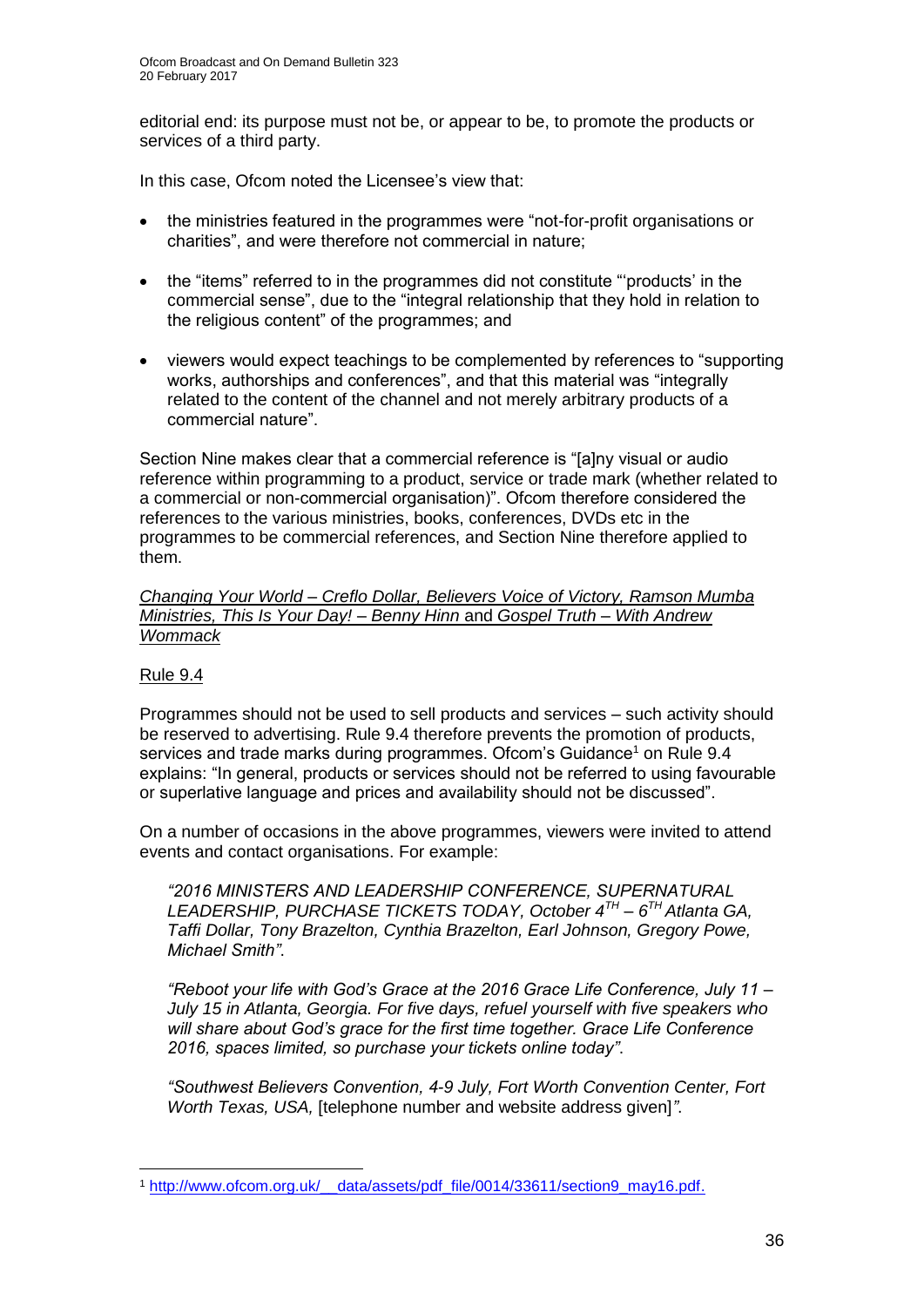*"Request Pastor Benny Hinn's Teachings in the mail* [telephone number, website address and postal address given]*"*.

Further, viewers were urged on a number of occasions to purchase products and/or services and details of prices, and information on how to purchase were given. For example:

*"Start cooperating with God, and experience the blessings of being his child. Order your copy today"*.

*"Don't miss this opportunity to get your own copy of the Dake Study Bible, or give it as a gift to a loved one or friend. Call or order online now"*.

*"Take advantage of these study resources that Brillye Brim personally selected to go with this week's teaching. Order your package today"*.

*"TO ORDER: Cooperating with the Law of Faith,* [telephone numbers and website address given]*"*.

*"Order your 'How To Be Led By The Spirit Of God Package' today…Available now for 560 Rand plus 15 percent for postage. Out South Africa add 40 percent. Go to* [website address given]*, or phone on* [telephone number given]*…Order your package today"*.

*"Lessons from Elijah collection CD Album £16, DVD Album £16, Book In English £9, Study Guide £17.50 + Postage & Packing* [telephone number given]*"*.

Ofcom also identified multiple instances in the above programmes of favourable or superlative language being used in programmes, either by a presenter, guest or voiceover.

For example:

*"The Dake Study Bible is recognised as the most comprehensive and important examination of the scriptures ever created. Containing more resources for personal study than any other bible, this ultimate tool for understanding God's work can be yours today. Don't miss this opportunity to get your own copy of the Dake Study Bible, or give it as a gift to a loved one or friend. Call or order online now"*.

*"Believe me, this collection is not one that you want to miss. It's a 1-2 punch that will equip you to overcome every single attack against you. But there's more. As part of this exclusive offer, you also get a personal prayer CD from Pastor T…".*

*"I've got this product entitled 'Lessons from Elijah', I'll tell you, this is one powerful book. And then we have DVDs and CDs, and I have a study guide that is specifically designed to train other people to make disciples with this"*.

*"Join Pastor Benny Hinn in Israel, October 29th to November 7th for a time of impartation and visitation in the land of miracles. You'll walk where Jesus walked, from Galilee to Jerusalem, from the Jordan River to the Upper Room. Visit the ministry website to download a brochure. Experience Israel with Pastor Benny Hinn. You'll never be the same"*.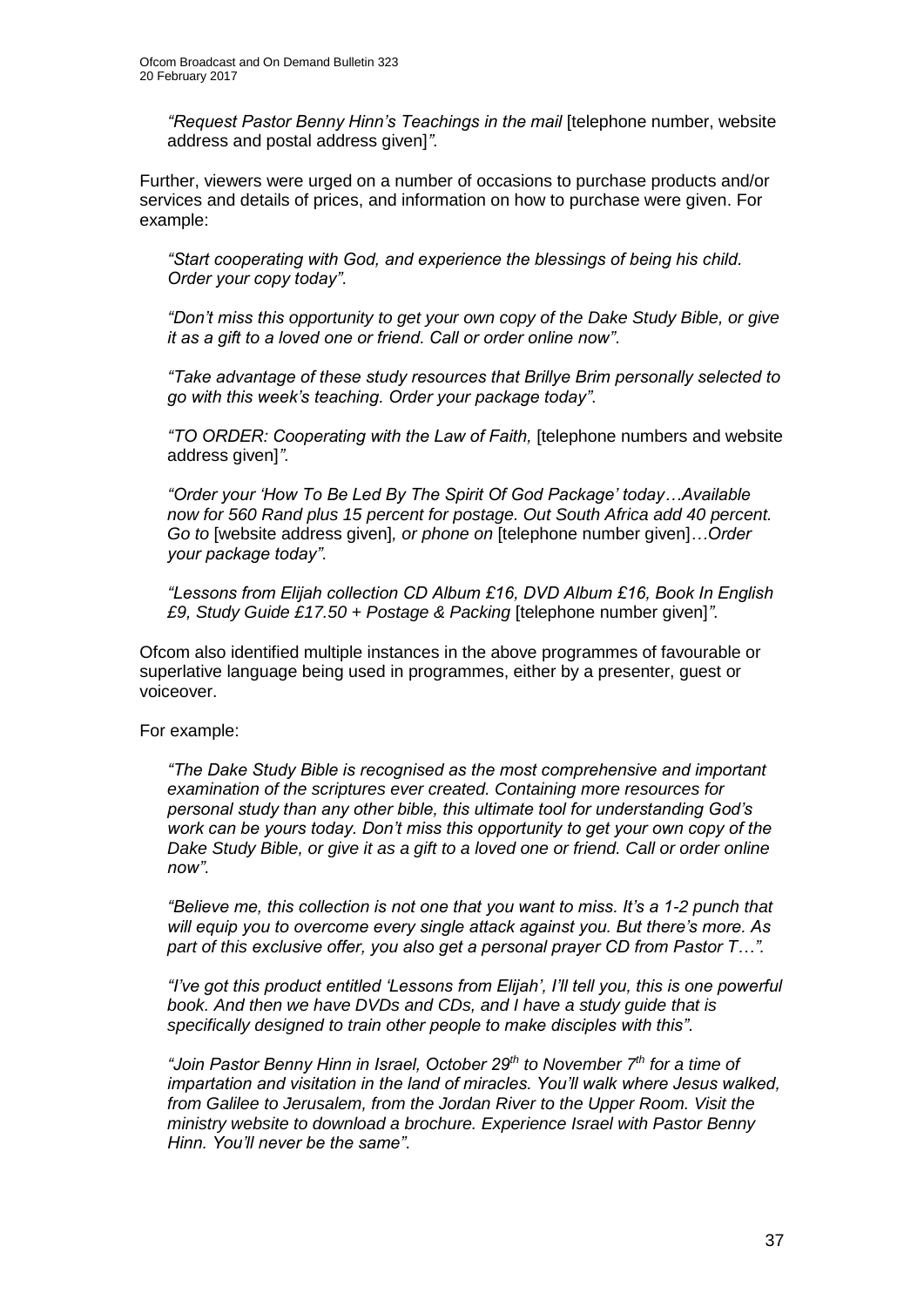Ofcom did not accept the Licensee's view that the "items" referred to in the programmes did not constitute "'products' in the commercial sense". Rather, Ofcom took the view that the programmes repeatedly:

- referred to products and services;
- used favourable and superlative language to describe them;
- referred to pricing and availability;
- urged viewers to attend events and contact organisations; and
- encouraged the purchase of the products and services.

Ofcom noted Flow TV's comment that it had imposed a limit on the promotion of ministry material of "2 minutes 30 seconds per program". Ofcom wishes to emphasise that the Code does not allow for the inclusion of promotional material in programming subject to any time limit: the promotion of products, services and trade marks in programming is prohibited, with the very limited exception of material that meets the Code's definition of PRM.

We noted that the Licensee considered that the "religious material offered to viewers" met the definition of the PRM. The Code makes clear that for a product or service to qualify as PRM it must be both directly derived from the programme it is promoted during or around, and specifically intended to allow viewers to benefit fully from, or to interact with, that programme. Ofcom's Guidance to Section Nine of the Code explains that "similarity, in terms of genre or theme(s), between a programme and a product or service…is not in itself sufficient to establish that the product or service is directly derived from the programme".

Ofcom disagreed that the products and services referred to in these programmes met the definition of PRM, because in our view these products and services were not directly derived from the programmes themselves, but from the wider work of the ministries concerned. Further, we considered that in most cases the products and services were intended to improve viewers' spiritual well-being more generally, instead of being specifically focused on allowing viewers to fully benefit from or interact with the programmes. As a result, we did not accept the Licensee's argument regarding Rules 9.31 and 9.32.

For the reasons set out above, Ofcom's Decision was therefore that the programmes promoted products and services, in breach of Rule 9.4.

#### Rule 9.5

Rule 9.5 states that no undue prominence may be given in programming to a product, service or trade mark, and makes clear that undue prominence may result from a reference to a product, service or trade mark where there is no editorial justification, or from the manner to which a product, service or trade mark is referred.

Ofcom's Guidance states: "Whether a product, service or trade mark appears in a programme for solely editorial reasons…or as a result of commercial arrangement between the broadcaster or producer and a third party funder…there must be editorial justification for its inclusion. The level of prominence given to a product,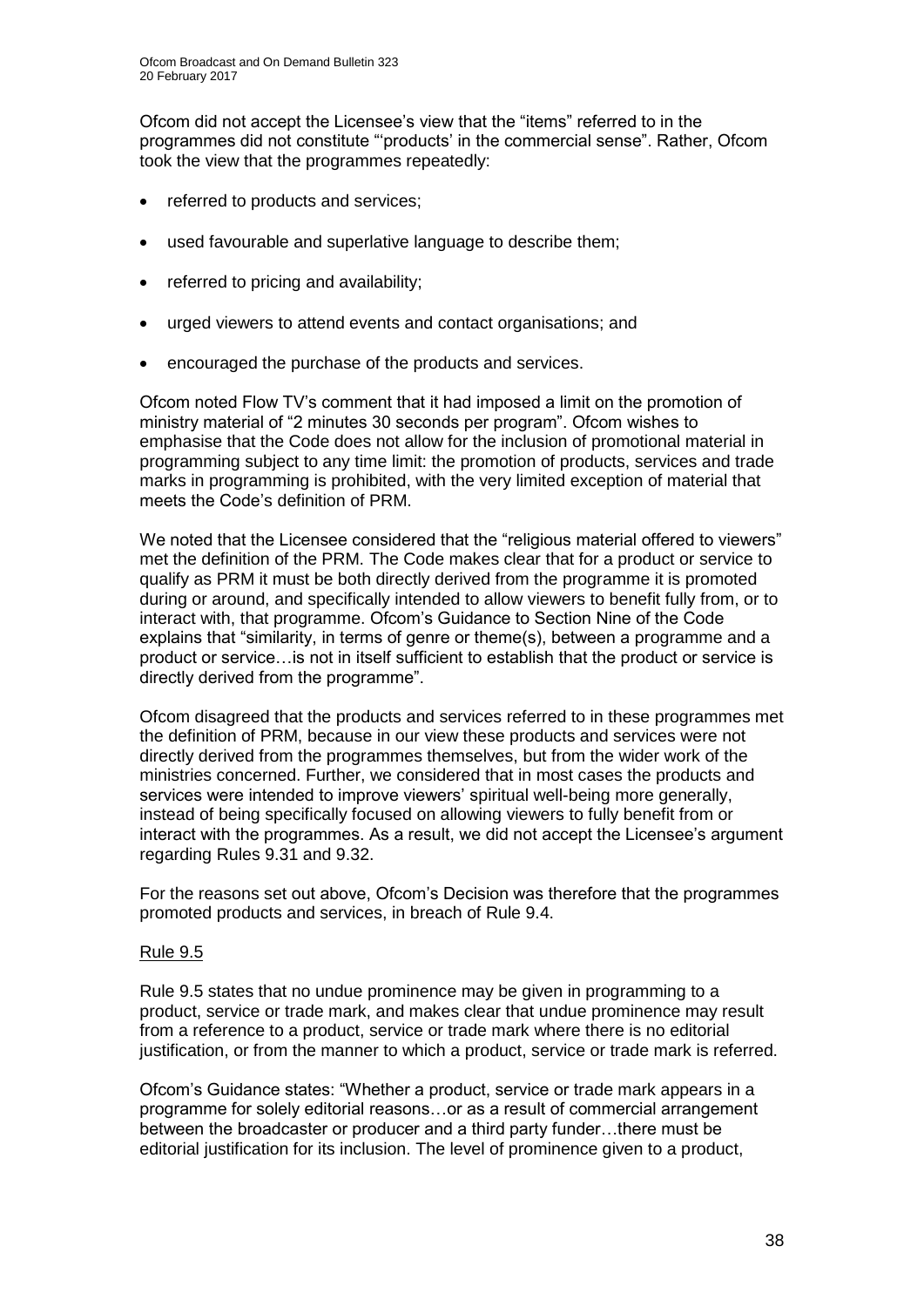service or trade mark will be judged against the editorial context in which the reference appears".

Ofcom recognises that viewers of a Christian religious television channel would clearly expect content that expresses a Christian perspective. We therefore took into account the nature of the channel, and that the editorial context of these programmes was the discussion of religious teachings, when considering the commercial references in the programmes. We considered Flow TV's comment that, in its view, "editorial justification" meant the need for references to "ministry tools" in programmes to be "appropriate and in good taste" in relation to the programme, and to form an "integrally related…essential part" of the overall programme. We noted the Licensee's argument that the purpose of these references was to "complement" and "undergird the religious principles being taught" to viewers to "build…religious faith".

Although there may be editorial reasons to refer to religious materials in programmes of a religious nature, Ofcom did not consider that the extent, nature and frequency of the references to the products and services in these programmes were editorially justified. In our view, the programmes at times appeared to become a platform for showcasing these products and services rather than focusing on a religious narrative.

We noted that Flow TV referred to the inclusion of ministry contact information, including "social media platforms", as "one of the primary reasons" for ministries to air programmes on Flow TV, and that to prevent this could be deemed "absurd". Ofcom accepts that broadcasters may wish to provide methods for viewers to contact a programme or broadcaster. However, we emphasise that programming should not be used to promote the contact details of third party organisations unless there is clear editorial justification. The fact that ministries may wish to use television programming to promote themselves or their activities does not, in itself, provide editorial justification for doing so.

Our Decision was therefore that the programmes were in breach of Rule 9.5.

#### *1onOne with Damon Davies*

#### Rule 9.2

Rule 9.2 states that broadcasters must ensure that editorial content is distinct from advertising. This rule ensures that viewers are easily able to differentiate between editorial and advertising material, and that they are reassured that programming is not subject to commercial influence in a way which would undermine its integrity.

At the beginning and end of *1onOne with Damon Davies*, the following caption was shown: *"The following/preceding was a paid advertisement brought to you by 1onOne"*.

The programme included an interview between the presenter and Pastor Teresa Goggins, about her book Trained to Conquer*.* Towards the end of the programme, Damon Davies said the following:

*"Pastor T, my friend who you saw on today's programme, is going to provide you with the training and the tools that you need to conquer in every area of your life. In her powerful book Trained to Conquer you're going to discover how to unlock the power, the gifts, the talents, the stuff that God put inside of you to help you experience victory in the battles in your life…It's a practical guide that will show you how you can identify the work of the devil, and how you can win with the*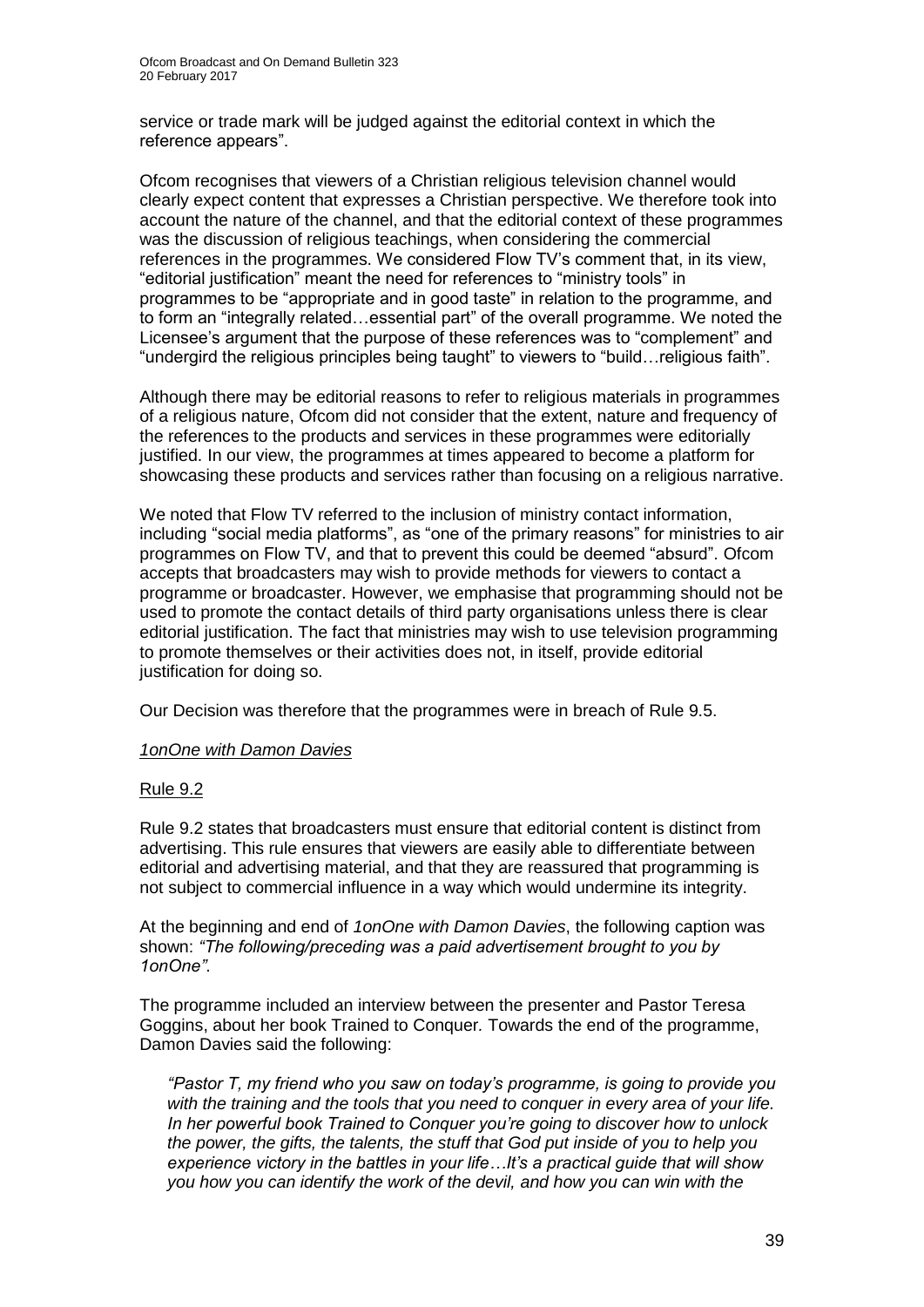*word of God in your life…In addition to her incredible step-by-step guide you're going to also receive an exclusive companion video teaching, where Pastor T helps you into a place where you're tapping into the power and the authority that is yours through prayer…Believe me, this collection is not one that you want to miss. It's a one-two punch that will equip you to overcome every single attack against you. But there's more. As part of this exclusive offer, you also get a personal prayer CD from Pastor T... Both the book 'Trained to Conquer', the companion video teaching and this prayer CD are available to you today for your love gift of only £40 or more".*

During the voiceover, the following captions appeared on screen:

*"CONTACT US ON:* [telephone number given]*".*

*"Mail Check or Money Order To:* [postal address given]*"*.

The message *"Visit* [website given]*"* also appeared on screen throughout the programme.

We noted that most of the programme was dedicated to a discussion with the author of the book, and that as a result it effectively became a vehicle for promoting the Trained to Conquer package. Further, the direction to viewers to visit the website for the organisation Oneto1 appeared on screen throughout the programme, which meant that it included a constant promotional message.

In view of the message to viewers before and after the content describing it as a "paid advertisement", and the highly promotional nature of the references to the book 'Trained to Conquer', the accompanying video and CD, and the organisation 1onOne, we considered that viewers were likely to have assumed they were watching advertising, rather than editorial material.

Flow TV stated that the term "advertisement" was "misleading", as the programme was "not advertising in a narrow commercial sense". The Licensee said that the products and services referred to were a "necessary concomitant of religious programming and religious ministry initiatives", and that it would be "absurd" for it to not include this material in the programme. It added that it had included the onscreen message that the programme was a paid advertisement as "a requirement by US regulatory agencies". Ofcom licensees are required to ensure that material broadcast on their services is compliant with applicable UK regulations, not those imposed under other regulatory regimes. It was Flow TV's responsibility to ensure that editorial and advertising material were sufficiently distinct, regardless of the reasons for including these references. For the reasons set out above, Ofcom's Decision was that the Licensee had not done so in this case, and the programme was in breach of Rule 9.2.

#### **Conclusion**

In reaching its Decision in this case, Ofcom took into account the nature of the Licensee's service and Flow TV's belief that its viewers would expect religious teachings to be complemented "with supporting works, authorships and conferences", and that to prevent programmes from doing this would be "nonsensical and counter-productive" to the intention of the programming.

Although Ofcom recognises the importance of audience expectations, Flow TV (and other broadcasters) are nevertheless required to ensure that their programmes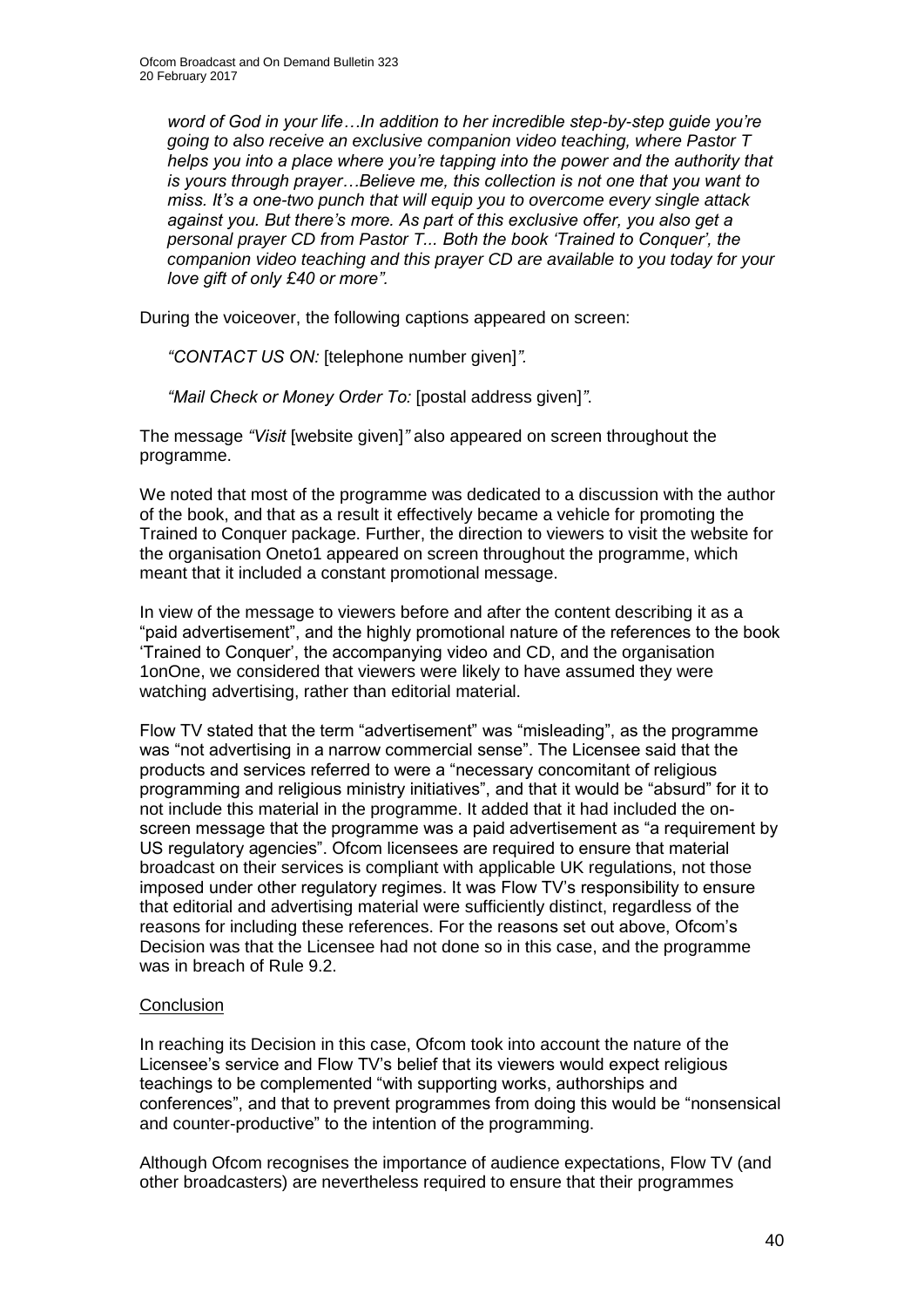comply with the rules for commercial references in television programming as set out in the Code. The Licensee said that the programme makers had "provide[d] precisely the same packaged programme" to other broadcasters, and that its providers did not usually tailor content for an individual broadcaster. Ofcom reminds the Licensee that where necessary it may need to edit material to ensure that it is compliant with the Code.

The proposal Flow TV made to broadcast "banners or 'strips'" highlighting to viewers that "Flow TV is a Christian religious channel", was not acceptable, as this would not have served to justify the inclusion of material that was promotional and unduly prominent during programming.

The Licensee stated that Ofcom should have anticipated that the service would operate in accordance with the "international practice for religious programme content". It also said that its references in the programmes to "ministry tools" in these programmes as "the most practical and effective way that a ministry can notify viewers…of the wealth of ministry material available for them", was consistent with "international practice" for channels of this type.

We are concerned that in these comments Flow TV did not demonstrate an adequate understanding of the requirements of its Ofcom licence and of Section Nine of the Code. Compliance with Ofcom's standards codes is a condition of all Ofcom broadcasting licences. International broadcasting practices do not justify Ofcom licensees transmitting material that is not compliant with the codes. We are requesting that Flow TV attends a meeting with Ofcom to discuss its compliance arrangements.

**Breaches of Rules 9.4 and 9.5**: *Changing Your World – Creflo Dollar, Believers Voice of Victory, Ramson Mumba Ministries, This Is Your Day! – Benny Hinn* and *Gospel Truth – With Andrew Wommack*

**Breach of Rule 9.2:** *1onOne with Damon Davies*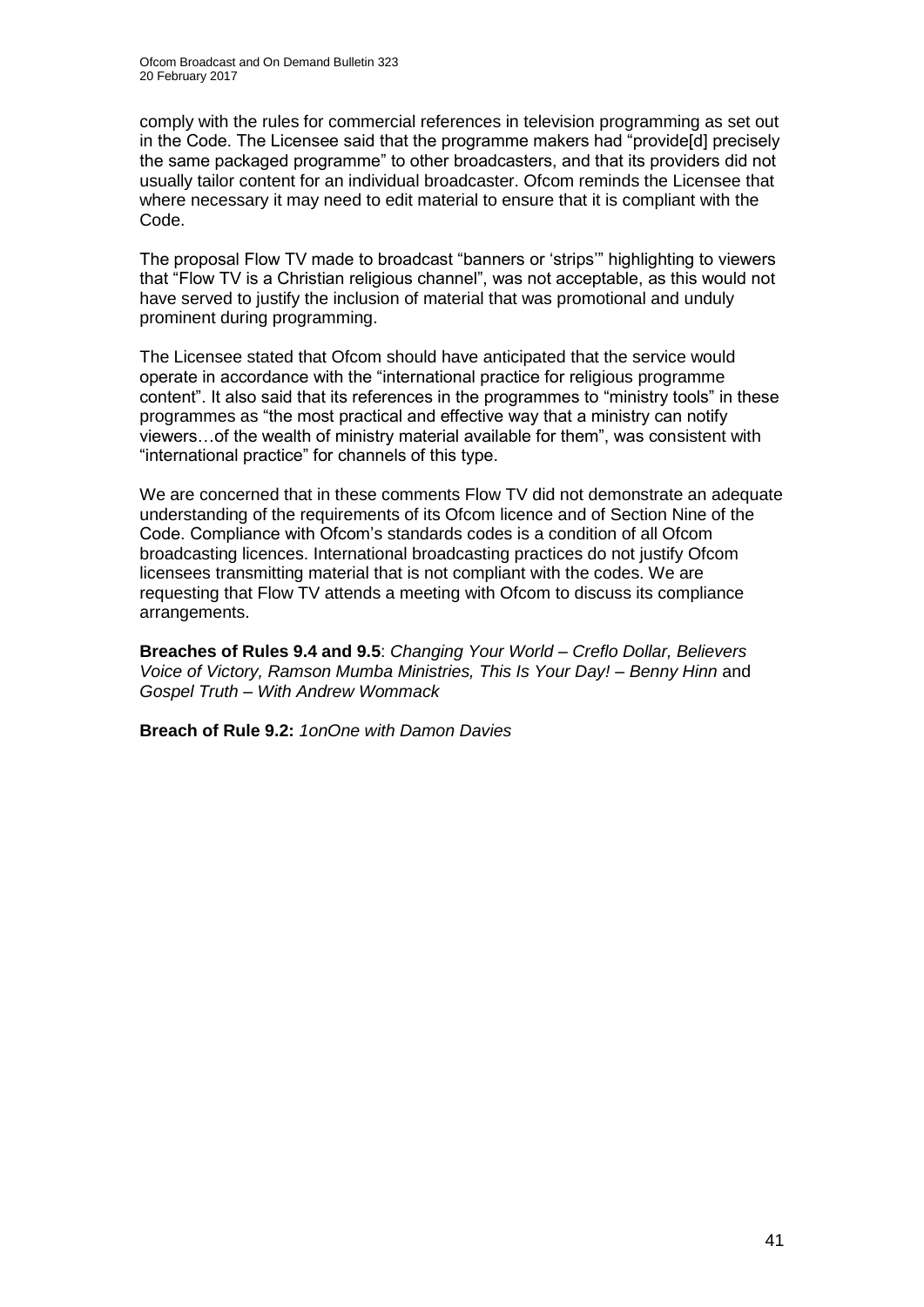### **Advertising scheduling cases**

### **In Breach**

### **Advertising minutage**

*TLC (Slovenia), 2 September 2016, 07:00*

#### **Introduction**

TLC broadcasts documentaries and reality programmes on cable and satellite platforms. The licence for the service is owned by Discovery Communications Europe Limited ("Discovery" or "the Licensee").

Rule 2 of the Code on the Scheduling of Television Advertising ("COSTA") states:

"Time devoted to television advertising and teleshopping spots on any channel in any clock hour must not exceed 12 minutes".

Ofcom was alerted to an incident that occurred on the Slovenian feed of the service that resulted in the 07:00 clock hour exceeding the permitted allowance by one minute and 23 seconds.

Ofcom considered the matter raised issues warranting investigation in respect of Rule 2 of COSTA and therefore sought comments from the Licensee as to how the material complied with this rule.

#### **Response**

Discovery said that a technical failure specific to the Slovenian feed of TLC resulted in the 07:00 clock hour on 2 September 2016 containing two more commercial breaks than intended.

The Licensee explained that owing to a communication issue between its own system and the system used by its sales agency in Slovenia, two commercial breaks containing local advertising scheduled for 1 September 2016 were not broadcast. Because its sales agency's system does not remove commercial breaks from its playlist until they are broadcast, these commercial breaks were still pending when the schedule commenced on 2 September 2016. Consequently, when the first scheduled commercial breaks were broadcast on 2 September, the system additionally triggered the transmission of the pending breaks from the previous day. This resulted in the 07:00 clock hour containing more advertising than permitted.

Discovery said that to reduce the likelihood of further issues, it was testing alternative means of communicating commercial break triggers to its sales agency. It also confirmed that its sales agency's current system is unable to identify when commercials have been pushed into the next broadcasting day and as such, it will encourage the sales agency to investigate new equipment to capture this kind of error.

The Licensee added that to mitigate the effect of the breach, it reduced the amount of advertising that was scheduled in the 07:00 clock hour on 16 December 2016 by one minute and 23 seconds.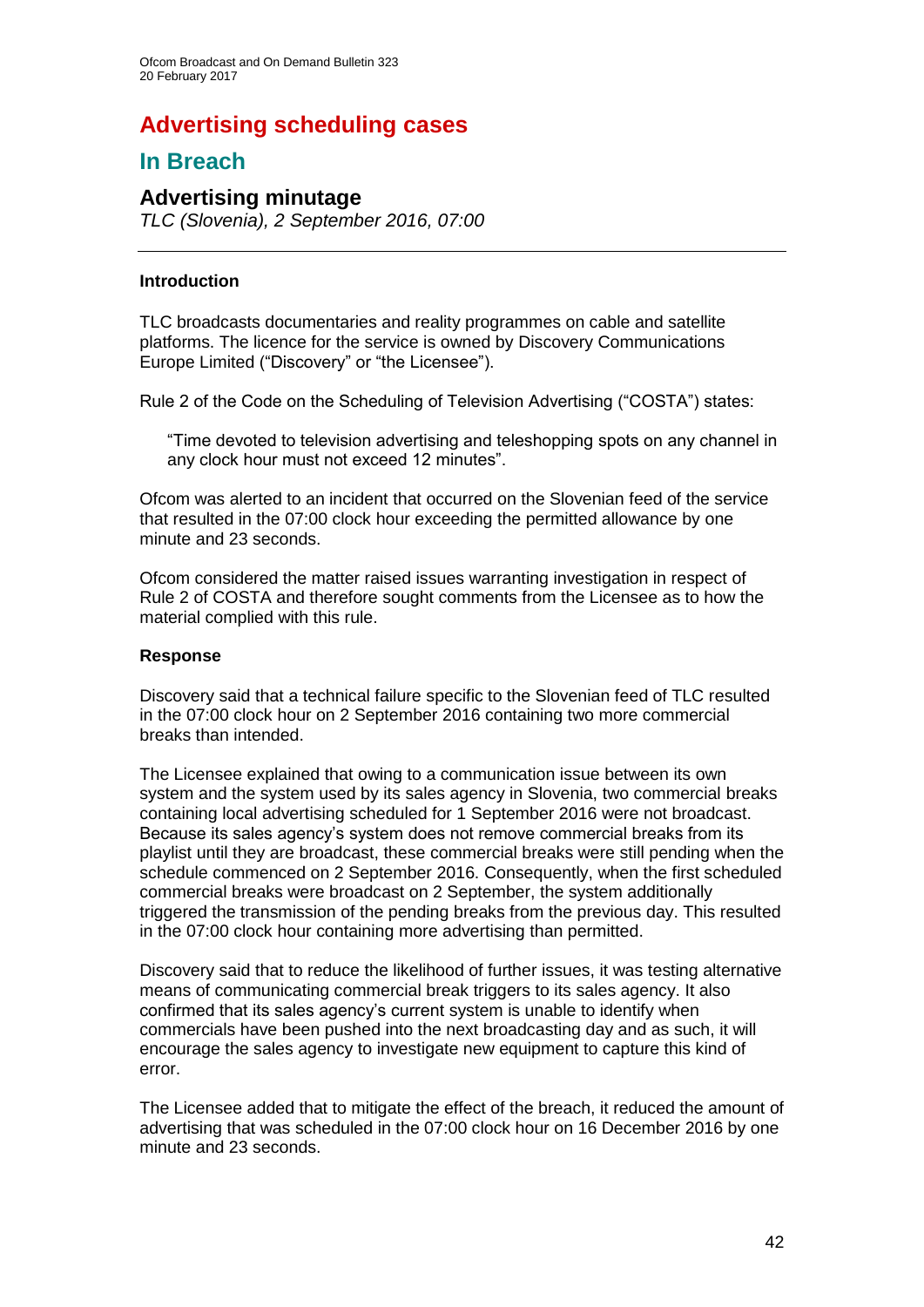#### **Decision**

Under the Communications Act 2003, Ofcom has a statutory duty to set standards for broadcast content which it considers are best calculated to secure a number of standards objectives. One of these objectives is that "the international obligations of the United Kingdom with respect to advertising included in television and radio services are complied with". These obligations include ensuring compliance with the Audiovisual Media Services ("AVMS") Directive.

Article 23 of the AVMS Directive sets a strict limit on the amount of television advertising broadcaster can transmit. Ofcom has transposed this requirement via Rule 2 of COSTA.

In this case, the amount of advertising in the 07:00 clock hour exceeded the permitted allowance and therefore breached Rule 2 of COSTA.

Ofcom noted the measures undertaken by the Licensee to improve its systems and its decision to drop advertising minutage from its schedules to compensate for the overrun. However, we were concerned that a key contributing factor of the incident (i.e. the sales agency's system inability to identify failed commercial breaks from the previous day) had still not been fully addressed. Although the Licensee had recognised the problem, it did not appear to have put in place sufficient measures to prevent recurrence. e.g. ensuring the improvement or replacement of its sales agency's system.

Ofcom has recorded breaches of COSTA for similar incidents on the service TLC (Slovenia) in Broadcast Bulletins  $278<sup>1</sup>$  and  $292<sup>2</sup>$ . We are concerned that another breach has occurred and are therefore requesting that the Licensee attends a meeting to discuss the issues raised in these cases.

#### **Breach of Rule 2 of COSTA**

<sup>1</sup> <sup>1</sup> Ofcom Broadcast Bulletin 278 can be viewed at [https://www.ofcom.org.uk/\\_\\_data/assets/pdf\\_file/0020/50582/issue\\_278.pdf](https://www.ofcom.org.uk/__data/assets/pdf_file/0020/50582/issue_278.pdf)

<sup>2</sup> Ofcom Broadcast Bulletin 292 can be viewed at [https://www.ofcom.org.uk/\\_\\_data/assets/pdf\\_file/0025/54358/issue\\_292.pdf](https://www.ofcom.org.uk/__data/assets/pdf_file/0025/54358/issue_292.pdf)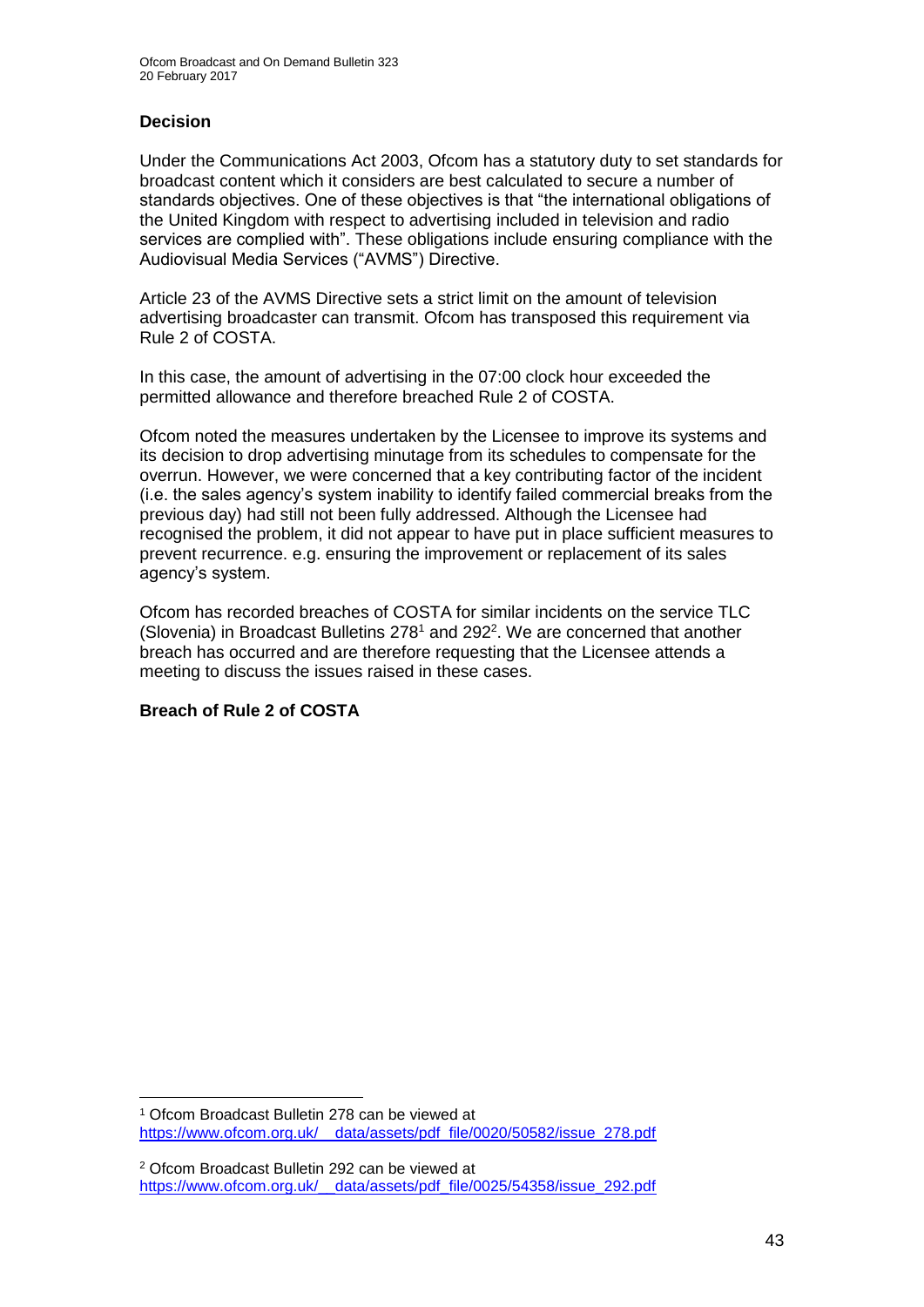# **In Breach**

### **Advertising minutage**

*Travel Channel (Slovenia), various times and dates*

#### **Introduction**

Travel Channel broadcasts documentaries and reality programmes related to leisure and world travel on terrestrial, cable and satellite platforms. The licence for the service is owned by Scripps Networks Limited ("the Licensee").

Rule 2 of the Code on the Scheduling of Television Advertising ("COSTA") states:

"time devoted to television advertising and teleshopping spots on any channel in any one hour must not exceed 12 minutes".

Ofcom was alerted to three incidents on the Slovenian feed of the service between 2 and 6 September 2016 where the amount of advertising in a clock hour exceeded the permitted allowance. The excess minutage over the three clock hours totalled three minutes and 39 seconds.

Ofcom considered the matter raised issues warranting investigation in respect of Rule 2 of COSTA. We therefore asked the Licensee for its comments under this rule.

#### **Response**

The Licensee explained that the incidents were caused by the unintentional absence of triggers (to transmit local advertising) at particular points in the schedule. It said that on each of the affected days, a trigger was missing from the schedule and consequently, instead of the planned local advertising break, the main feed of Travel Channel was broadcast. This delayed the transmission of the planned break until the next trigger, by which time the local breaks were no longer synchronised with the main feed. As a result, a number of subsequent local breaks overran their allotted time which resulted in a clock hour being overloaded with advertising.

The Licensee said the placement of triggers in the schedule is carried out by a third party sales house and that following discussions, the sales house had introduced a new process for reviewing the daily break schedule to ensure that no triggers were missing and the daily break schedule remained aligned with the main feed. The Licensee said it had also reminded the sales house of its contractual obligations with regard to compliance with Ofcom's rules.

#### **Decision**

Under the Communications Act 2003, Ofcom has a statutory duty to set standards for broadcast content which it considers are best calculated to secure a number of standards objectives. One of these objectives is that "the international obligations of the United Kingdom with respect to advertising included in television and radio services are complied with". These obligations include ensuring compliance with the Audiovisual Media Services ("AVMS") Directive.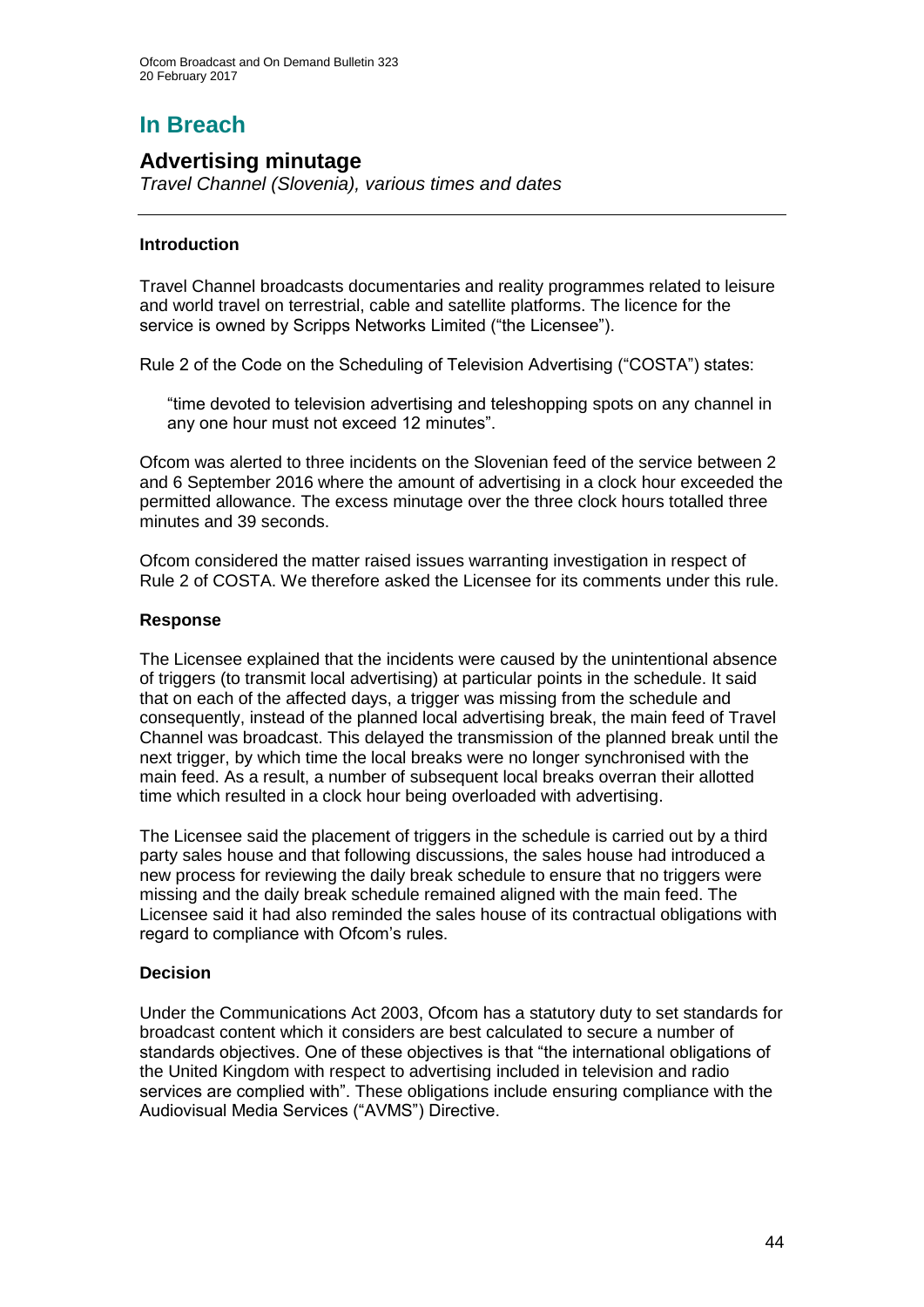Article 23 of the AVMS Directive sets a strict limit on the amount of television advertising broadcaster can transmit. Ofcom has transposed this requirement via Rule 2 of COSTA.

Ofcom noted the measures undertaken by the Licensee to mitigate the likelihood of a recurrence. However, on three occasions, the amount of advertising broadcast in a clock hour exceeded the permitted allowance, breaching of Rule 2 of COSTA.

#### **Breaches of Rule 2 of COSTA**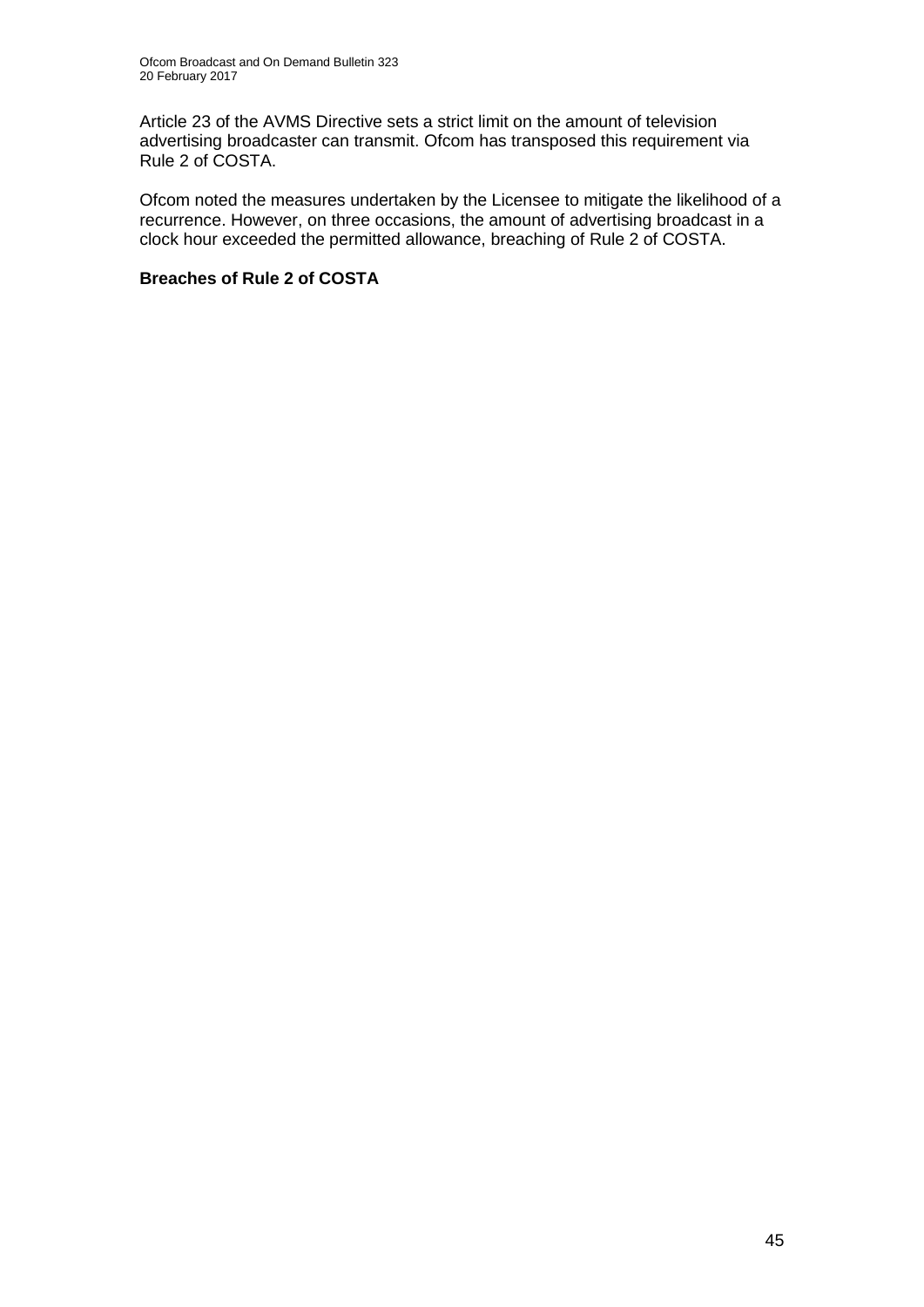## **Investigations Not in Breach**

Here are alphabetical lists of investigations that Ofcom has completed between 30 January to 12 February 2017 decided that the broadcaster or service provider did not breach Ofcom's codes, rules, licence conditions or other regulatory requirements.

#### **Investigations conducted under the Procedures for investigating breaches of content standards for television and radio<sup>1</sup>**

| Programme                                       | <b>Broadcaster</b>               | <b>Transmission</b><br>date | <b>Categories</b> |
|-------------------------------------------------|----------------------------------|-----------------------------|-------------------|
| New Blood                                       | BBC <sub>1</sub>                 | 14/07/2016                  | Flashing images   |
| <b>Charlotte Foster</b><br>and Stuart<br>George | <b>BBC Radio</b><br><b>Stoke</b> | 12/10/2015                  | Harm              |
| Going<br>Underground                            | RT                               | 12/09/2015                  | Harm              |

For more information about how Ofcom conducts investigations about content standards on television and radio programmes, go to: [https://www.ofcom.org.uk/\\_\\_data/assets/pdf\\_file/0020/55109/breaches-content](https://www.ofcom.org.uk/__data/assets/pdf_file/0020/55109/breaches-content-standards.pdf)[standards.pdf](https://www.ofcom.org.uk/__data/assets/pdf_file/0020/55109/breaches-content-standards.pdf)

#### **Investigations conducted under the Procedures for investigating breaches of rules for On Demand programme services**

| Service provider | <b>Categories</b>       |
|------------------|-------------------------|
| BabeFox          | Protection of Under 18s |

For more information about how Ofcom conducts investigations about on demand services, go to:

https://www.ofcom.org.uk/ data/assets/pdf\_file/0033/74499/procedures[investigating-breaches.pdf](https://www.ofcom.org.uk/__data/assets/pdf_file/0033/74499/procedures-investigating-breaches.pdf)

<sup>&</sup>lt;sup>1</sup> This table was amended after publication to correct a factual inaccuracy.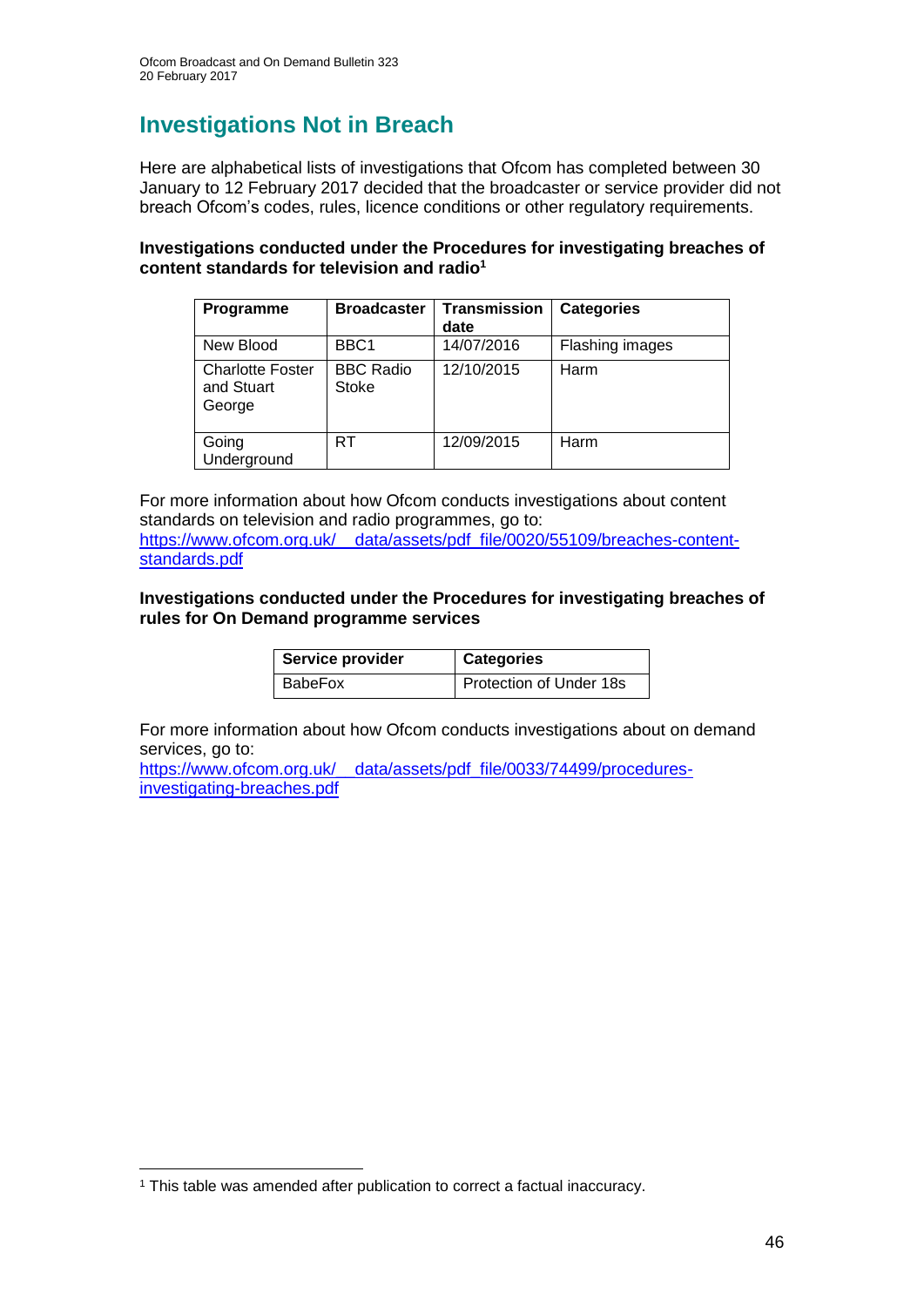# **Complaints assessed, not investigated**

Here are alphabetical lists of complaints that, after careful assessment, Ofcom has decided not to pursue between 30 January to 12 February 2017 because they did not raise issues warranting investigation.

#### **Complaints assessed under the Procedures for investigating breaches of content standards for television and radio**

For more information about how Ofcom assesses complaints about content standards on television and radio programmes, go to: [https://www.ofcom.org.uk/\\_\\_data/assets/pdf\\_file/0020/55109/breaches-content](https://www.ofcom.org.uk/__data/assets/pdf_file/0020/55109/breaches-content-standards.pdf)[standards.pdf](https://www.ofcom.org.uk/__data/assets/pdf_file/0020/55109/breaches-content-standards.pdf)

| Programme                | <b>Broadcaster</b> | <b>Transmission Date</b> | <b>Categories</b>                           | <b>Number of</b> |
|--------------------------|--------------------|--------------------------|---------------------------------------------|------------------|
|                          |                    | 21/01/2017               | Sexual orientation                          | complaints       |
| My Wife and Kids         | 5Star              |                          | discrimination/offence                      | 1                |
| Dip In Kitchen           | <b>B4U Music</b>   | 17/12/2016               | Advertising/editorial                       | $\overline{1}$   |
|                          |                    |                          | distinction                                 |                  |
| <b>Apple Tree Yard</b>   | BBC <sub>1</sub>   | 22/01/2017               | Sexual material                             | $\overline{1}$   |
| <b>Apple Tree Yard</b>   | BBC <sub>1</sub>   | 29/01/2017               | Gender                                      | $\mathbf{1}$     |
|                          |                    |                          | discrimination/offence                      |                  |
| <b>Apple Tree Yard</b>   | BBC <sub>1</sub>   | 06/02/2017               | Generally accepted<br>standards             | $\mathbf{1}$     |
| <b>BBC News</b>          | BBC <sub>1</sub>   | 24/01/2017               | Violence                                    | 1                |
| <b>BBC Regional News</b> | BBC <sub>1</sub>   | 18/01/2017               | Animal welfare                              | 1                |
| (Midlands Today)         |                    |                          |                                             |                  |
| <b>BBC Regional News</b> | BBC <sub>1</sub>   | 12/01/2017               | Generally accepted                          | $\mathbf{1}$     |
| (North East)             |                    |                          | standards                                   |                  |
| <b>Breakfast</b>         | BBC <sub>1</sub>   | 31/01/2017               | Generally accepted<br>standards             | $\mathbf{1}$     |
| Celebrity                | BBC <sub>1</sub>   | 07/01/2017               | Race                                        | $\overline{1}$   |
| Mastermind               |                    |                          | discrimination/offence                      |                  |
| Countrywise              | BBC <sub>1</sub>   | 05/02/2017               | Harm                                        | 1                |
| <b>Doctors</b>           | BBC <sub>1</sub>   | 24/01/2017               | Religious/Beliefs                           | $\mathbf{1}$     |
|                          |                    |                          | discrimination/offence                      |                  |
| EastEnders               | BBC <sub>1</sub>   | 31/01/2017               | <b>Disability</b><br>discrimination/offence | $\mathbf{1}$     |
| <b>Question Time</b>     | BBC <sub>1</sub>   | 02/02/2017               | Generally accepted                          | $\mathbf{1}$     |
|                          |                    |                          | standards                                   |                  |
| Sherlock                 | BBC <sub>1</sub>   | 15/01/2017               | Generally accepted                          | $\overline{1}$   |
|                          |                    |                          | standards                                   |                  |
| <b>Sherlock</b>          | BBC <sub>1</sub>   | 15/01/2017               | Other                                       | 5                |
| Songs of Praise          | BBC <sub>1</sub>   | 29/01/2017               | Generally accepted<br>standards             | 1                |
| Taboo                    | BBC <sub>1</sub>   | 14/01/2017               | Offensive language                          | $\overline{2}$   |
| Taboo                    | BBC <sub>1</sub>   | 28/01/2017               | Generally accepted                          | $\overline{3}$   |
|                          |                    |                          | standards                                   |                  |
| Taboo                    | BBC <sub>1</sub>   | 04/02/2017               | Generally accepted                          | $\mathbf{1}$     |
|                          |                    |                          | standards                                   |                  |
| Taboo                    | BBC <sub>1</sub>   | 04/02/2017               | Violence                                    | $\mathbf{1}$     |
| The One Show             | BBC <sub>1</sub>   | 31/01/2017               | Offensive language                          | $\overline{2}$   |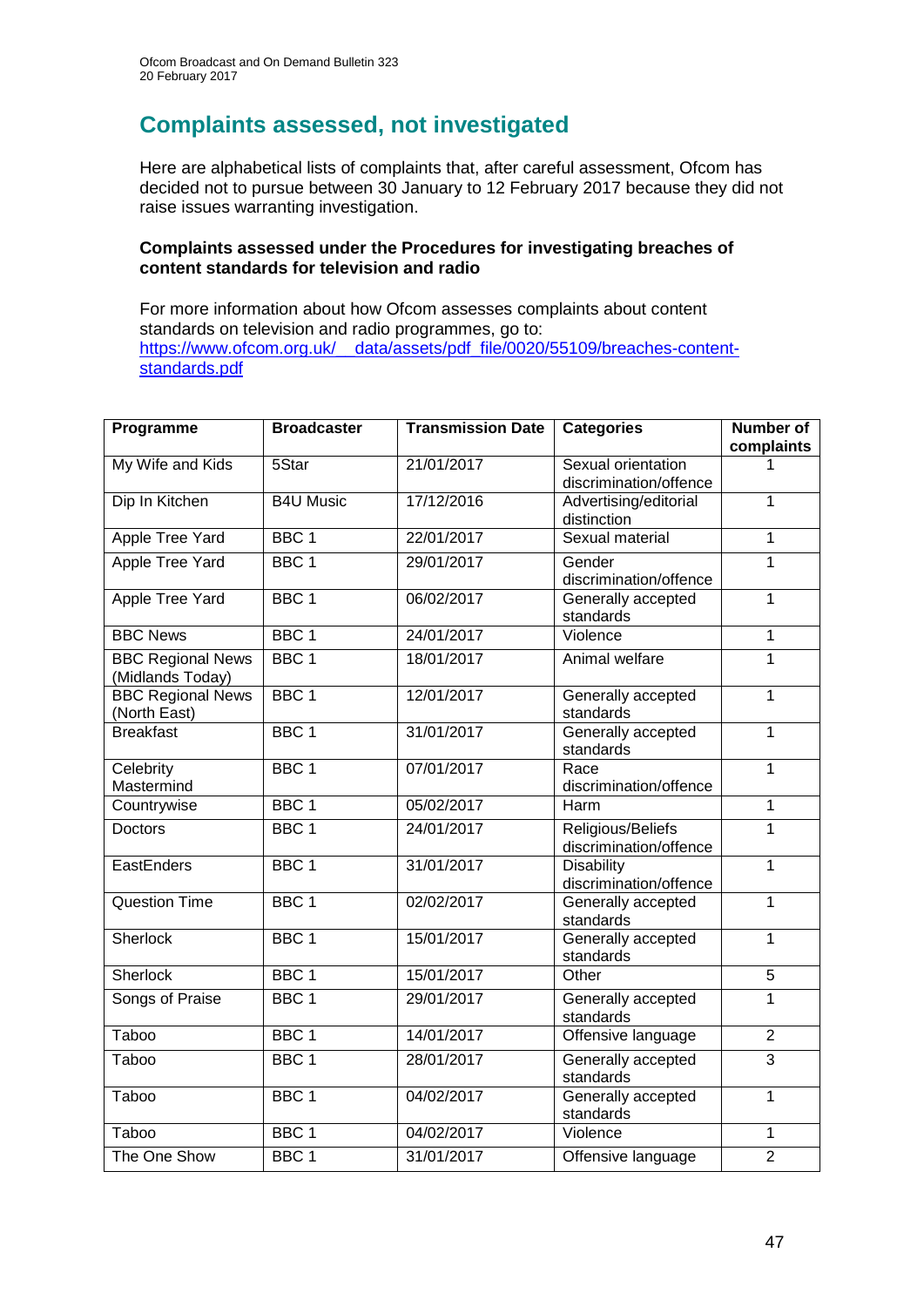| Programme                                         | <b>Broadcaster</b>                      | <b>Transmission Date</b> | <b>Categories</b>                                                     | Number of<br>complaints |
|---------------------------------------------------|-----------------------------------------|--------------------------|-----------------------------------------------------------------------|-------------------------|
| Tracey Ullman's<br>Show                           | BBC <sub>1</sub>                        | 03/02/2017               | Religious/Beliefs<br>discrimination/offence                           | 9                       |
| Inside Out                                        | <b>BBC 1 West</b>                       | 23/01/2017               | Race<br>discrimination/offence                                        | 1                       |
| Indian Ocean with<br>Simon Reeve                  | BBC <sub>2</sub>                        | 06/02/2017               | Offensive language                                                    | 1                       |
| Newsbeat                                          | <b>BBC Radio 1</b>                      | 25/01/2017               | Sexual material                                                       | 1                       |
| <b>Scott Mills</b>                                | <b>BBC Radio 1</b>                      | 01/02/2017               | Generally accepted<br>standards                                       | 1                       |
| <b>BBC</b> News                                   | <b>BBC Radio 2</b>                      | 25/01/2017               | Gender<br>discrimination/offence                                      | 1                       |
| Various                                           | <b>BBC Radio 2</b>                      | Various                  | Other                                                                 | 1                       |
| Radio 4                                           | <b>BBC Radio 4</b>                      | 01/02/2017               | Religious/Beliefs<br>discrimination/offence                           | 1                       |
| 5 Live Breakfast:<br>Your Call                    | <b>BBC Radio 5</b><br>Live              | 10/01/2017               | Race<br>discrimination/offence                                        | 1                       |
| <b>Breakfast Show</b>                             | <b>BBC Radio</b>                        | 17/01/2017               | Race                                                                  | 1                       |
| The Nolan Show                                    | Sheffield<br><b>BBC Radio</b><br>Ulster | 01/02/2017               | discrimination/offence<br>Religious/Beliefs<br>discrimination/offence | 1                       |
| <b>FA Cup Football</b><br>Plymouth v<br>Liverpool | BT Sport 1                              | 18/01/2017               | Generally accepted<br>standards                                       | $\overline{2}$          |
| Live Scottish<br>Professional<br>Football League  | BT Sport 1                              | 28/12/2016               | Generally accepted<br>standards                                       | 1                       |
| <b>News</b>                                       | <b>Capital FM</b><br>(Liverpool)        | 30/01/2017               | Due impartiality/bias                                                 | 1                       |
| The Vodafone Big<br>Top 40                        | <b>Capital FM</b><br>(London)           | 05/02/2017               | Offensive language                                                    | 1                       |
| Dave Berry, George<br>& Lilah                     | <b>Capital FM</b><br>(North East)       | 27/01/2017               | Offensive language                                                    | 1                       |
| Thomas Hannet                                     | Capital FM<br>(North East)              | 29/01/2017               | Offensive language                                                    | 1                       |
| The Last Exorcism<br>(trailer)                    | <b>CBS Reality</b>                      | 23/01/2017               | Scheduling                                                            | 1                       |
| The Crystal Maze                                  | Challenge                               | 27/01/2017               | Harm                                                                  | 1                       |
| <b>Channel 4 News</b>                             | Channel 4                               | 09/11/2016               | Due impartiality/bias                                                 | 1                       |
| <b>Channel 4 News</b>                             | Channel 4                               | 28/01/2017               | Due impartiality/bias                                                 | 1                       |
| Channel 4 News                                    | Channel 4                               | 30/01/2017               | Due impartiality/bias                                                 | 1                       |
| Channel 4 News                                    | Channel 4                               | 01/02/2017               | Due accuracy                                                          | 1                       |
| Channel 4 News                                    | Channel 4                               | 09/02/2017               | Due accuracy                                                          | 1                       |
| <b>How To Lose</b><br>Weight Well                 | Channel 4                               | 24/01/2017               | Materially misleading                                                 | $\overline{2}$          |
| No Offence                                        | Channel 4                               | 18/01/2017               | Offensive language                                                    | $\overline{2}$          |
| The Jump                                          | Channel 4                               | 05/02/2017               | Offensive language                                                    | 4                       |
| The Jump (trailer)                                | Channel 4                               | 03/02/2017               | Hypnotic and other<br>techniques                                      | 1                       |
| The Last Leg                                      | Channel 4                               | 27/01/2017               | Crime and disorder                                                    | 1                       |
| The Simpsons                                      | Channel 4                               | 26/01/2017               | Race<br>discrimination/offence                                        | 1                       |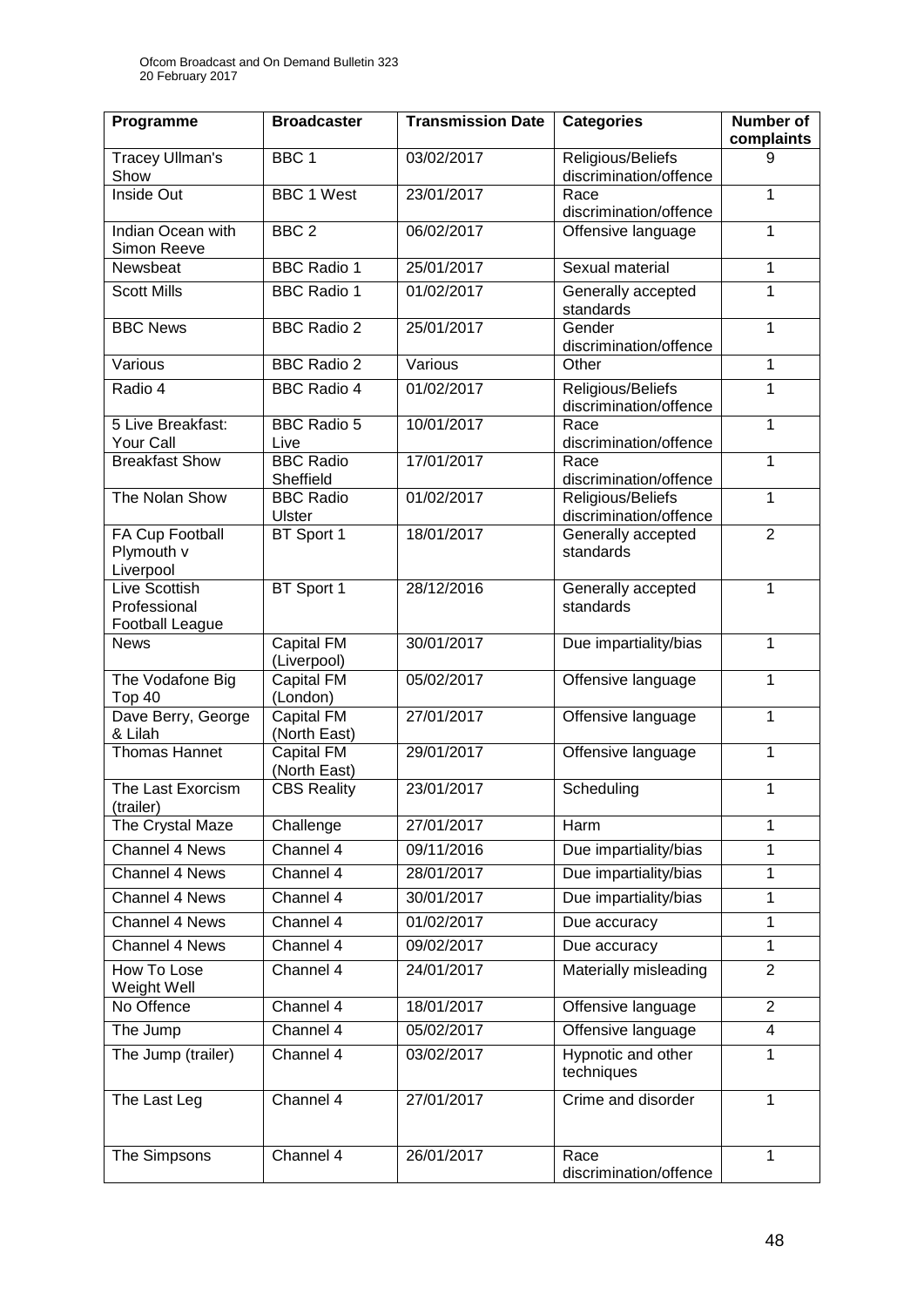| Programme                                         | <b>Broadcaster</b> | <b>Transmission Date</b> | <b>Categories</b>                      | <b>Number of</b><br>complaints |
|---------------------------------------------------|--------------------|--------------------------|----------------------------------------|--------------------------------|
| Undercover:<br><b>Britain's Cheap</b><br>Clothes  | Channel 4          | 30/01/2017               | Offensive language                     |                                |
| Celebrity Big Brother                             | Channel 5          | 15/01/2017               | Generally accepted<br>standards        | 1                              |
| Celebrity Big Brother                             | Channel 5          | 17/01/2017               | Generally accepted<br>standards        | 23                             |
| Celebrity Big Brother                             | Channel 5          | 18/01/2017               | Generally accepted<br>standards        | 58                             |
| <b>Celebrity Big Brother</b>                      | Channel 5          | 19/01/2017               | Generally accepted<br>standards        | $\overline{4}$                 |
| Celebrity Big Brother                             | Channel 5          | 22/01/2017               | Generally accepted<br>standards        | $\mathbf 1$                    |
| Celebrity Big Brother                             | Channel 5          | 23/01/2017               | Generally accepted<br>standards        | 42                             |
| <b>Celebrity Big Brother</b>                      | Channel 5          | 24/01/2017               | Generally accepted<br>standards        | 1                              |
| Celebrity Big Brother                             | Channel 5          | 24/01/2017               | Offensive language                     | 1                              |
| <b>Celebrity Big Brother</b>                      | Channel 5          | 25/01/2017               | Generally accepted<br>standards        | 4                              |
| Celebrity Big Brother                             | Channel 5          | 26/01/2017               | Generally accepted<br>standards        | 4                              |
| Celebrity Big Brother                             | Channel 5          | 28/01/2017               | Generally accepted<br>standards        | 1                              |
| Celebrity Big Brother                             | Channel 5          | 29/01/2017               | Gender<br>discrimination/offence       | 3                              |
| Celebrity Big Brother                             | Channel 5          | 29/01/2017               | Generally accepted<br>standards        | $\overline{2}$                 |
| <b>Celebrity Big Brother</b>                      | Channel 5          | 30/01/2017               | Generally accepted<br>standards        | 1                              |
| <b>Channel 5 2017</b><br>programming<br>(trailer) | Channel 5          | 24/01/2017               | Animal welfare                         | 1                              |
| <b>GPs Behind Closed</b><br>Doors                 | Channel 5          | 01/02/2017               | Harm                                   | 1                              |
| In Therapy                                        | Channel 5          | 25/01/2017               | Materially misleading                  | 1                              |
| <b>Kittens Make You</b><br>Laugh Out Loud         | Channel 5          | 08/01/2017               | Animal welfare                         | 6                              |
| Kittens Make You<br>Laugh Out Loud                | Channel 5          | 14/01/2017               | Animal welfare                         | $\overline{2}$                 |
| Lip Sync Battle UK                                | Channel 5          | 27/01/2017               | Generally accepted<br>standards        | 1                              |
| Monkeys Make You<br>Laugh Out Loud                | Channel 5          | 03/02/2017               | Animal welfare                         | 4                              |
| Police Interceptors                               | Channel 5          | 06/02/2017               | Materially misleading                  | 1                              |
| The Cars That Made<br><b>Britain Great</b>        | Channel 5          | 06/02/2017               | Offensive language                     | 3                              |
| The Wright Stuff                                  | Channel 5          | 30/01/2017               | Materially misleading                  | 1                              |
| The Wright stuff                                  | Channel 5          | 30/01/2017               | Race<br>discrimination/offence         | 1                              |
| The Wright Stuff                                  | Channel 5          | 31/01/2017               | Scheduling                             | 1                              |
| The Wright Stuff                                  | Channel 5          | 01/02/2017               | Drugs, smoking,<br>solvents or alcohol |                                |
| The Wright Stuff                                  | Channel 5          | 07/02/2017               | Generally accepted<br>standards        | 45                             |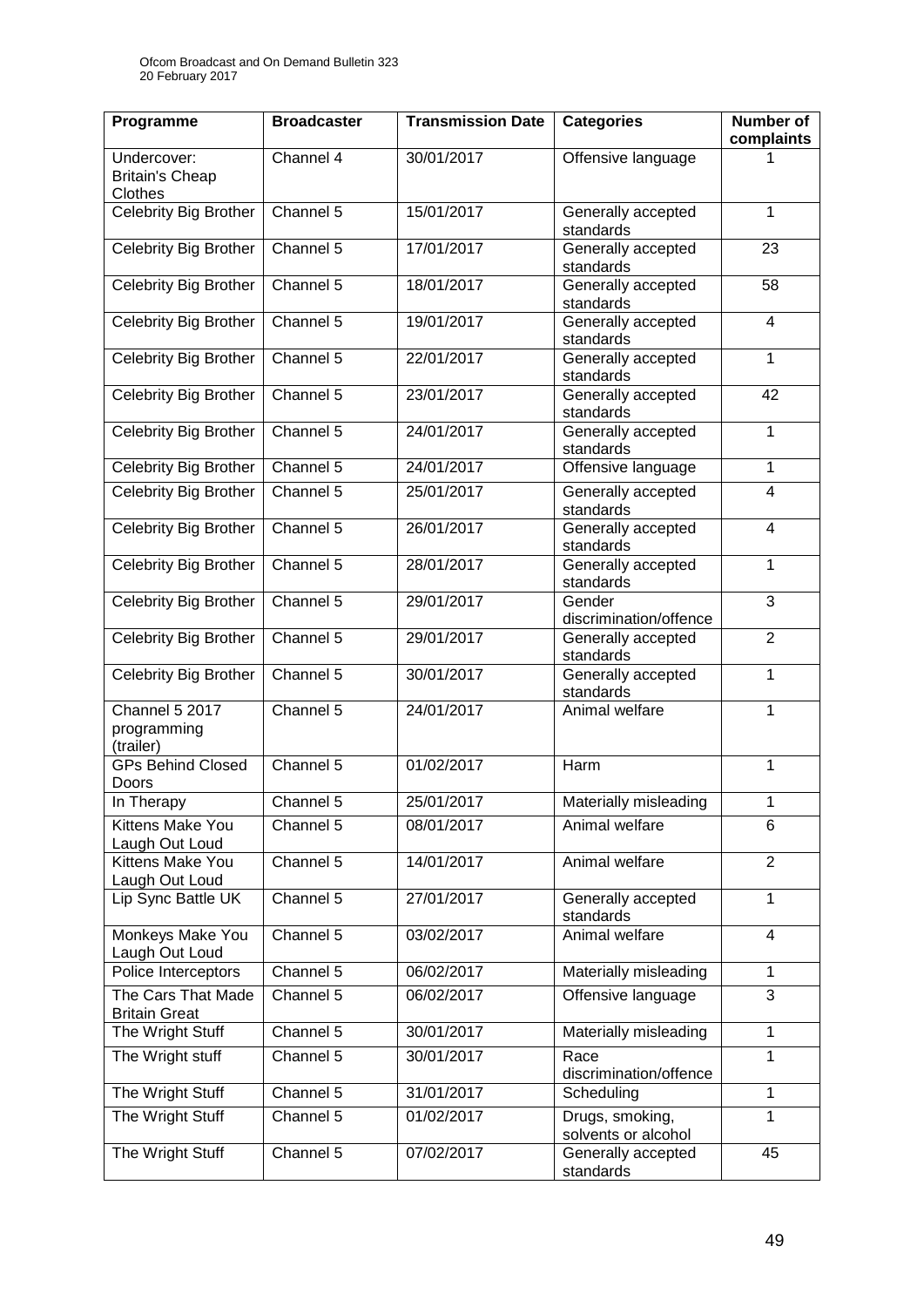| Programme                                   | <b>Broadcaster</b>              | <b>Transmission Date</b> | <b>Categories</b>                           | <b>Number of</b><br>complaints |
|---------------------------------------------|---------------------------------|--------------------------|---------------------------------------------|--------------------------------|
| Too Close to Kill                           | Channel 5                       | 23/01/2017               | Offensive language                          |                                |
| <b>When Live TV Goes</b><br>Horribly Wrong  | Channel 5                       | 05/02/2017               | Generally accepted<br>standards             | $\overline{2}$                 |
| <b>Station ident</b>                        | <b>Classic FM</b>               | 19/01/2017               | <b>Disability</b><br>discrimination/offence | 1                              |
| QI                                          | Dave                            | 23/01/2017               | Offensive language                          | $\mathbf 1$                    |
| Tenko                                       | Drama                           | 04/02/2017               | Nudity                                      | $\mathbf{1}$                   |
| <b>Virtually Famous</b>                     | E4                              | 31/01/2017               | Generally accepted<br>standards             | 1                              |
| Jamie and Emma's<br><b>Breakfast Show</b>   | <b>Heart FM (North</b><br>West) | 16/01/2017               | Competitions                                | $\mathbf{1}$                   |
| 2Awesome:<br>Freakish (trailer)             | <b>ITV</b>                      | 05/02/2017               | Scheduling                                  | 1                              |
| <b>Coronation Street</b>                    | $\overline{ITV}$                | 16/01/2017               | Scheduling                                  | $\overline{2}$                 |
| <b>Coronation Street</b>                    | <b>ITV</b>                      | 16/01/2017               | Violence                                    | $\mathbf{1}$                   |
| <b>Coronation Street</b>                    | $\overline{ITV}$                | 18/01/2017               | <b>Disability</b><br>discrimination/offence | 1                              |
| <b>Coronation Street</b>                    | $\overline{ITV}$                | 27/01/2017               | Gender<br>discrimination/offence            | 1                              |
| <b>Coronation Street</b>                    | <b>ITV</b>                      | 30/01/2017               | Generally accepted<br>standards             | 1                              |
| <b>Coronation Street</b>                    | $\overline{ITV}$                | 03/02/2017               | Violence                                    | $\mathbf{1}$                   |
| <b>Coronation Street</b>                    | <b>ITV</b>                      | 06/02/2017               | Offensive language                          | 1                              |
| Dance Dance Dance                           | $\overline{ITV}$                | 15/01/2017               | Scheduling                                  | 9                              |
| Dance Dance Dance                           | $\overline{IV}$                 | 05/02/2017               | Offensive language                          | $\mathbf{1}$                   |
| Emmerdale                                   | <b>ITV</b>                      | 12/01/2017               | Scheduling                                  | 1                              |
| Emmerdale                                   | <b>ITV</b>                      | 17/01/2017               | Generally accepted<br>standards             | 1                              |
| Emmerdale                                   | <b>ITV</b>                      | 02/02/2017               | Generally accepted<br>standards             | 1                              |
| Emmerdale                                   | <b>ITV</b>                      | 02/02/2017               | Scheduling                                  | $\overline{2}$                 |
| Gala Bingo's<br>sponsorship of The<br>Chase | <b>ITV</b>                      | 06/02/2017               | Sponsorship credits                         | 1                              |
| Good Morning<br><b>Britain</b>              | $\overline{\text{IV}}$          | 11/01/2017               | Generally accepted<br>standards             | 1                              |
| Good Morning<br><b>Britain</b>              | <b>ITV</b>                      | 23/01/2017               | Generally accepted<br>standards             | 13                             |
| Good Morning<br><b>Britain</b>              | $\overline{ITV}$                | 24/01/2017               | Gender<br>discrimination/offence            | $\overline{11}$                |
| Good Morning<br><b>Britain</b>              | $\overline{ITV}$                | 25/01/2017               | Gender<br>discrimination/offence            | 1                              |
| Good Morning<br><b>Britain</b>              | $\overline{IV}$                 | 31/01/2017               | Due impartiality/bias                       | $\mathbf{1}$                   |
| Good Morning<br><b>Britain</b>              | <b>ITV</b>                      | 02/02/2017               | Scheduling                                  | $\mathbf{1}$                   |
| Good Morning<br><b>Britain</b>              | <b>ITV</b>                      | 30/01/2017               | Due impartiality/bias                       | $\mathbf{1}$                   |
| In Plain Sight                              | <b>ITV</b>                      | 07/12/2016               | Privacy                                     | $\mathbf{1}$                   |
| <b>ITV News</b>                             | <b>ITV</b>                      | 17/01/2017               | Due impartiality/bias                       | $\mathbf{1}$                   |
| <b>ITV News</b>                             | <b>ITV</b>                      | 18/01/2017               | Due accuracy                                | $\mathbf{1}$                   |
| <b>ITV News</b>                             | <b>ITV</b>                      | 26/01/2017               | Due accuracy                                | 1                              |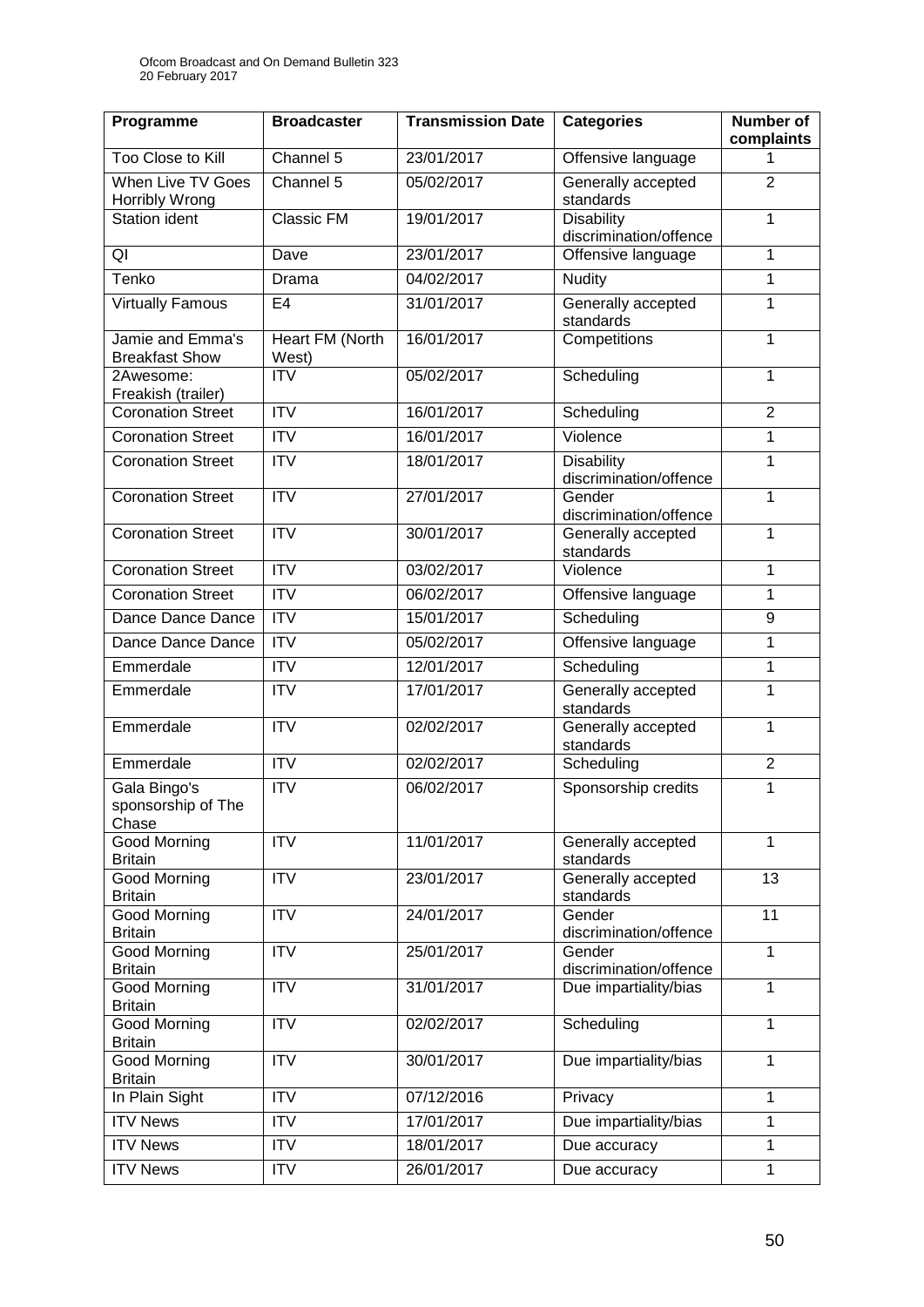| Programme                                               | <b>Broadcaster</b>     | <b>Transmission Date</b> | <b>Categories</b>                            | <b>Number of</b><br>complaints |
|---------------------------------------------------------|------------------------|--------------------------|----------------------------------------------|--------------------------------|
| <b>ITV News</b>                                         | $\overline{IV}$        | 30/01/2017               | Due impartiality/bias                        |                                |
| <b>ITV News</b>                                         | $\overline{IV}$        | 30/01/2017               | Offensive language                           | 9                              |
| <b>ITV News</b>                                         | $\overline{IV}$        | 31/01/2017               | Due impartiality/bias                        | 1                              |
| <b>ITV News</b>                                         | <b>ITV</b>             | 01/02/2017               | Due accuracy                                 | $\overline{2}$                 |
| Jeremy Kyle's<br><b>Emergency Room</b>                  | $\overline{\text{IV}}$ | 23/01/2017               | Scheduling                                   | 1                              |
| Live Broadcast of<br>Presidential<br>Inauguration       | <b>ITV</b>             | 20/01/2017               | Generally accepted<br>standards              | 1                              |
| Loose Women                                             | $\overline{ITV}$       | 31/01/2017               | Generally accepted<br>standards              | $\overline{3}$                 |
| Sainsbury's<br>sponsorship of ITV<br>Showcase Drama     | $\overline{IV}$        | 26/01/2017               | Sponsorship credits                          | 1                              |
| Save Money: Lose<br>Weight                              | <b>ITV</b>             | 05/01/2017               | Materially misleading                        | $\overline{4}$                 |
| <b>Six Nations Rugby</b><br>(trailer)                   | $\overline{IV}$        | 02/02/2017               | Materially misleading                        | 1                              |
| <b>Six Nations Rugby</b><br>Live                        | <b>ITV</b>             | 04/02/2015               | Offensive language                           | 1                              |
| <b>Sugar Free Farm</b>                                  | $\overline{IV}$        | 24/01/2016               | Materially misleading                        | 1                              |
| Sugar Free Farm                                         | <b>ITV</b>             | 31/01/2017               | Generally accepted<br>standards              | $\mathbf 1$                    |
| The Chase                                               | $\overline{ITV}$       | 01/02/2017               | Generally accepted<br>standards              | 1                              |
| The Cruise: Sailing<br>the Mediterranean                | $\overline{ITV}$       | 12/01/2017               | Animal welfare                               | 1                              |
| The Jeremy Kyle<br>Show                                 | <b>ITV</b>             | 25/01/2017               | Generally accepted<br>standards              | 1                              |
| The Martin Lewis<br>Money Show                          | <b>ITV</b>             | 30/01/2017               | Crime and disorder                           | 1                              |
| <b>The National</b><br><b>Television Awards</b><br>2017 | $\overline{IV}$        | 25/01/2017               | Due impartiality/bias                        | 1                              |
| The Voice UK                                            | <b>ITV</b>             | 04/02/2017               | Generally accepted<br>standards              | 1                              |
| This Morning                                            | ITV                    | 23/01/2017               | Generally accepted<br>standards              | $\overline{2}$                 |
| <b>Tipping Point</b>                                    | <b>ITV</b>             | 26/01/2017               | Materially misleading                        | 1                              |
| <b>Tipping Point</b>                                    | <b>ITV</b>             | 02/02/2017               | Other                                        | 1                              |
| 2Awesome:<br>Freakish (trailer)                         | ITV <sub>2</sub>       | 15/01/2017               | Scheduling                                   | 1                              |
| 2Awesome:<br>Freakish (trailer)                         | ITV <sub>2</sub>       | 21/01/2017               | Scheduling                                   | $\mathbf 1$                    |
| Celebrity Juice                                         | ITV2                   | 31/01/2017               | Sexual orientation<br>discrimination/offence | 1                              |
| <b>Coronation Street</b>                                | ITV <sub>2</sub>       | 30/01/2017               | Scheduling                                   | 1                              |
| <b>Family Guy</b>                                       | ITV2                   | Various                  | Race<br>discrimination/offence               | $\overline{2}$                 |
| Endeavour                                               | ITV3                   | 01/01/2017               | Religious/Beliefs<br>discrimination/offence  | 1                              |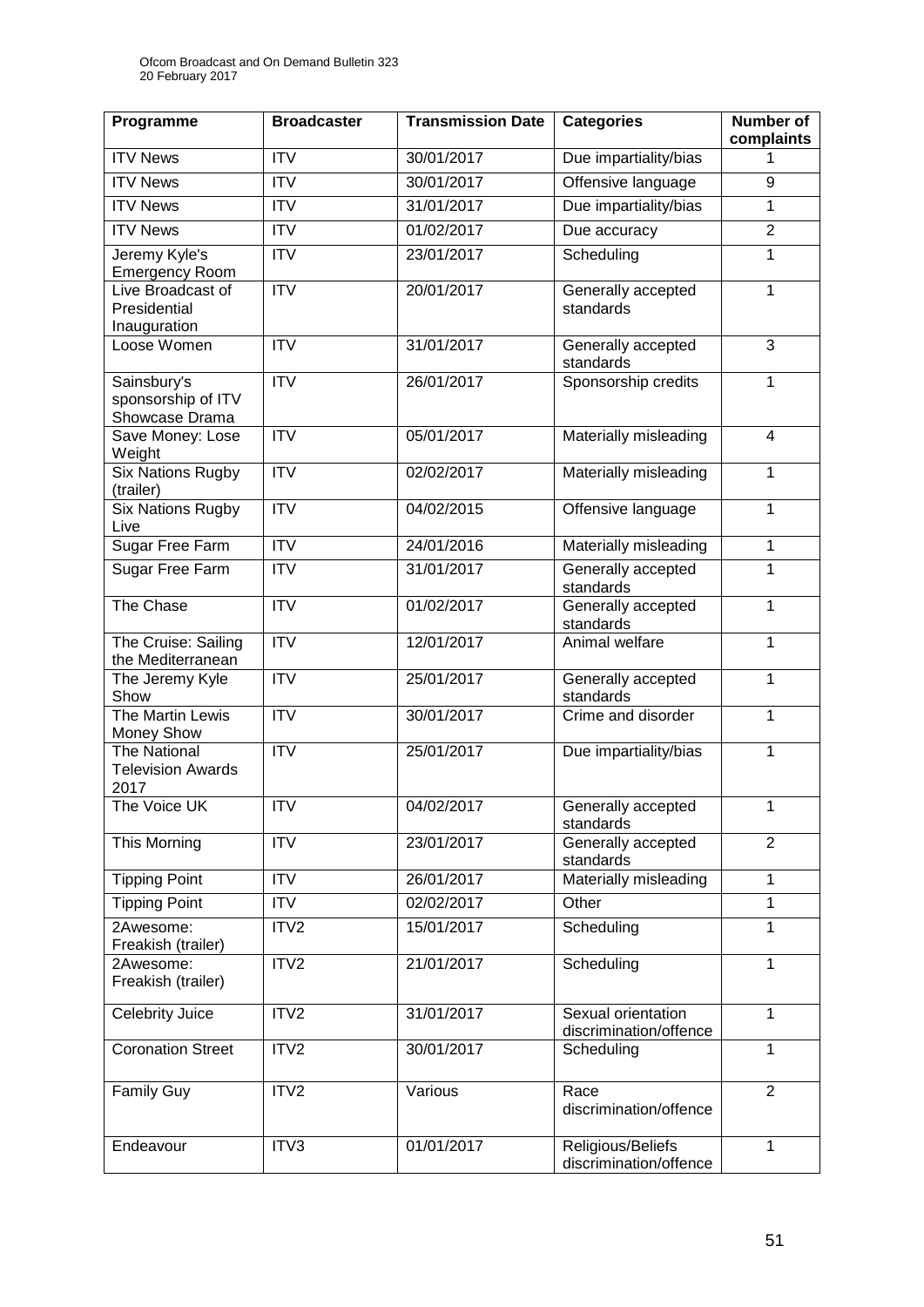| Programme                                                      | <b>Broadcaster</b>           | <b>Transmission Date</b> | <b>Categories</b>                           | <b>Number of</b><br>complaints |
|----------------------------------------------------------------|------------------------------|--------------------------|---------------------------------------------|--------------------------------|
| Specsavers<br>Audiologists'<br>sponsorship of ITV3<br>Mornings | ITV3                         | 09/01/2017               | Sponsorship credits                         | 4                              |
| Specsavers<br>Audiologists'<br>sponsorship of ITV3<br>Mornings | ITV3                         | 17/01/2017               | Sponsorship credits                         | 1                              |
| <b>Storage Wars Texas</b>                                      | ITV4                         | 07/02/2017               | Violence                                    | 1                              |
| <b>News</b>                                                    | <b>KCFM</b>                  | 01/02/2017               | Due accuracy                                | 1                              |
| Rickie, Melvin &<br>Charlie in the<br>Morning                  | <b>Kiss FM</b>               | 02/02/2017               | Offensive language                          | 1                              |
| James O'Brien                                                  | <b>LBC 97.3 FM</b>           | 30/01/2017               | Religious/Beliefs<br>discrimination/offence | 1                              |
| James O'Brien                                                  | <b>LBC 97.3 FM</b>           | Various                  | Due impartiality/bias                       | 1                              |
| Matt Stadlen                                                   | LBC 97.3 FM                  | 28/01/2017               | Race<br>discrimination/offence              | 1                              |
| Nick Ferrari                                                   | LBC 97.3 FM                  | 25/01/2017               | Generally accepted<br>standards             | $\mathbf{1}$                   |
| Nigel Farage                                                   | LBC 97.3 FM                  | 24/01/2017               | Crime and disorder                          | $\mathbf{1}$                   |
| <b>Nigel Farage</b>                                            | <b>LBC 97.3 FM</b>           | 24/01/2017               | Due accuracy                                | 1                              |
| Nigel Farage                                                   | LBC 97.3 FM                  | 24/01/2017               | Due impartiality/bias                       | 1                              |
| Ex On The Beach                                                | <b>MTV</b>                   | 17/01/2017               | Generally accepted<br>standards             | 1                              |
| <b>Blackadder the Third</b><br>/ Blackadder Goes<br>Forth      | n/a                          | Various                  | Animal welfare                              | 1                              |
| Night Night, Sleep<br>Tight                                    | Oldham<br>Community<br>Radio | 15/12/2016               | Generally accepted<br>standards             | $\mathbf{1}$                   |
| Specsavers'<br>sponsorship of<br>Judge Judy                    | <b>Pick</b>                  | Various                  | Sponsorship                                 | $\mathbf{1}$                   |
| Date My Porn Star                                              | Really                       | 18/01/2017               | Generally accepted<br>standards             | 1                              |
| Crosstalk                                                      | <b>RT</b>                    | 25/01/2017               | Crime and disorder                          | $\mathbf{1}$                   |
| <b>Headline News</b>                                           | <b>RT</b>                    | 03/01/2017               | Due accuracy                                | 1                              |
| <b>Headline News</b>                                           | <b>RT</b>                    | 07/01/2017               | Due impartiality/bias                       | 1                              |
| News Headlines                                                 | <b>RT</b>                    | 13/01/2017               | Due accuracy                                | $\mathbf{1}$                   |
| The Affair                                                     | <b>Sky Atlantic</b>          | 16/01/2017               | Offensive language                          | 1                              |
| <b>Sky News</b>                                                | <b>Sky News</b>              | 29/01/2017               | Due impartiality/bias                       | 1                              |
| <b>Sky News</b>                                                | <b>Sky News</b>              | 30/01/2017               | Due accuracy                                | $\overline{2}$                 |
| <b>Sky News</b>                                                | <b>Sky News</b>              | 30/01/2017               | Due impartiality/bias                       | $\overline{2}$                 |
| <b>Sky News</b>                                                | <b>Sky News</b>              | 01/02/2017               | Due accuracy                                | 1                              |
| <b>Sky News at Ten</b>                                         | <b>Sky News</b>              | 30/01/2017               | Due impartiality/bias                       | $\mathbf{1}$                   |
| Sky News with Kay<br><b>Burley</b>                             | <b>Sky News</b>              | 23/01/2017               | Due impartiality/bias                       | $\mathbf{1}$                   |
| <b>Sky News with Kay</b><br><b>Burley</b>                      | <b>Sky News</b>              | 23/01/2017               | Generally accepted<br>standards             | $\mathbf{1}$                   |
| <b>Sky News with Kay</b><br><b>Burley</b>                      | <b>Sky News</b>              | 25/01/2017               | Due impartiality/bias                       | 1                              |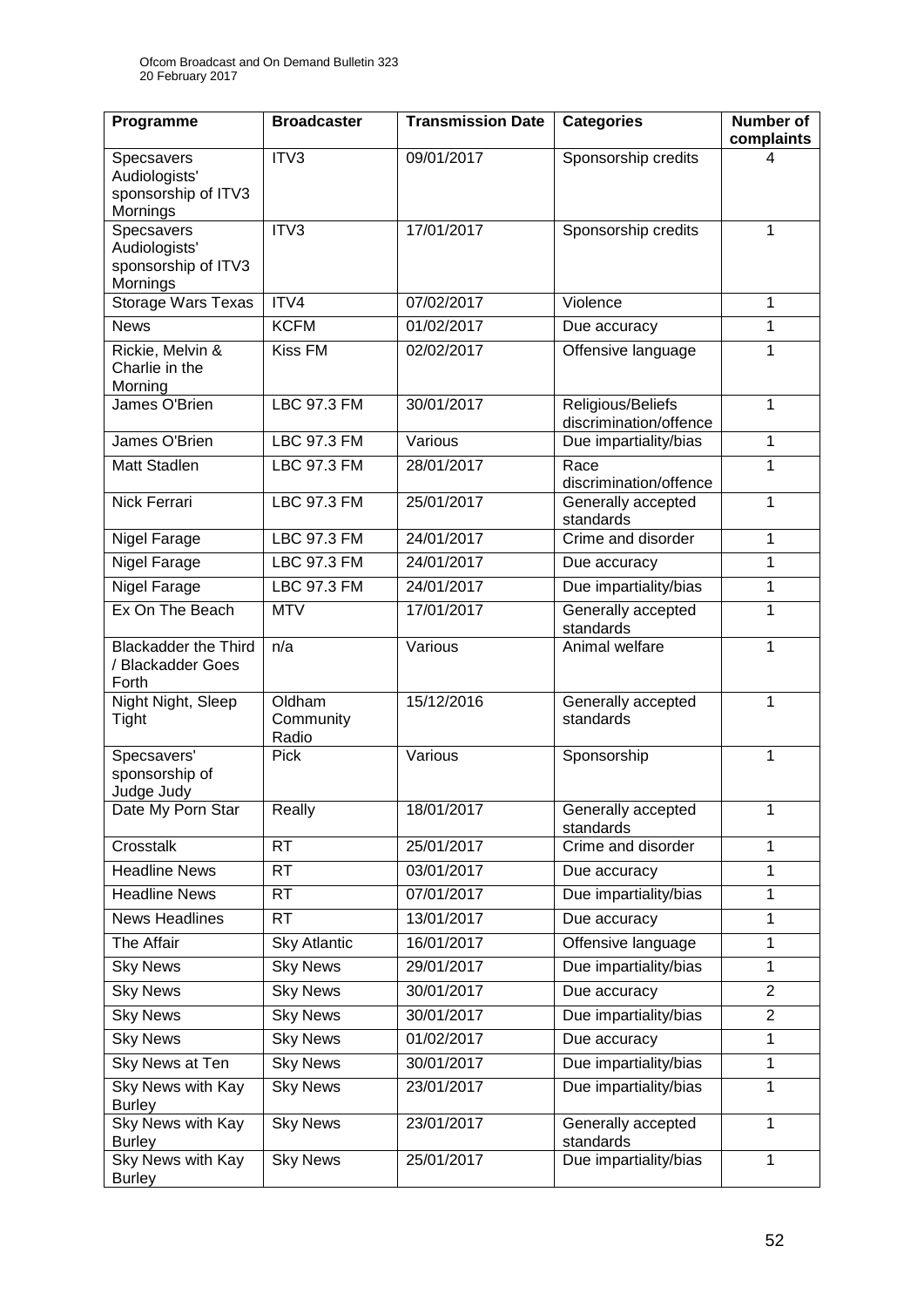| Programme                                                                       | <b>Broadcaster</b>           | <b>Transmission Date</b> | <b>Categories</b>                                            | Number of<br>complaints |
|---------------------------------------------------------------------------------|------------------------------|--------------------------|--------------------------------------------------------------|-------------------------|
| <b>Premier League</b><br>Football:<br>Manchester United v<br>Liverpool          | Sky Sports 1                 | 15/01/2017               | Generally accepted<br>standards                              |                         |
| <b>Premier League</b><br>Football:<br>Manchester United v<br>Liverpool          | Sky Sports 1                 | 15/01/2017               | Race<br>discrimination/offence                               | $\mathbf{1}$            |
| <b>Gillette Soccer</b><br>Saturday                                              | <b>Sky Sports</b><br>News HQ | 21/01/2017               | Generally accepted<br>standards                              | $\overline{1}$          |
| 118 118's<br>sponsorship of ITV<br>Movies                                       | <b>STV</b>                   | Various                  | Sponsorship credits                                          | $\overline{1}$          |
| <b>Party Political</b><br>Broadcast by the<br><b>Scottish National</b><br>Party | STV                          | 26/01/2017               | Materially misleading                                        | $\mathbf{1}$            |
| <b>STV News at Six</b>                                                          | STV                          | 27/01/2017               | Generally accepted<br>standards                              | $\mathbf{1}$            |
| <b>News</b>                                                                     | Talksport                    | 25/01/2017               | Due impartiality/bias                                        | $\mathbf{1}$            |
| Du är vad du äter<br>(You Are What You<br>Eat)                                  | <b>TV3 Sweden</b>            | 01/12/2016               | Materially misleading                                        | $\mathbf{1}$            |
| <b>Istikhara Online</b>                                                         | <b>TV99</b>                  | 01/01/2017               | Materially misleading                                        | $\mathbf{1}$            |
| Istikhara Online                                                                | <b>TV99</b>                  | 02/01/2017               | Materially misleading                                        | $\mathbf{1}$            |
| Face the Facts:<br><b>Black Magic</b>                                           | <b>Ummah Channel</b>         | 01/01/2017               | Materially misleading                                        | 1                       |
| <b>Six Nations Rugby</b><br>Live                                                | <b>UTV</b>                   | 04/02/2017               | Generally accepted<br>standards                              | $\mathbf{1}$            |
| Advertisements                                                                  | Various                      | Various                  | Participation TV -<br>Protection of under<br>18 <sub>s</sub> | $\mathbf{1}$            |
| <b>News</b>                                                                     | Various                      | 29/01/2017               | Due impartiality/bias                                        | $\mathbf{1}$            |
| <b>News</b>                                                                     | Various                      | 30/01/2017               | Due impartiality/bias                                        | $\overline{2}$          |
| Alim Online Istikhara                                                           | Venus TV                     | 09/01/2017               | Materially misleading                                        | $\overline{1}$          |
| Istikhara Markaz                                                                | Venus TV                     | 04/01/2017               | Materially misleading                                        | $\mathbf{1}$            |
| <b>Balls Deep</b>                                                               | Viceland                     | 31/01/2017               | Scheduling                                                   | $\mathbf 1$             |
| Masterchef Junior<br><b>USA</b>                                                 | W                            | 09/01/2017               | Product placement                                            | 1                       |

#### **Complaints assessed under the General Procedures for investigating breaches of broadcast licences**

For more information about how Ofcom assesses complaints about broadcast licences, go to: [https://www.ofcom.org.uk/\\_\\_data/assets/pdf\\_file/0019/31942/general](https://www.ofcom.org.uk/__data/assets/pdf_file/0019/31942/general-procedures.pdf)[procedures.pdf](https://www.ofcom.org.uk/__data/assets/pdf_file/0019/31942/general-procedures.pdf)

| Licensee                 | <b>Licensed service</b> | <b>Categories</b> |
|--------------------------|-------------------------|-------------------|
| <b>TFM Radio Limited</b> | TFM                     | Format            |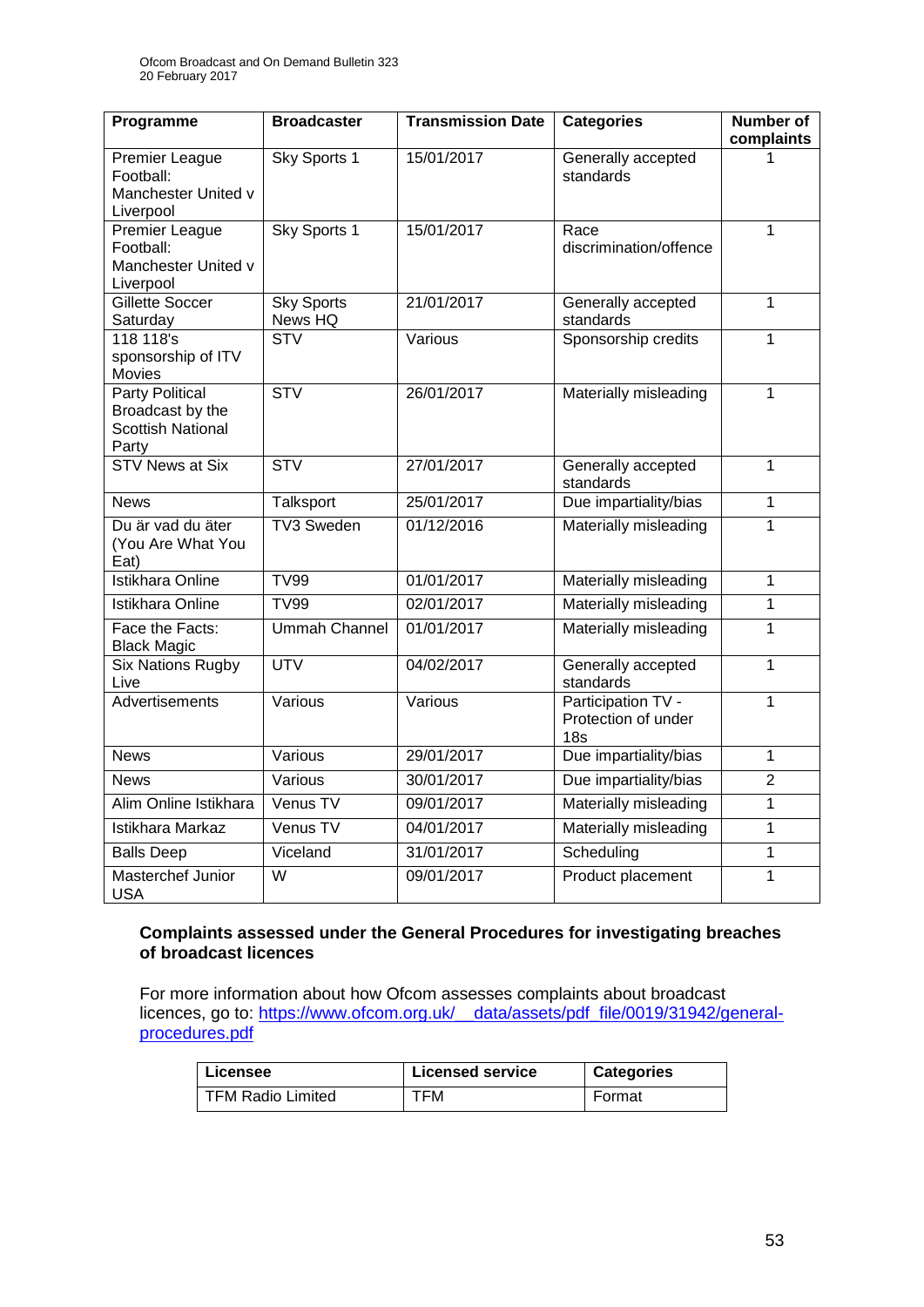#### **Complaints assessed under the Procedures for investigating breaches of rules for On Demand programme services**

| Service provider | <b>Categories</b>          | Number of<br>complaints |
|------------------|----------------------------|-------------------------|
| Sky              | Access services            |                         |
| YouTube          | Protection of<br>Under 18s |                         |

For more information about how Ofcom assesses complaints about on demand services, go to:

https://www.ofcom.org.uk/ data/assets/pdf\_file/0033/74499/procedures[investigating-breaches.pdf](https://www.ofcom.org.uk/__data/assets/pdf_file/0033/74499/procedures-investigating-breaches.pdf)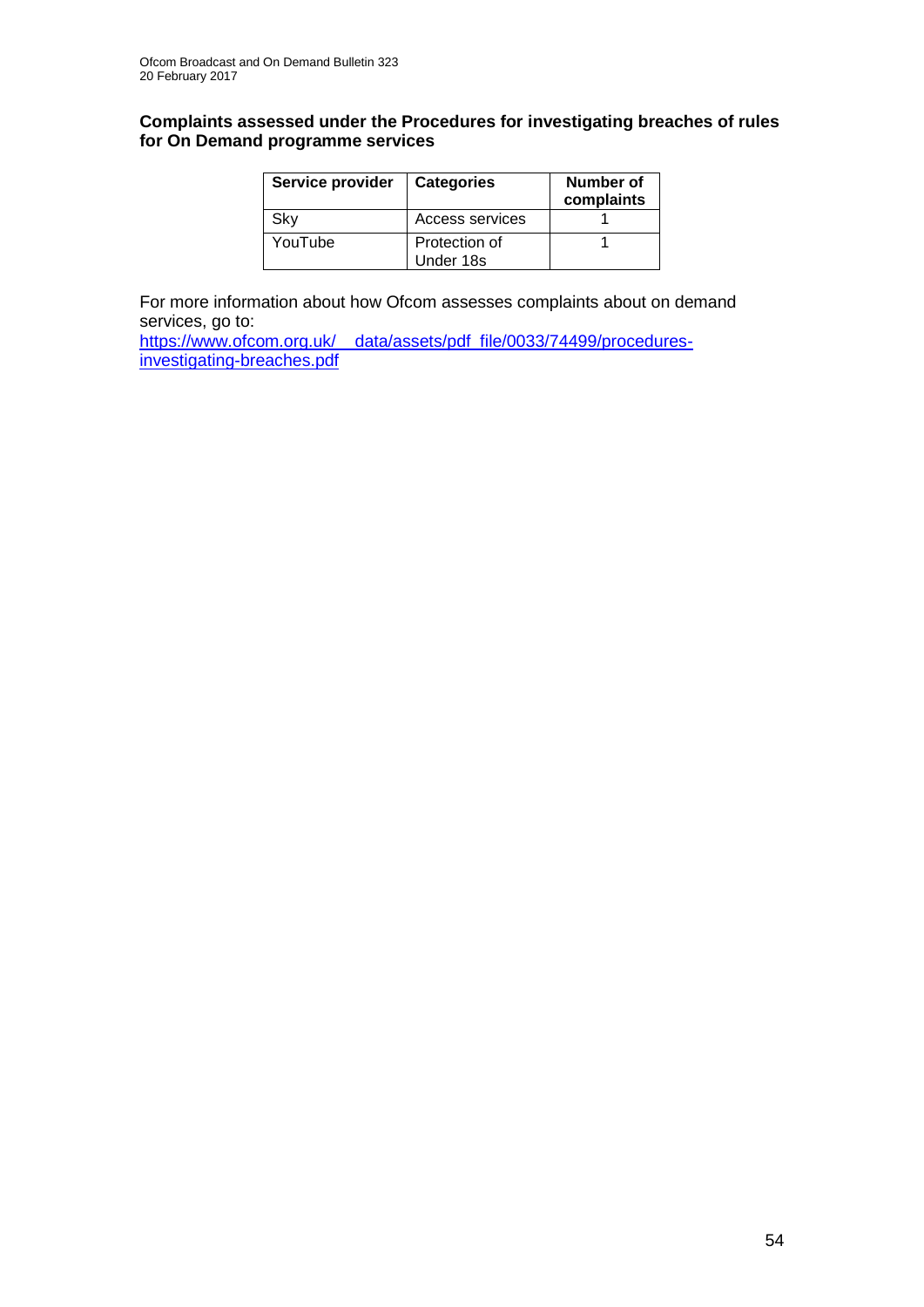# **Complaints outside of remit**

Here are alphabetical lists of complaints received by Ofcom that fell outside of our remit. This is because Ofcom is not responsible for regulating the issue complained about. For example, the complaints were about the content of television, radio or on demand adverts, accuracy in BBC programmes or an on demand service does not fall within the scope of regulation.

For more information about what Ofcom's rules cover, go to: [http://consumers.ofcom.org.uk/complain/tv-and-radio-complaints/what-does-ofcom](http://consumers.ofcom.org.uk/complain/tv-and-radio-complaints/what-does-ofcom-cover/)[cover/](http://consumers.ofcom.org.uk/complain/tv-and-radio-complaints/what-does-ofcom-cover/)

#### **Complaints about television or radio programmes**

For more information about how Ofcom assesses complaints about television and radio programmes, go to:

[https://www.ofcom.org.uk/\\_\\_data/assets/pdf\\_file/0020/55109/breaches-content](https://www.ofcom.org.uk/__data/assets/pdf_file/0020/55109/breaches-content-standards.pdf)[standards.pdf](https://www.ofcom.org.uk/__data/assets/pdf_file/0020/55109/breaches-content-standards.pdf)

| Programme              | <b>Broadcaster</b>         | <b>Transmission Date</b> | <b>Categories</b>                 | <b>Number of</b> |
|------------------------|----------------------------|--------------------------|-----------------------------------|------------------|
|                        |                            |                          |                                   | complaints       |
| <b>BBC News</b>        | BBC <sub>1</sub>           | 27/01/2017               | Due impartiality/bias             |                  |
| <b>BBC News</b>        | BBC <sub>1</sub>           | 06/02/2017               | Due impartiality/bias             | 1                |
| <b>BBC News</b>        | BBC <sub>1</sub>           | 08/02/2017               | Due impartiality/bias             | 1                |
| <b>Rip Off Britain</b> | BBC <sub>1</sub>           | 03/02/2017               | Outside of remit                  | $\mathbf 1$      |
| Newsnight              | BBC <sub>2</sub>           | 30/01/2017               | Due impartiality/bias             | $\mathbf{1}$     |
| <b>BBC News</b>        | <b>BBC News</b><br>Channel | 29/01/2017               | Due impartiality/bias             | 1                |
| Clara Amfo             | <b>BBC Radio 1</b>         | 08/02/2017               | Other                             | 1                |
| <b>News</b>            | <b>BBC Radio 4</b>         | 28/01/2017               | Due impartiality/bias             | 1                |
| <b>PM</b>              | <b>BBC Radio 4</b>         | 03/02/2017               | Due impartiality/bias             | 1                |
| The World at One       | <b>BBC Radio 4</b>         | 06/02/2017               | Due impartiality/bias             | $\overline{2}$   |
| Jo Good                | <b>BBC Radio</b><br>London | 26/01/2017               | Promotion of<br>products/services | $\mathbf{1}$     |
| Advertisement          | BT Sport 1                 | 31/01/2017               | Advertising content               | $\mathbf{1}$     |
| Advertisement          | Channel 4                  | 01/02/2017               | Advertising content               | $\mathbf 1$      |
| Advertisement          | Disney Junior<br>HD        | 02/02/2017               | Advertising content               | 1                |
| Advertisement          | Drama                      | 30/01/2017               | Advertising content               | $\mathbf{1}$     |
| Advertisement          | <b>ITV</b>                 | 30/01/2017               | Advertising content               | 3                |
| Advertisement          | <b>ITV</b>                 | 31/01/2017               | Advertising content               | 1                |
| Advertisement          | $\overline{IV}$            | 02/02/2017               | Advertising content               | 1                |
| Advertisement          | Magic                      | 09/02/2017               | Advertising content               | 1                |
| Advertisements         | n/a                        | 05/02/2017               | Advertising content               | 1                |
| Advertisement          | S <sub>4</sub> C           | 08/02/2017               | Advertising content               | $\mathbf{1}$     |
| <b>Advertisement</b>   | Sky                        | 08/02/2017               | Advertising content               | 1                |
| Advertisement          | <b>Sky News</b>            | 30/01/2017               | Advertising content               | 1                |
| Advertisements         | Various                    | 31/01/2017               | Advertising content               | 1                |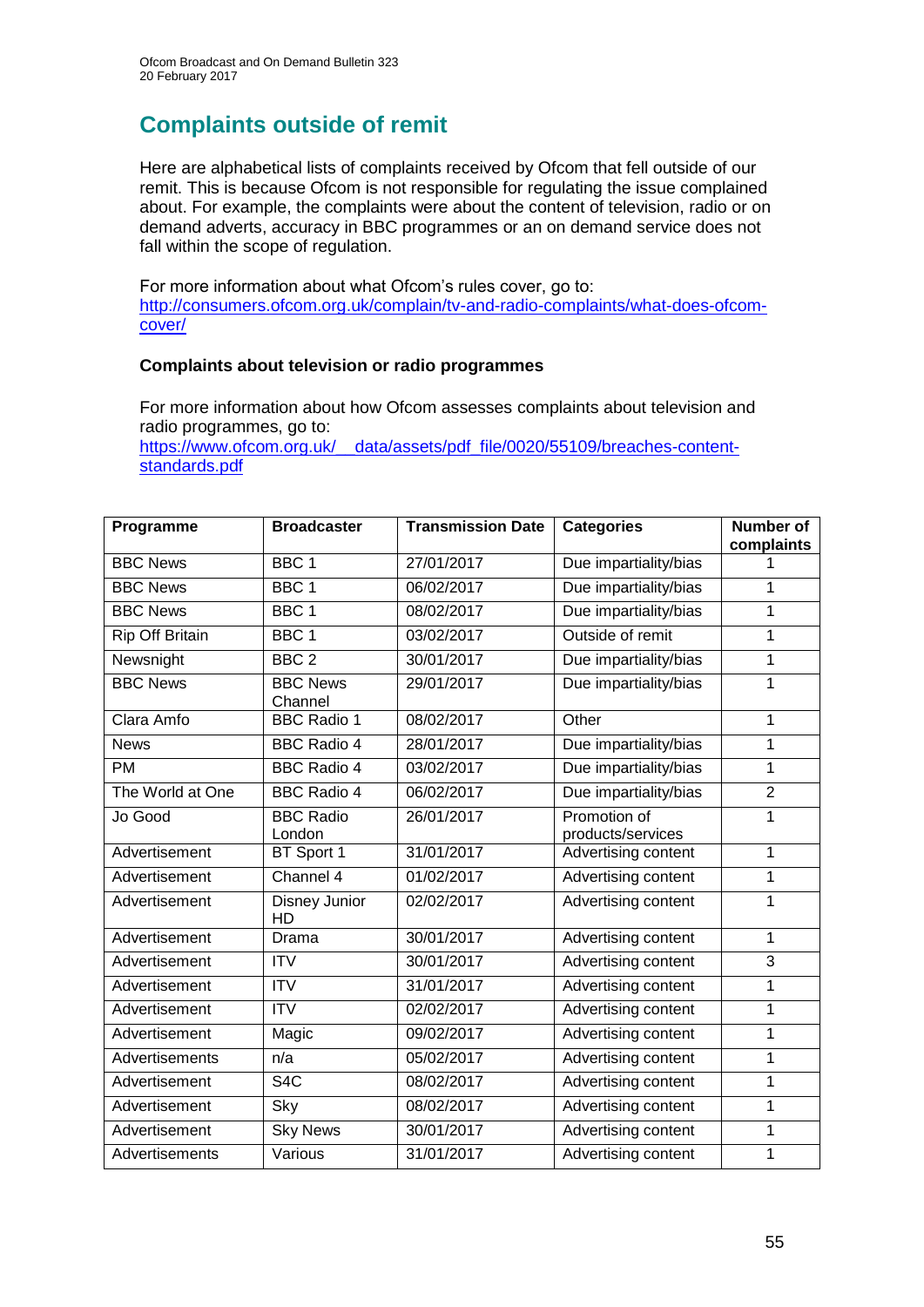## **Investigations List**

If Ofcom considers that a broadcaster or service provider may have breached its codes, rules, licence condition or other regulatory requirements, it will start an investigation.

**It is important to note that an investigation by Ofcom does not necessarily mean the broadcaster or service provider has done anything wrong. Not all investigations result in breaches of the codes, rules, licence conditions or other regulatory requirements being recorded.**

Here are alphabetical lists of new investigations launched between 30 January 2017 to 12 February 2017.

#### **Investigations launched under the Procedures for investigating breaches of content standards for television and radio**

| Programme                                            | <b>Broadcaster</b>    | <b>Transmission date</b> |
|------------------------------------------------------|-----------------------|--------------------------|
| Celebrity 100% Hotter                                | 5Star                 | 25 January 2017          |
| Programming                                          | <b>Akaal Channel</b>  | 14 November 2016         |
| Singapore GP: Qualifying highlights                  | Channel 4             | 17 September 2016        |
| <b>Broadcast competition</b>                         | Channel 5             | 09 January 2017          |
| <b>Fun Kids Breakfast Show</b>                       | Fun Kids              | 20 January 2017          |
| Katie Hopkins                                        | LBC 97.3 FM           | 29 January 2017          |
| Shromani Akali Dal Badal                             | PTC Punjabi           | 29 November 2016         |
| Football League: Huddersfield Town<br>v Leeds United | Sky Sports 2          | 5 February 2017          |
| Live Singapore Grand Prix: Qualifying                | Sky Sports F1<br>HD   | 17 September 2016        |
| The Two Mikes                                        | Talksport             | 29 December 2016         |
| To Be the Best                                       | True<br>Entertainment | 20 January 2017          |

For more information about how Ofcom assesses complaints and conducts investigations about content standards on television and radio programmes, go to: [https://www.ofcom.org.uk/\\_\\_data/assets/pdf\\_file/0020/55109/breaches-content](https://www.ofcom.org.uk/__data/assets/pdf_file/0020/55109/breaches-content-standards.pdf)[standards.pdf](https://www.ofcom.org.uk/__data/assets/pdf_file/0020/55109/breaches-content-standards.pdf)